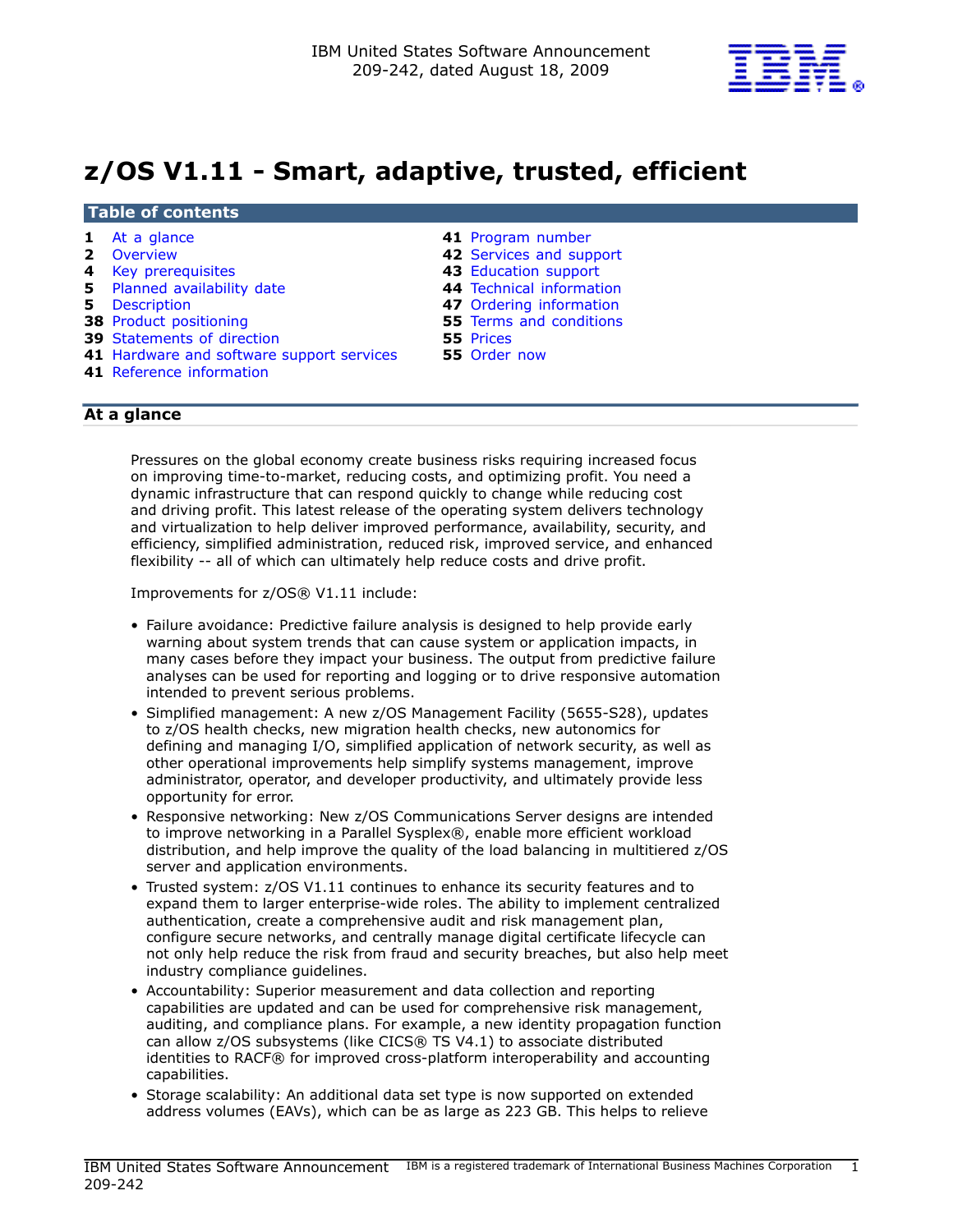storage constraints as well as simplify storage management by providing the ability to manage fewer, large volumes as opposed to many small volumes.

- Improved resource optimization and economics: z/OS has expanded specialty engine usage. z/OS is updated to enable z/OS CIM (Common Information Model) server processing to run on the System z® Integrated Information Processor (zIIP). In addition, z/OS V1.11, together with IBM® DB2® for z/OS Version 8 or DB2 9 DB2 utilities, is updated to enable part of sort utility processing to run on a zIIP. Also, z/OS V1.11 is enhanced with a new function that can enable System z Application Assist Processor (zAAP) eligible workloads to run on System z Integrated Information Processors (zIIPS). This can enable you to run zIIP- and zAAP-eligible workloads on the zIIP (additional restrictions apply).
- Platform synergies: Support for IBM System Storage<sup>TM</sup> DS8000<sup>TM</sup> solid state drives, DS8000 High Performance FICON® multitrack function, FICON Dynamic Channel Path Management (DCM), updated IBM System z10 HiperDispatch, and IBM System z10 instruction prefetch heuristics can help improve end-to-end application, transaction, and batch performance.
- z/OS release-to-release performance improvement: For the past several releases z/OS has provided a release-to-release performance improvement by systematically reducing or eliminating constraints and inefficiencies within the base operating system. Imagine going to a new release of the z/OS operating system and not needing more system resource! Performance improvements are measured under IBM laboratory conditions and use IBM Large System Performance Reference (LSPR) workloads.

For ordering, contact your IBM representative, an IBM Business Partner, or IBM Americas Call Centers at 800-IBM-CALL (Reference: LE001).

## <span id="page-1-0"></span>**Overview**

Pressures on the global economy create business risks requiring increased focus on improving time-to-market, reducing costs, and optimizing profit. Yet, the expectations of customers and employees have never been higher, requiring a personalized and responsive environment. You need technologies that are smart, adaptive, trusted, and efficient. You need a dynamic infrastructure that can respond quickly to change while reducing cost and driving profit.

Now more than ever System z and z/OS are the right choice for your infrastructure and workload needs. You have neither the time nor the resource to spend on throwaway solutions, rip and replace systems, or yet another technology trend. The epitome of investment protection, z/OS goes to great lengths to keep applications and data available, system resources secure, server utilization high, and programming environments adaptable while maintaining compatibility for existing applications.

As you look to uncover savings in your IT budget, consider the benefits of consolidating data and deploying Business Intelligence (BI) solutions on z/OS. Database silos can lead to multiple copies of disparate data which in turn can lead to increased cost and complexity of backup and recovery, network traffic, storage requirements, database administration and management, and server workload management, as well as the risk associated with distributed privacy, security, and accounting policies. Furthermore, it is logical that the server that is "best of breed" for real-time transaction processing can be ideal for providing real-time data for BI and data warehousing in support of strategic decision-making. Now, the value of z/ OS can be maximized even more with the introduction of the IBM System z Solution Edition Series -- solutions which provide competitive pricing for a range of workloads for z/OS. As part of this series, the edition for Data Warehousing leverages the many strengths of System z to deliver a dynamic warehousing environment capable of scaling single tables to 30 terabytes in size to support your enterprise. Avoid the expenses related to dispersed data and simplify your business with z/OS.

Investment protection, solution longevity, and a trusted foundation for Business Intelligence solutions are just some of the reasons why customers choose z/OS. This latest release of the operating system expands on its foundation and delivers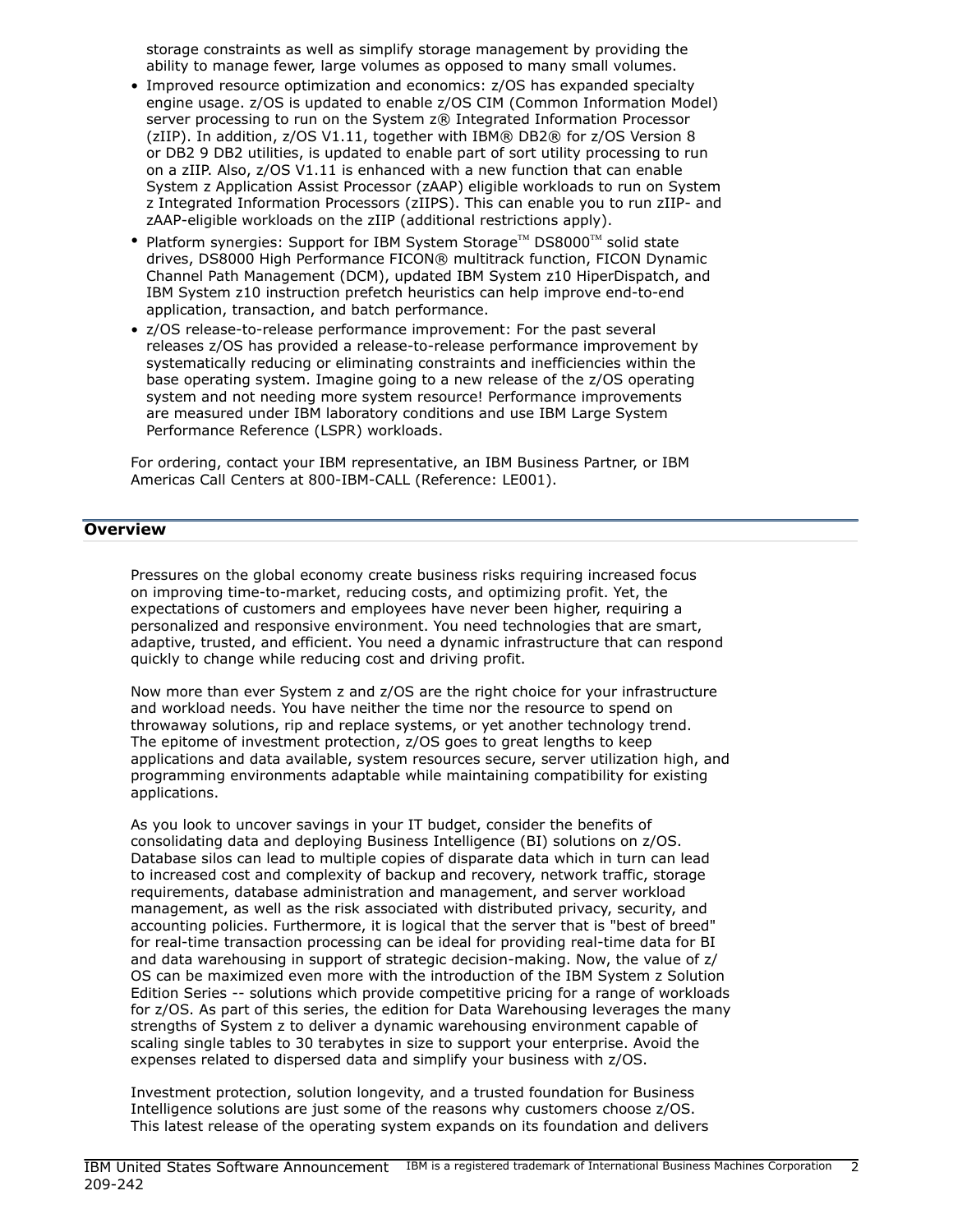advanced technology and virtualization to help deliver improved performance, availability, security, and efficiency, simplified administration, reduced risk, improved service, and enhanced flexibility, all of which can ultimately help you reduce costs and drive profit.

Resilient and adaptive, Parallel Sysplex is many clustering solutions in one. It is used for scalability, availability, software migrations, and disaster recovery and can be considered the first cloud computing environment ever. While other platforms are just beginning to grasp the cloud concept, Parallel Sysplex has been providing a dynamic environment where resources and workloads can seamlessly move to where they are needed. For z/OS V1.11, updates to Parallel Sysplex include improved scalability, performance, recovery management, coupling link recovery, and GDPS® resiliency. GDPS takes cloud beyond the confines of a single site. Sophisticated automation seamlessly manages z/OS, z/VM®, Linux® for System z, multiple storage technologies (both ECKD™ and fixed block), and tape resources for your enterprise -- putting disaster recovery back into your hands and under your control. For more information on GDPS, see Marketing Announcement [309-002](http://www.ibm.com/common/ssi/cgi-bin/ssialias?infotype=an&subtype=ca&appname=gpateam&supplier=897&letternum=ENUS309-002), dated February 24, 2009.

Resilient, adaptable, and smart technologies are at the core of z/OS and IBM is proud to introduce innovations such as predictive failure capabilities and sophisticated multitiered application network routing, designed to support some of the highest levels of system and application availability. Beyond error checking, first failure data capture, and recovery routines, predictive failure analysis means your z/OS system is designed to learn heuristically from its own environment and able to anticipate and report on potential system issues (however rare) before they are an impact to your business. Network communications for multitiered applications is streamlined by allowing the Sysplex Distributor to route requests to z/OS targets based on availability, performance, and capacity metrics for multiple application tiers in each z/OS target, thereby helping you improve availability and performance.

IBM introduces a new product designed to simplify management and administration of a z/OS system. The z/OS Management Facility (5655-S28) is the "new face of z/ OS" and it will enable system programmers to more easily manage and administer a mainframe system by simplifying day-to-day operations and administration of a z/ OS system. This initial release can help facilitate the task of managing the various sources of data related to software incidents for new and less-skilled as well as experienced system programmers and administrators. Also added to the initial release of the z/OS Management Facility is the Configuration Assistant for z/OS Communications Server, which provides assistance in configuring TCP/IP networking policies and can help dramatically reduce the amount of time required to create network configuration files. The z/OS Management Facility is an unpriced product for z/OS; for more information see Software Announcement [209-241,](http://www.ibm.com/common/ssi/cgi-bin/ssialias?infotype=an&subtype=ca&appname=gpateam&supplier=897&letternum=ENUS209-241) dated August 18, 2009.

Trusted for decades, z/OS continues to expand to larger enterprise-wide roles. z/OS Security Server (RACF, enhanced for z/OS V1.11) can provide centralized authentication (with IBM Tivoli® Directory Server for z/OS) and coupled with its mature logging and reporting capabilities (via SMF) provide an amazing record of user and system resource accesses that can help you build a comprehensive audit and risk management plan. Centralized certificate lifecycle management (via z/OS PKI Services and enhanced with z/OS V1.11) can help you take the cost of digital certificates out of the hands of third-party vendors and apply it back to your bottom line. Trace distributed users as they enter the z/OS system with a new identity propagation function, which can allow z/OS subsystems to associate distributed identities to RACF and to use RACF accounting capabilities.

z/OS security is also leveraged by IBM disk and tape subsystems. Enterprise disk and tape encryption key management is centralized and streamlined with IBM Tivoli Key Lifecycle Manager (5698-B35), a new unpriced product that leverages world-class z/OS security, management, and reporting capabilities. In addition to drive-level encryption and centralized key management support, the latest IBM System Storage DS8000 introduces solid state drives expected to provide better performance for certain kinds of high-use data, with SMS and SMF support designed to help you manage data placement and take the best advantage of this new feature. Refer to Hardware Announcement [109-120](http://www.ibm.com/common/ssi/cgi-bin/ssialias?infotype=an&subtype=ca&appname=gpateam&supplier=897&letternum=ENUS109-120), dated February 10, 2009.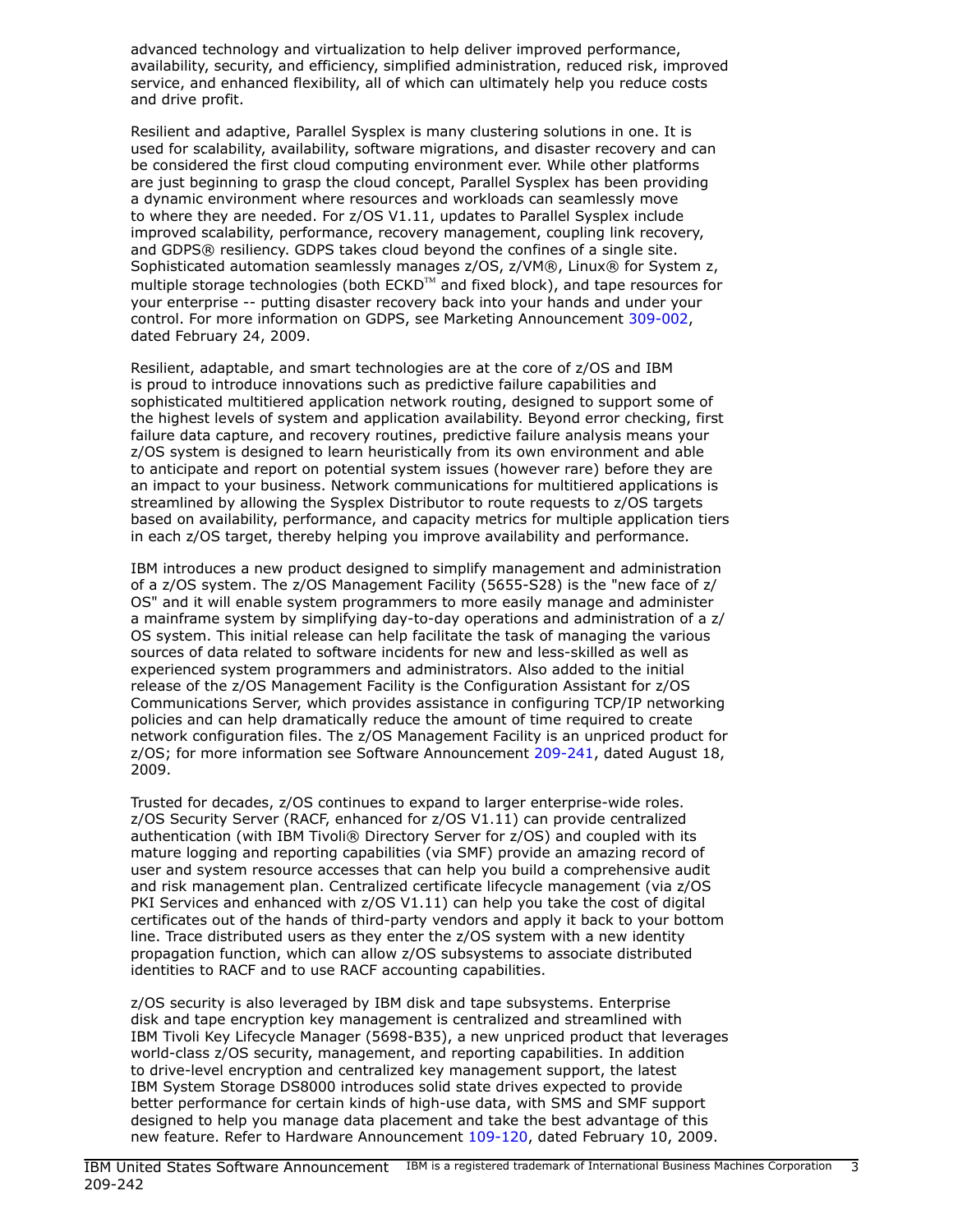This latest release of z/OS further leverages DS8000 storage capacity by allowing an additional data set type to exploit extended address volumes (EAVs).

Performance for your major workloads is improved a number of ways. New compiler options in XL C/C++ allow your existing C/C++ applications to take advantage of IBM System z10 instructions for run time prefetch performance improvements without application rewrite. Large page support in both Java $\mathbb{M}$  and Language Environment<sup>®</sup> means applications using JVM and XL C/C++ (in AMODE64) can benefit from this improvement in memory management. CICS Transaction Server (CICS TS) V4.1 is updated to leverage z/OS XML System Services on z/OS V1.9 and higher, which provides not only improved performance of CICS-based SOAP XML message parsing, but improved economics due to z/OS XML workload eligibility for the System z Integrated Information Processor (zIIP) and System z Application Assist Processor (zAAP). For more information on CICS Transaction Server V4.1, see Software Announcement [209-135,](http://www.ibm.com/common/ssi/cgi-bin/ssialias?infotype=an&subtype=ca&appname=gpateam&supplier=897&letternum=ENUS209-135) dated April 28, 2009.

Price performance, or economics, is improved with new specialty engine exploitation as well. z/OS is updated to enable z/OS CIM (Common Information Model) server processing to run on the zIIP. This means CIM client applications that use the CIM server on z/OS for system management, such as the System z Capacity Provisioning Manager and parts of the z/OS Management Facility, can benefit. Applications that are Java-based are also already eligible to execute on the zAAP. In addition, z/OS V1.11, together with IBM DB2 for z/OS Version 8 or DB2 9 DB2 utilities, is updated to enable part of sort utility processing to run on a zIIP. Also, z/OS V1.11 is enhanced with a new function that can enable zAAP-eligible workloads to run on zIIPs. This can enable you to run zIIP- and zAAP-eligible workloads on the zIIP. Additional restrictions apply. See the [Optimization and management capabilities](#page-28-0) capabilities section.

Though many know of System z hardware technology dividends, few know that z/ OS in and of itself had its own form of technology dividend. For the past several releases, z/OS has provided a modest release-to-release performance improvement by systematically reducing or eliminating constraints and inefficiencies within the base operating system. Imagine going to a new release of the z/OS operating system and not needing more system resource! Add the 10% technology dividend announced for the System z10 servers and you have a significant amount of computing power at no additional cost.

The smart, adaptive technologies of z/OS can provide a secure, resilient, and dynamic infrastructure that integrates business needs and IT capabilities. Work smarter with z/OS.

## <span id="page-3-0"></span>Key prerequisites

z/OS V1.11 runs on these IBM System z servers:

- z10 EC
- z10 BC
- $Z9^{TM}$  EC
- z9 BC
- z990
- z890
- z900
- z800

For a complete description of z/OS V1.11 hardware prerequisites, refer to *z/OS V1R11 Planning for Installation* (GA22-7504).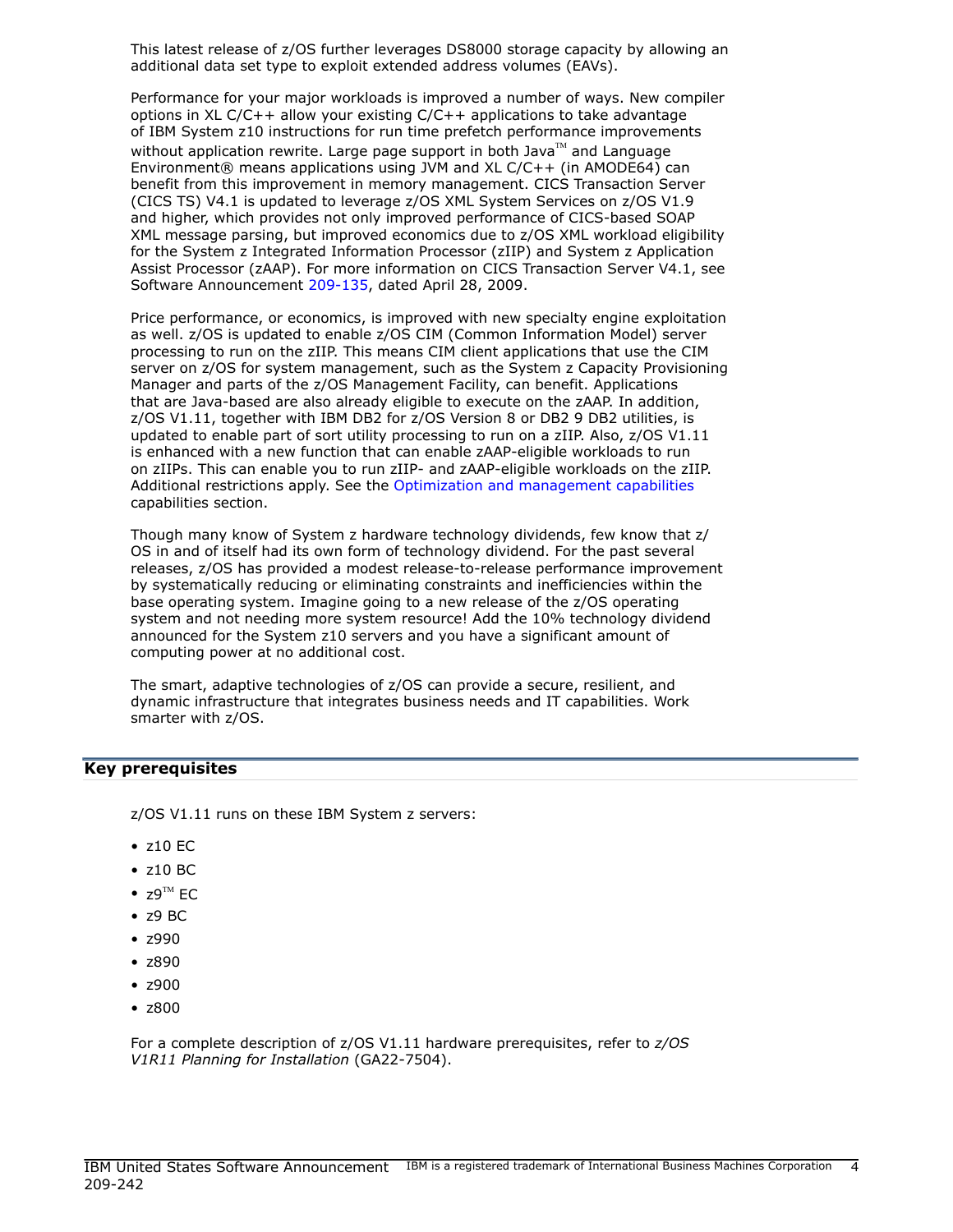<span id="page-4-0"></span>September 25, 2009

## <span id="page-4-1"></span>**Description**

#### <span id="page-4-2"></span>Ease of use

#### Platform simplification that does not sacrifice z/OS strengths

Increasingly complex information technology (IT) systems seem to be the normal trend for data centers. New IT systems might lead to tremendous leaps in productivity and new service and product offerings, but their complexity might be a source of IT failure. IBM is proactively addressing these concerns and has embarked on a long-term commitment to simplify the z/OS platform. The past several releases of z/OS delivered improvements in the areas of simplifying diagnosis and problem determination, network and security management, and overall z/OS I/O configuration, sysplex, and storage operations. These improvements are designed to help simplify systems management; to improve application programmer, system programmer, and operator productivity; and to provide less opportunity for the introduction of human errors.

Updates for z/OS V1.11 include the following:

- IBM introduces the z/OS Management Facility, designed to enable system programmers to more easily manage and administer z/OS mainframe systems by simplifying day-to-day operations and administration.
- New z/OS Communications Server function simplifies the deployment of network policies. For example, now applying network security for IPsec, IDS, and AT-TLS is made easier with step-by-step tasks complete with setting up RACF security to defining other policy-related configurations.
- New health checks are designed to help check the health of active systems. Use IBM-provided checks to implement the latest IBM hints, tips, and best practices, or you can write your own checks to address application-specific needs. The output from these checks can be useful for proactively resolving problems before they occur and could be used as additional documentation for your own audit and compliance needs.
- Migration health checks are designed to reduce the effort required to migrate to new levels of z/OS from prior levels.
- Improvements to Message Flood Automation are designed to make it easier to implement, helping you improve availability by preventing runaway message traffic from causing system and application impacts.
- Additional ease-of-use enhancements are available for Allocation,  $z$ /OS UNIX® System Services, IBM Configuration Assistant for z/OS Communications Server, DFSMS<sup>TM</sup>, NFS, DFSMSrmm<sup>TM</sup>, DFSMShsm<sup>TM</sup>, and Group Capacity Limits reporting.

The goal for z/OS platform simplification is to eliminate, automate, and simplify tasks without sacrificing z/OS strengths, to deliver a z/OS management facility with integrated task guidance, and to embrace IBM's converged systems management strategy.

Details on the ease-of-use and platform-simplification enhancements for z/OS V1.11:

• The IBM z/OS Management Facility V1.11 (5655-S28) is a new product for z/OS that provides support for a modern, Web-browser-based management console for z/OS. The z/OS Management Facility is intended to enable system programmers to more easily manage and administer a mainframe system by simplifying day-to-day operations and administration of a z/OS system. More than just a graphical user interface, the z/OS Management Facility is intelligent, with designs toward addressing the needs of a diversified skilled workforce and maximizing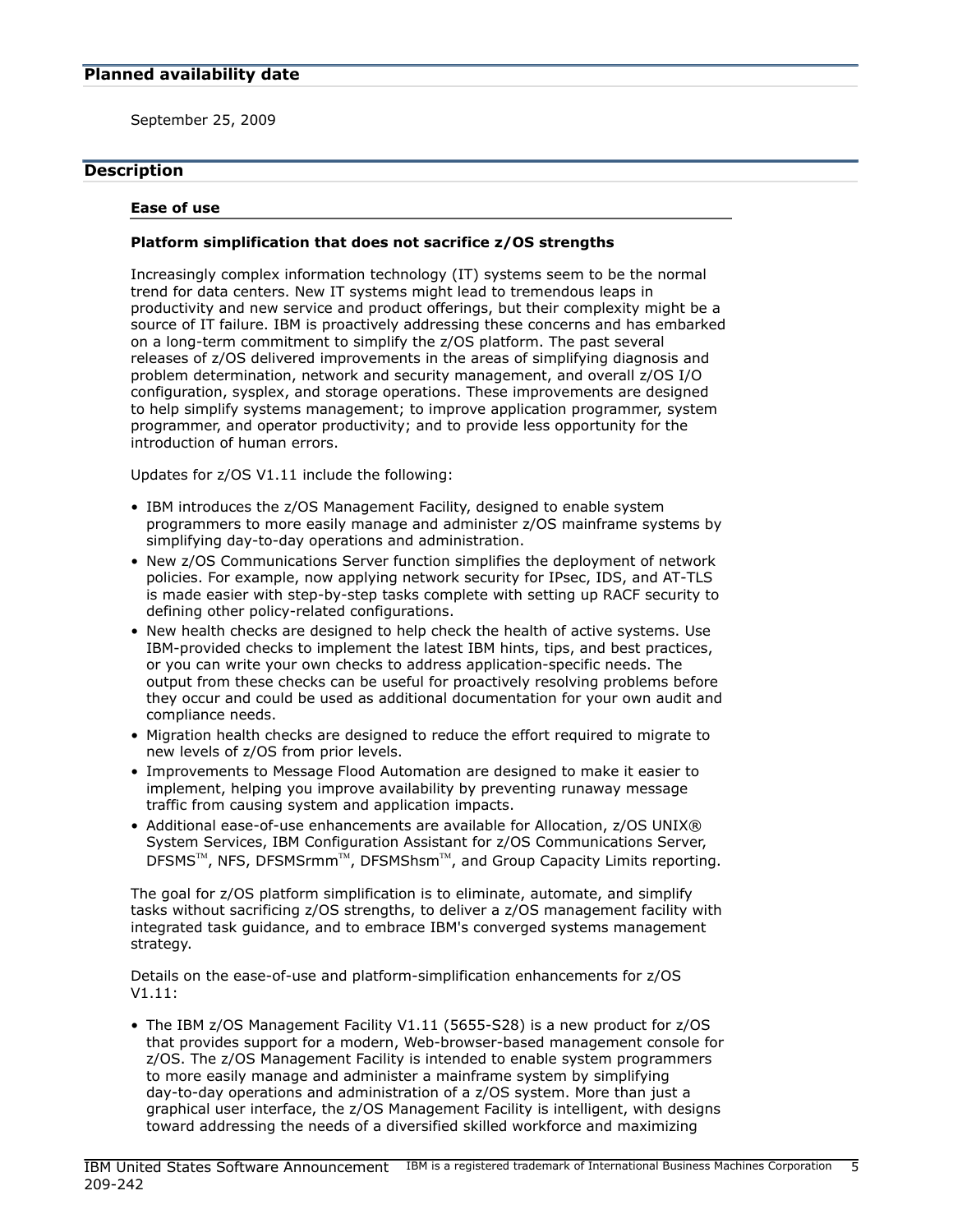their productivity. Automated tasks help reduce the learning curve and improve productivity. In addition, embedded active user assistance (such as wizards) guides users through tasks and helps provide simplified operations.

The initial release is planned to provide a problem data management capability and TCP/IP policy-based network configuration. Existing user interfaces such as ISPF, operator commands, and others will be supported and will coexist with the z/ OS Management Facility.

The z/OS Management Facility helps with System z resource optimization as well. A large portion of the z/OS Management Facility application is written in Java, and therefore is eligible for the System z Application Assist Processor (zAAP). In addition, portions of z/OS Management Facility workload are planned to be eligible for IBM System z Integrated Information Processor (zIIP) as well. Some functions in z/OS Management Facility use the Common Information Model (CIM) set of industry standards to communicate with z/OS subsystems and starting with z/OS V1.11, the z/OS CIM server processing is eligible to run on the zIIP.

For more information on the z/OS Management Facility, see Software Announcement [209-241](http://www.ibm.com/common/ssi/cgi-bin/ssialias?infotype=an&subtype=ca&appname=gpateam&supplier=897&letternum=ENUS209-241), dated August 18, 2009.

- z/OS Communications Server includes the following ease-of-use enhancements:
	- The IBM Configuration Assistant for z/OS Communications Server is enhanced to:
		- -- Provide a simplified dialog for definition of AT-TLS and IPsec policies.
		- -- Provide expanded support for setting up z/OS Communications Server policy infrastructure.
		- -- Provide new AT-TLS policy options in support of new AT-TLS functions, such as support for TLS V1.1.
	- In z/OS V1.11, the Advanced Communications Function/Trace Analysis Program (ACF/TAP) is made a part of z/OS Communications Server element. ACF/TAP provides functions to format trace information, including VTAM® buffer traces and VTAM internal traces. ACF/TAP also continues to be included in ACF System Support Program (ACF/SSP). This change in ACF/TAP packaging is intended to help you reduce cost and ordering complexity if you do not use the Advanced Communications Function/Network Control Program (ACF/NCP).
	- In z/OS V1.11, z/OS Communications Server designs simplify management of the networking policy infrastructure by:
		- -- Improving the z/OS UNIX syslogd daemon to make it more efficient and to provide automatic archive functions.
		- -- Providing a new ISPF-based syslogd browser you can use to browse and search files in the z/OS UNIX syslog daemon (syslogd) file system and archive data sets.
		- -- Enhancing monitoring of policy-related components by having the Policy Agent start, monitor, and stop dependent functions, such as the IKE daemon and NSS daemon.
- The following IBM Health Checker for z/OS enhancements are added:
	- AutoIPL health checks: AutoIPL support is designed to automatically take a standalone dump, or IPL, or both when the system is about to enter a number of nonrestartable disabled wait states. Two new checks are designed to report on your AutoIPL policy specification:
		- -- One check will make sure that you have an AutoIPL policy established as a best practice whenever running on hardware that can support AutoIPL, when not in a GDPS configuration.
		- -- The second check will validate the devices specified in the DIAGxx for SADMP and  $MVS^{TM}$  AutoIPL policies. Devices will be checked to make sure they are available, are DASD, and are not defined as secondary devices in Metro Mirror (PPRC) pairs.

These checks are intended to help you validate your AutoIPL configurations.

– In this release, the Catalog component of DFSMS will implement a health check to detect IMBED and REPLICATE attributes for catalogs. No supported release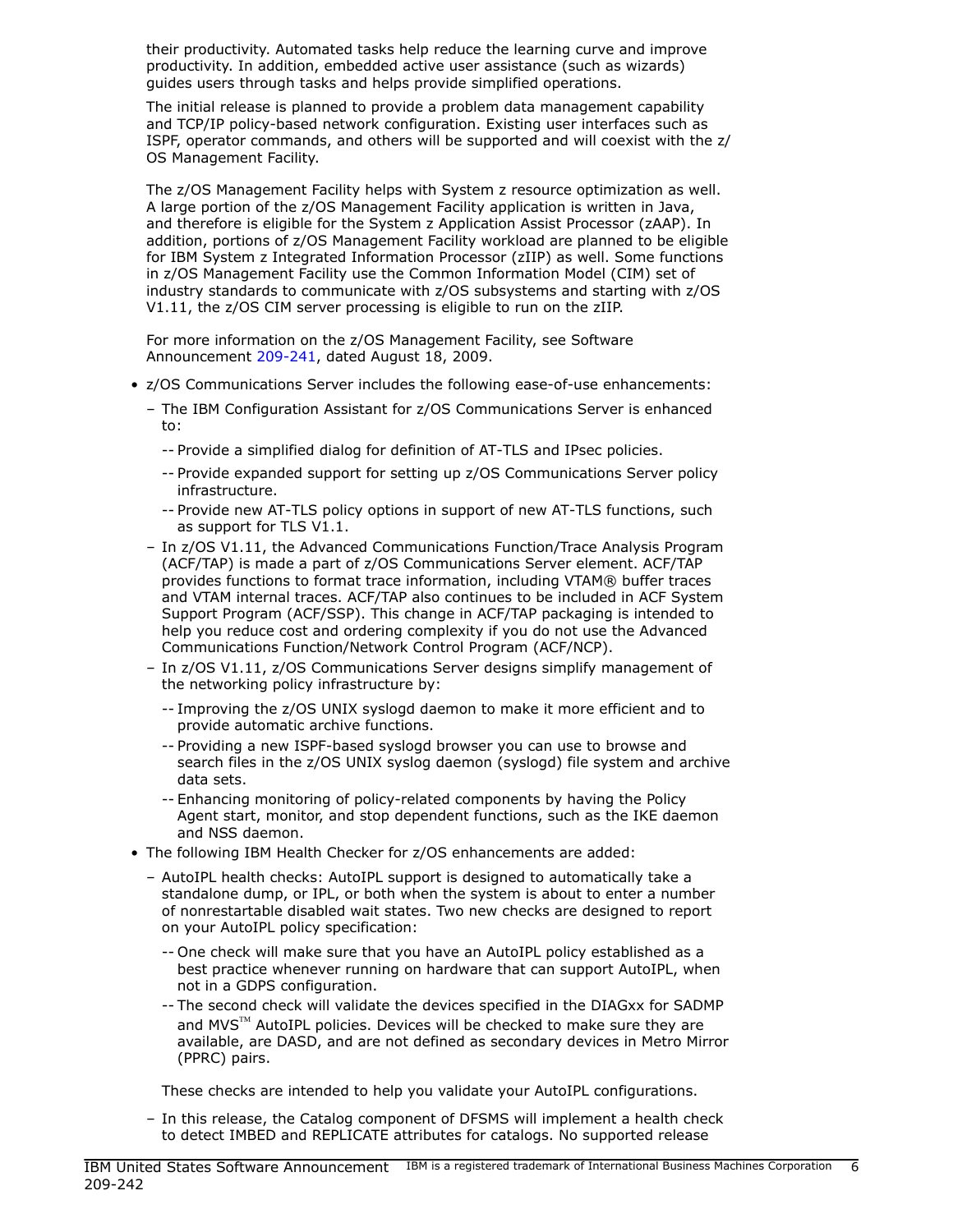of z/OS supports using the IMBED and REPLICATE attributes when defining new data sets or catalogs. In fact, using these attributes can waste DASD space and often degrades performance. IBM recommends not using the IMBED and REPLICATE attributes. This health check will notify you about any user and master catalogs in your environment having IMBED or REPLICATE attributes. For more information see the section of this announcement which states IBM's future direction.

- The static resource manager health check detects entries listed in the static resource manager list, which is kept in CSECT IEAVTRML of load module IGC0001C. Static resource managers are called every time any task or address space terminates, but they are rarely applicable to very many of them. Because task and address space termination can happen thousands or even millions of times per day on each of your systems, unnecessary calls to static resource managers can consume significant CPU time. This check will help you identify obsolete entries in IEAVTRML for IBM products, and any other entries you should be aware of in case they can be eliminated on your systems. This can help you reduce unnecessary resource consumption by static resource managers.
- DAE health check: Dump Analysis and Elimination (DAE) is designed to suppress duplicate dumps and to help prevent the system from using unneeded resources by capturing diagnostic data repeatedly for the same problems. Two new health checks are designed to report on your DAE configuration. The first will detect whether DAE is active and your settings match those recommended by IBM. The second will detect whether the DAE data set is being shared in a Parallel Sysplex environment. These new checks are intended to help prevent unnecessary system programmer time and system resources from being spent on duplicate dumps.
- SDSF using SAF health check: Using an external security manager such as RACF for SDSF, via the System Authorization Facility (SAF), offers several advantages over using ISFPARMS-based security, including the ability to change security profiles dynamically, a single repository for security information, auditability, and more-granular protection. In addition, SAF-based security is the only way to protect certain functions, including WebSphere® MQ's use of queues and all JES3 SDSF functions. IBM recommends the use of SAF-based security for all SDSF functions. This check is designed to determine whether the SDSF class is active, and is available for z/OS V1.9 with PTF UK39818 and z/OS V1.10 with PTF UK39819.
- A new health check is added to determine whether the sysplex failure management (SFM) component of XCF is able to use new Base Control Program internal interface (BCPii) services to improve sysplex recovery. For more information about the new function, see the [Availability](#page-24-0) section.
- Two new migration checks are introduced for zFS. The first is designed to notify you when multifile system aggregates are in use. IBM plans to withdraw support for multifile system aggregates as stated in Software Announcement [205-034](http://www.ibm.com/common/ssi/cgi-bin/ssialias?infotype=an&subtype=ca&appname=gpateam&supplier=897&letternum=ENUS205-034), dated February 15, 2005. When this support is withdrawn, only zFS compatibility mode aggregates will be supported. (A zFS compatibility mode aggregate has a single file system per data set.) The second is designed to verify that zFS is running at sysplex\_admin\_level=2 on z/OS V1.9 and z/OS V1.10 systems, which is required for all members of a sysplex before a zFS V1.11 system can be brought up within the sysplex.

Both checks are available for z/OS V1.9 and z/OS V1.10 with the PTFs for APAR OA27198.

- A new migration health check helps you identify any existing IPsec filter rules that do not comply with RFC4301. If such rules are identified, they also provide guidance about the migration procedures and options available to update those filter rules so that they comply with RFC4301. Note that z/OS V1.11 is planned to be the last z/OS release for which RFC4301 compliance is optional. For more information, see the section of this announcement which states IBM's future direction.
- Another migration health check has been added to help you determine whether you are using the BIND9 DNS server. IBM has indicated that support of DNS server functions on z/OS will be removed in a future z/OS release.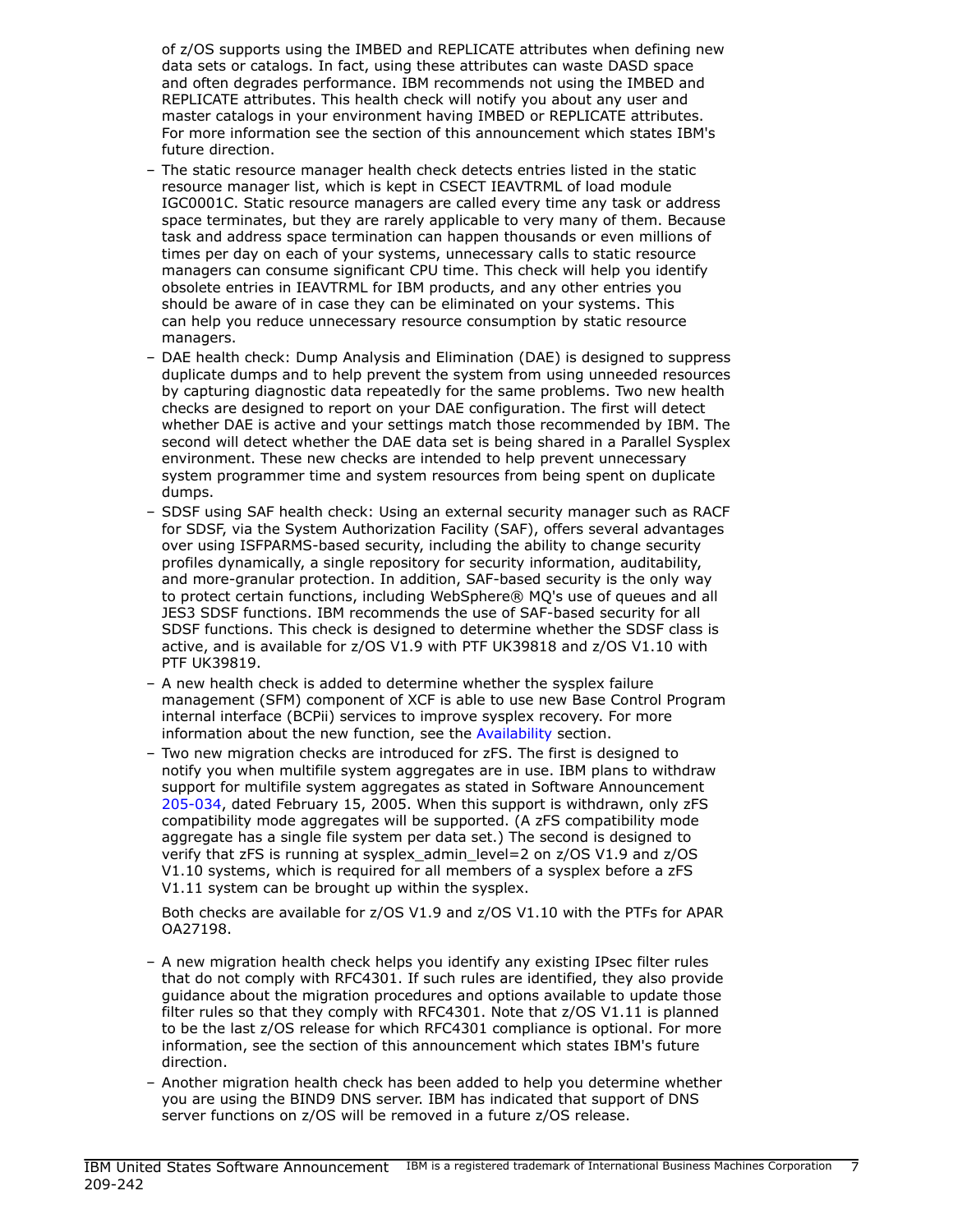- DFSMSrmm migration checks can be used to verify that a supported vital records selection option is in use, to identify if the new GDG options must be used, and to verify if any dropped REXX $^{TM}$  stem variables are being used. This support was made available for UA45968 on z/OS V1.9 and UA45967 on z/OS V1.10 in March 2009.
- The Server Time Protocol (STP) feature is designed to allow multiple servers and coupling facilities to maintain time synchronization with each other, without requiring a Sysplex Timer® (also called an External Time Reference or ETR). A new migration health check is designed to notify you when an ETR is in use and the system supports STP, but STP is not being used. STP is recommended because Sysplex Timers (9037-002) have been withdrawn from marketing.
- A health check has been added to z/OS V1.8 and V1.9 with PTF UA47096 and on V1.10 with PTF UA47095. The migration health check is designed to notify you if you are still using the Integrated Security Services (ISS) LDAP server, which is not present in z/OS V1.11. IBM recommends you use IBM Tivoli Directory Server (IBM TDS, LDAP) for z/OS, which is included as a base element of z/OS, instead.
- The z/OS root file system (also called the version root) typically grows from release to release. To help verify that there is sufficient free space on a volume for a subsequent release z/OS root file system, a new migration health check will be available for z/OS V1.9 through z/OS V1.11 via PTFs for APARs OA28684 and OA28631.
- The Message Flood Automation message processing, introduced with z/OS V1.9, is designed to be part of internal message processing and eliminate its use of the IEAVMXIT and system command exits. These changes eliminate the customization and exit integration steps required to use Message Flood Automation and allow Message Flood Automation to take action against all messages, including those sent through specific Message Processing Facility (MPF) exits. Making it easier to use Message Flood Automation is intended to make z/OS systems more available by responding to a wider array of system and workload errors.
- Improved STP system management with new z/OS messaging: This new function is designed to generate z/OS messages when various hardware events that affect the External Time Sources configured for an STP-only timing network occur. This can help improve problem determination and correction times. Previously, the messages were generated only on the Hardware Management Console (HMC).
- In  $z$ /OS V1.11, RMF<sup>TM</sup> introduces new Overview reports and support in the RMF Spreadsheet Reporter. The Spreadsheet Reporter provides a fast way to display postprocessor data graphically using the Microsoft® Excel spreadsheet application. These new extensions completely replace the postprocessor PLOTS control statement, which provided a character-based graphic view of system performance indicators. Also, the RMF postprocessor can now create reports in XML format, in addition to text. The XML format can allow you to process the reports using XML-based programming and to use style sheets to format and display RMF reports in a Web browser or using the RMF Spreadsheet Reporter. In addition, a new Monitor II report allows you to get information about the current settings of the system resources manager (SRM) parameters specified in the active IEAOPTxx parmlib member and about which member is active.
- Currently the IDCAMS DELETE command can be used to delete multiple entries by using a wildcard character as part of the entry name. In z/OS V1.11, IDCAMS is designed to provide more-selective criteria on the DELETE command. A new MASK keyword is intended to allow you to specify data set name selection criteria using a mask entry-name, or key filter, with the new keyword.
- SDSF added support for JES3 in z/OS V1.10. In z/OS V1.11, new SDSF function is designed to:
	- Provide JES3 support for the system log (syslog), job class, JESPlex (members), spool volumes, and display and modification of output descriptors. The system log display function is planned to be supported by the end of 2009 with the PTF for JES3 APAR OA29534 and will require that the system log be created using z/ OS V1.11 JES3.
	- Remove the requirement for the HASPINDX data set in JES2 environments. This is designed to allow you to remove the HASPINDX data set once all sharing systems are running z/OS V1.11 JES2.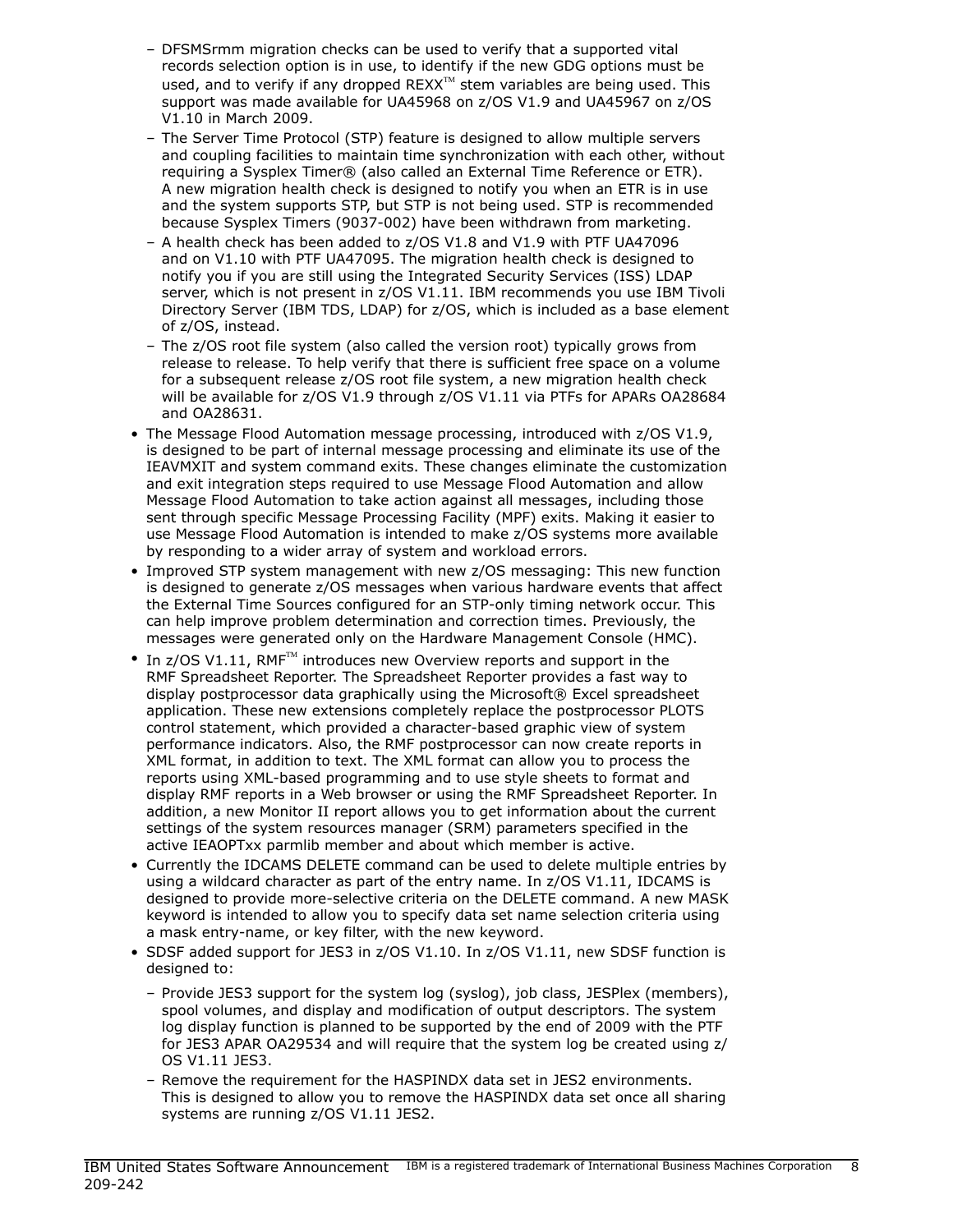- TSO/E and z/OS Communications Server support a new option that enhances the LOGON RECONNECT function of TSO/E when using TN3270 connections. A new LOGONHERE parameter in parmlib member IKJTSOxx controls whether the RECONNECT option can be used to reestablish a TSO/E session unconditionally. Without this support, an attempt to reconnect is rejected if the system detects that the user ID is already in use, either on the same workstation or a different one. This new feature helps preserve work that might be in progress under TSO/E sessions and avoid operator intervention.
- These ease-of-use enhancements are added for ISPF:
	- An extension to the ISPF Editor COMPARE command that allows the name of a data set containing SuperC process statements and allocated to the SYSIN DD to be specified as part of the command syntax. An additional option on the command allows you to specify that a popup panel be displayed so that a fulllength data set name can be specified for a data set containing the SuperC process statements for the COMPARE.
	- A new option, Prefix Dsname Level, on the Data Set List Utility entry panel which, when specified, allows the Dsname level to be specified with or without quotes. When the quotes are omitted, the TSO prefix (if running with PREFIX ON) will be prefixed as the first qualifier of the Dsname level. When the option is not selected, the behavior of the entry panel remains unchanged. By default, the option is not selected.
	- Support for setting and displaying the EATTR data set attribute, which is used to specify whether a data set might have extended addressing attributes and, for data sets placed on extended address volumes (EAVs), whether they can reside wholly or partly in extended addressing space (EAS) on the volume.
	- Two new ISPF Editor line commands, HX and HXX, to display individual records and a range of records in a data set in hexadecimal.
	- Support for a panel source statement input exit that enables dynamic modification of an ISPF panel when it is displayed. The exit is passed each panel source record as it is read by ISPF and is able to change, insert, or delete panel source records.
	- Support for extended member statistics that allows ISPF to store more than 65,535 lines. More space is taken up in the PDS directory for each member reset if this option is chosen.
	- A configuration option to include an additional qualifier in the names of data sets created by utilities such as the SuperC and Search-For.
	- Enhancements to the z/OS UNIX Directory List Utility, with support for new functions to display and update various attributes for files and directories, including the owning user and group, file format and tag information, and user and auditor auditing options, and a new function to display additional information about the file system for a file or directory.
	- HCD support for displaying, setting, and modifying HCD profiles using ISPF panels. This is intended to help you maintain HCD profiles more quickly and easily.
- Resource Recovery Services (RRS) includes ISPF panels you can use to browse the RRS log stream data. In z/OS V1.11, a new selection on the Global Options panel is designed to allow you to specify whether the timestamps displayed on other panels are in local time or GMT. This is intended to make the dialog more usable.
- In z/OS V1.11, the Program Management Binder adds support for a new IEWPARMS DD statement, to be used to specify a data set (which can be an inline, or SYSIN, data set) that includes parameters to be passed to the binder. The binder is designed to process these parameters in addition to any parameters specified a different way (for example, by using the PARM keyword of the JCL EXEC statement). This support is intended to allow options to be added to those passed by an existing program without requiring program changes, and to allow more than 100 characters of parameter data to be specified. Also, it is expected to help simplify debugging for programmers developing applications that call the binder API.
- In z/OS V1.11, z/OS UNIX System Services shell commands oedit and obrowse are changed to use ISPF Edit and Browse. This makes editing and browsing z/ OS UNIX files work consistently in both environments and adds support for ASCII data when these commands are used from the shell.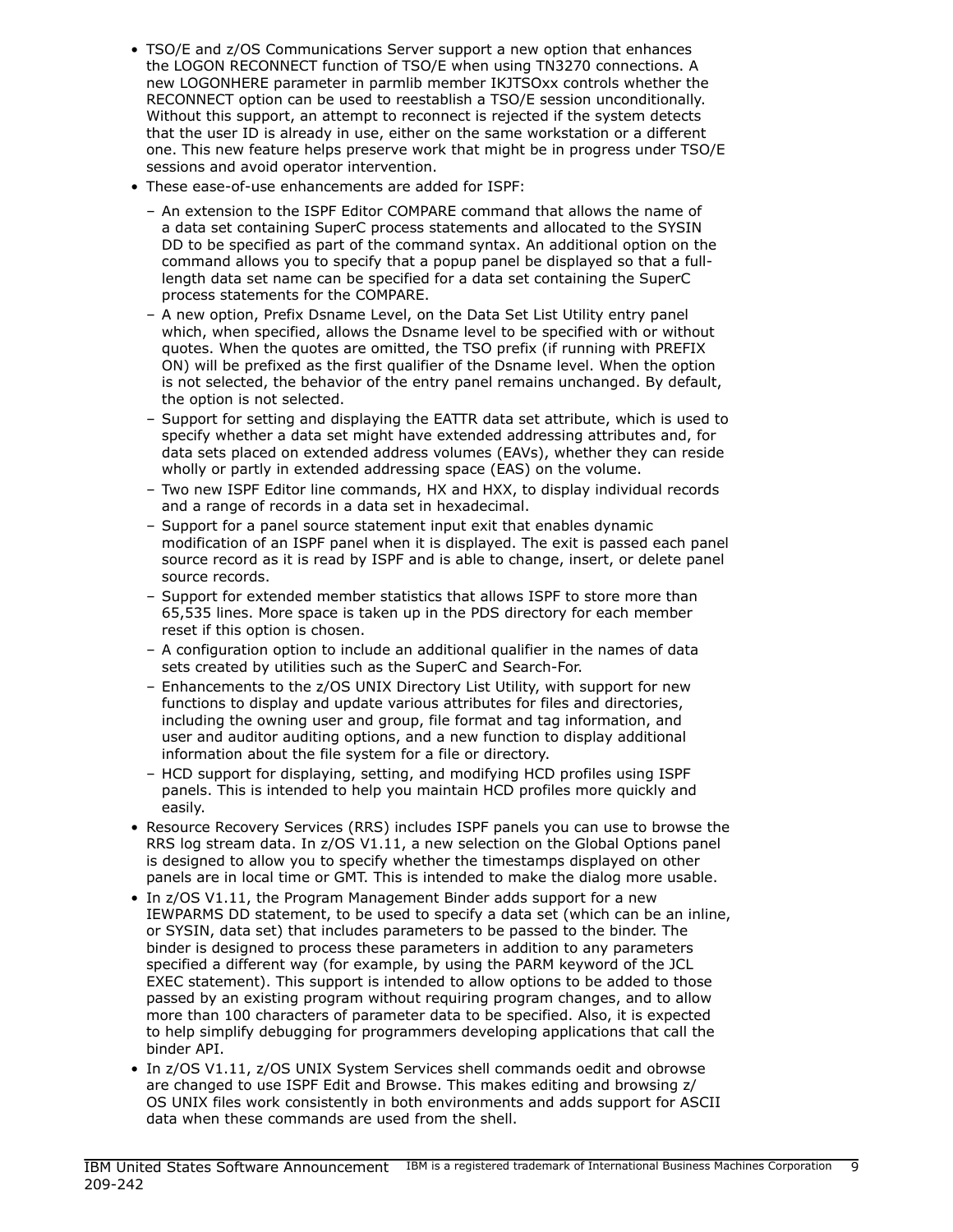- z/OS V1.11 is designed to refresh the volume table of contents (VTOC) information related to volume size following a dynamic volume expansion in an IBM System Storage DS8000. This new function allows you to use new space on volumes immediately without the need for manually refreshing the VTOC.
- In z/OS V1.11, the z/OS NFS Client optionally issues console messages in Japanese, in addition to the existing support for English. This function uses the infrastructure changes made for the console message globalization support implemented for the NFS Server in z/OS V1.10.
- In z/OS V1.11, these DFSMSrmm ease-of-use enhancements are added:
	- A new design intended to simplify DFSMSrmm vital record specifications (VRS) handling that allows location definitions to be changed after a VRS has been defined.
	- Increased flexibility in the DFSMSrmm ISPF dialog for specifying volume type, storage group name, and creation date and time when adding new volumes, and improved navigation from data set information to the actual policies used for the data set.
	- Improved DFSMSrmm TSO command line parsing with consistent syntax across the various subcommands (such as ADDVOLUME, CHANGEVOLUME, GETVOLUME) and parmlib options.
	- A new capability in the EDGINERS utility, to support reading and crossverification of some tape label information with the DFSMSrmm control data set.
	- New DFSMSrmm parmlib options intended to provide flexibility in how tape generation data sets are managed for cyclic retention and help avoid the need for a usermod for duplicate generation retention.
	- An enhanced sample volume not in library installation exit, CBRUXVNL, to include additional checks and customization designed to determine whether a volume is a tape and whether it is system managed. Also, exit customization is enhanced to make it easy for installations where there are no external nonlibrary drives. These customization options are designed to require little or no assembler language knowledge for this sample exit, which is installed and active by default.
	- Support for multiple installation exit routines for each of the DFSMSrmm installation exits by exploiting the z/OS Dynamic Exit Facility for all exits. Before, the installation exits created for use with DFSMSrmm were enabled for dynamic change, and were easily refreshed without impacting tape processing. However, they did not support multiple routines for each exit, so users had to merge code from multiple sources into a single exit routine. The MVS Dynamic Exits Facility provides a way to enable multiple exit routines for each DFSMSrmm installation exit.

## <span id="page-9-0"></span>Scalability and performance

## Scalability and performance through increased efficiency and innovative technologies

IT is woven into almost everything we do. The demands on IT solutions are greater than ever, often requiring the delivery of more speed, services, or capabilities in less time or with fewer resources. But the industry has begun to hit fundamental physical limits for chip design. Large-magnitude CPU speed increases with each generation of chip are a thing of the past and capacity increases will increasingly come from higher n-way and more multi-threading, as well as synergies across the server and storage platforms. z/OS and its subsystems provide for scalability not only based on faster chip speeds, but also via efficient single-image n-way processor growth, highly scalable sysplex clustering for horizontal growth, and scalable storage and data management as well. This holistic and balanced approach to scalability and performance means your System z environment is capable of handling the growth of your user base, applications, business processes, and data processing needs.

Updates for z/OS V1.11 include the following:

• IBM System Storage DS8000 (DS8000) introduced extended address volumes (EAVs), which for the initial release can be as large as 223 GB. z/OS V1.11 adds support for an additional data set type and new functionality for supporting data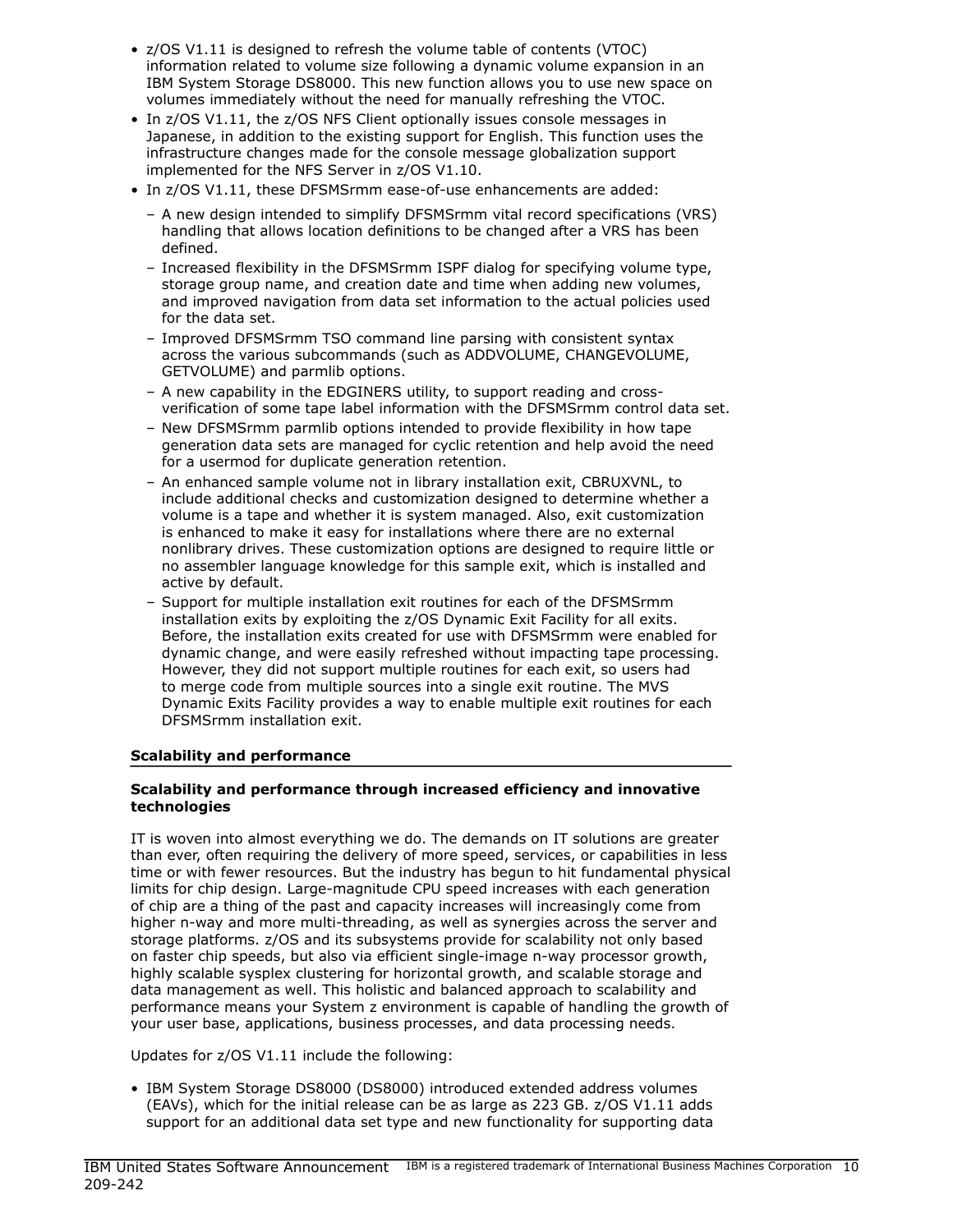sets in EAVs. Overall, this helps to relieve storage constraints as well as simplify storage management by providing the ability to manage fewer, large volumes as opposed to many small volumes.

- Storage performance is improved with support for solid state drives (SSDs, also called flash memory) on DS8000. Because it eliminates disk latency, SSDbased storage can provide a substantial improvement in storage response times compared to HDD for certain high-use data. z/OS V1.11 has function that can help identify which data sets would benefit the most from SSDs and help direct allocation for appropriate data sets to SSDs.
- Storage performance can also be improved with z/OS V1.11 support for the new High Performance FICON multitrack function of the DS8000. Because it supports more than one track's worth of data in a single transfer, applications with large data transfers might benefit from this function.
- In order to reduce the skills and time required to configure I/O topology, IBM introduces Dynamic Channel Path Management (DCM) for FICON channels. Originally designed to dynamically manage ESCON® channels, DCM is extended in z/OS V1.11 to support FICON channels.
- To help improve server performance through reduced memory latency, the IBM System z10 introduced new prefetch instructions. The z/OS V1.11 XL C/ C++ compiler heuristically exploits this prefetch capability for performance improvements for XL C/C++ applications running on IBM System z10 servers.
- Memory management improvements have been made for AMODE 64 XL C/C+ + Language Environment applications that exploit large (1 MB) pages. This is in addition to the current exploitation by the 64-bit SDK for z/OS, Java Technology Edition, V6 (5655-R32).
- To help improve server performance for large-scale z/OS systems, IBM System z10 introduced HiperDispatch. For z/OS V1.11, HiperDispatch design is changed to help improve system performance for large LPARs with a large number of zIIPs defined.
- The z/OS Communications Server adds new function to Sysplex Distributor. Sysplex Distributor can now use new and improved WLM interfaces for more efficient workload distribution in a sysplex. Sysplex Distributor also adds support for improved load balancing in a multitiered z/OS server environment. Finally, Sysplex Distributor extends load balancing beyond z/OS to provide workload balancing capabilities for IBM WebSphere DataPower® Appliances.
- New z/OS Communications Server designs provide networking performance improvements for name resolution, TCP-based bulk transfers over high-latency networks, and Enterprise Extender workloads that use IPsec.
- Virtual Storage Constraint Relief removes constraints within the base z/OS operating system and can allow more work to be processed on a single z/OS system. In z/OS V1.11, VSCR improvements were made for STAR mode sysplexwide GRS query requests, XML code page support, and TCP/IP sockets processing. In addition, new SMF fields can record additional information about an address space's use of virtual, real, and auxiliary storage above 2 GB and can help with capacity planning, performance management, and accounting.

Details on the scalability and performance enhancements for z/OS V1.11:

- In z/OS V1.11, support is added to several components to help ease storage constraints by allowing extended format sequential data sets to be placed in the extended addressing space on extended address volumes (EAVs) in addition to VSAM data sets, for which support was introduced in z/OS V1.10. These new designs provide:
	- Support for a new data set level attribute and JCL keyword, EATTR, which allows you to control the migration of non-VSAM data sets to EAS by making it possible to specify whether data sets can be located in EAS. This attribute is supported for both VSAM and non-VSAM data sets.
	- Support by the Direct Access Device Storage Manager (DADSM) component of DFSMS for single extents to span track- and cylinder-managed space for data sets with extended attributes. This makes it possible for a single-extent data set to begin in track-managed space and end in cylinder-managed space on an EAV and allows a single-extent data set to occupy an entire volume.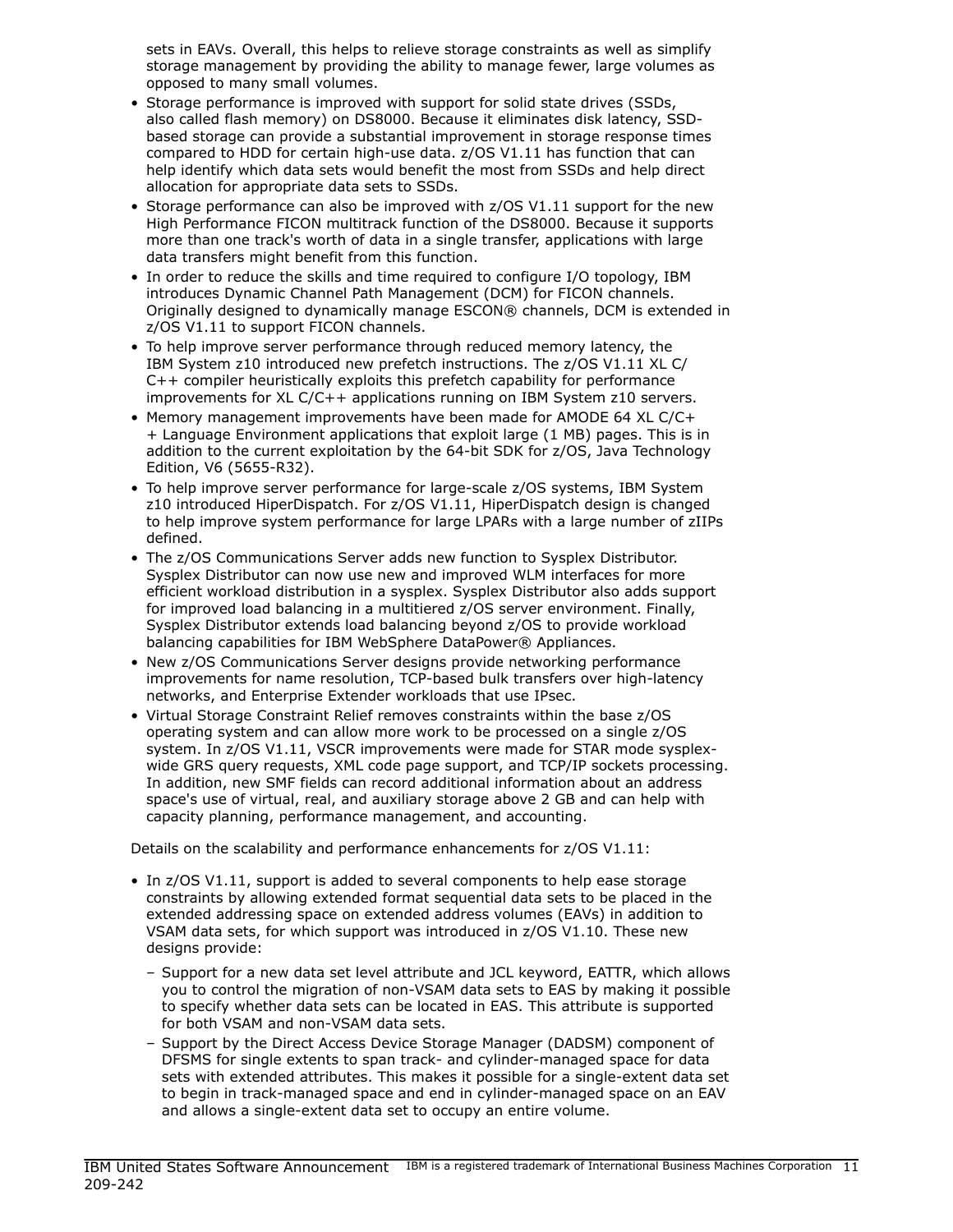- Support in ISPF for displaying and setting the EATTR attribute for data sets that can reside on extended address volumes (EAVs).
- Language Environment XL C/C++ Run-Time Library support for processing extended format sequential data sets that have extended attributes, including those data sets that reside in the extended addressing space.
- RACF support for discrete profiles for non-VSAM data sets that have extended attributes, including those data sets that reside in the extended addressing space, in addition to the support available now for VSAM data sets.
- AMASPZAP support for SYSIN and SYSPRINT data sets that have extended attributes, including those that reside in EAS.
- SVC dump support for dump data sets that reside in the extended addressing space, including SYSMDUMPs and transaction dumps. Also, IPCS, SNAP, and ABDUMP services support is added for the placement of dump data sets having extended attributes, including those that reside in EAS.
- z/OS Communications Server FTP support for reading from and writing to extended format sequential data sets in the extended addressing space (EAS) of an extended address volume (EAV).
- Program Management Binder support for input and SYSPRINT data sets having extended attributes, including those that reside in EAS.
- TSO/E support for data sets that have extended attributes, including those that reside in EAS, in the ALLOCATE, TRANSMIT, RECEIVE, SUBMIT, RACONVRT, and LISTDSI commands.
- JES2 support for External Writers and SPOOL Offload to use output data sets having extended attributes, including those data sets that reside in the extended addressing space.

This support can help ease space constraints by allowing you to move additional data to larger volumes and help simplify storage management by allowing you to store your data on fewer volumes.

- Dynamic Channel Path Management (DCM) is introduced for FICON channels in z/ OS V1.11. Once all systems on a server are running z/OS V1.11, you will be able to use HCD to specify channels and control units that are to be managed by DCM. FICON DCM function can be enabled and disabled using an IECIOSxx member of parmlib and a SETIOS command. When active, it is designed to manage the channels used to connect to control units dynamically. This is intended to provide consistent I/O response times while reducing the time and skill required to configure the I/O fabric. This function requires the PTF for APAR OA28321.
- In z/OS V1.11, Allocation design is changed to significantly reduce the amount of storage required by the Eligible Device Table (EDT) for many I/O configurations. This new function provides common area virtual storage constraint relief, both for the EDT itself and for the use of Dynamic Activation for I/O configuration changes.
- In z/OS V1.11, DFSMS supports solid state drives (SSDs) on DS8000. This new DS8000 feature introduces a powerful new technology to IBM enterprise storage by using solid state flash memory arrays in place of hard disk drives (HDDs). Because it eliminates disk latency, SSD-based storage can provide a substantial improvement in storage response times compared to HDD for high-use data that is written infrequently and processed randomly. Also, new support allows you to define SMS policies for the allocation of new data sets on volumes backed by SSD technology and to gather usage information using SMF that is designed to help you manage data placement and take the best advantage of these new features. This function is made available on z/OS V1.8, z/OS V1.9, and z/OS V1.10 with the PTFs for APAR OA25559. For more information about the new DS8000 features, refer to Hardware Announcement [109-120,](http://www.ibm.com/common/ssi/cgi-bin/ssialias?infotype=an&subtype=ca&appname=gpateam&supplier=897&letternum=ENUS109-120) dated February 10, 2009.
- High Performance FICON for System z (zHPF) enhancements -- z/OS V1.11 uses the new zHPF multitrack function of the IBM System Storage DS8000 series to support more than one track's worth of data in a single transfer. This capability is planned to be rolled out over time. Initially applications using Media Manager for I/O with large data transfers are expected to benefit, such as those using zFS, HFS, PDSE, and striped Extended Format data sets. This function is also available on z/OS V1.9 and z/OS V1.10 with the PTFs for APARs OA26084 and OA29017. zHPF with multitrack operations is available in the DS8000 series Licensed Machine Code (LMC) level 5.4.3.xx (bundle version 64.3.xx.xx) or later.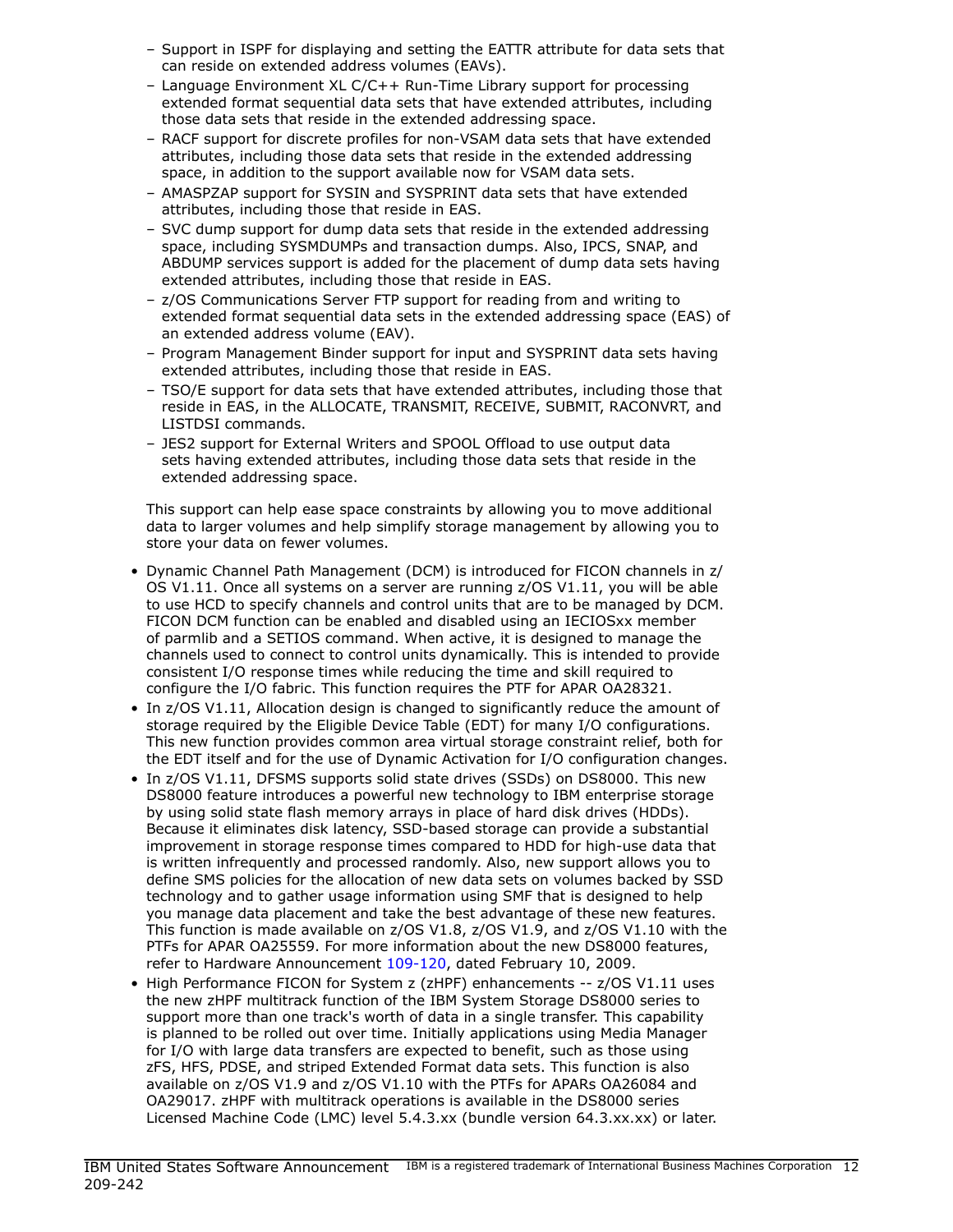• Faster XL C/C++ applications! Additional System z10 hardware exploitation has been implemented in the z/OS V1.11 XL C/C++ compiler through the addition of the PREFETCH option. This option enables heuristics to automatically generate System z10 prefetch data instructions as appropriate. This can help reduce the effects of memory latency by beginning to fetch data before it is needed. Additional optimization and tuning improvements have been made for the compiler including inlining of additional destructors to avoid overhead of function calls. These changes can improve the performance of generated code without the need for changes to the source code. A performance improvement of over 8% was observed using code generated using the  $z/OS$  V1.11 XL  $C/C++$  compiler with high optimization when compared to code generated using the z/OS V1.10 XL.

This is based on internal IBM lab measurements using the ILP32, XPLINK, ARCH(8), TUNE(8), HGPR, O3, HOT, and IPA(LEVEL(2)) with PDF compiler options. Performance results for specific applications will vary; some factors affecting performance are the source code and the compiler options specified.

- New function is made for AMODE 64 XL C/C++ Language Environment applications to enable them to exploit large (1 MB) pages, in addition to the current exploitation in the 64-bit SDK for z/OS, Java Technology Edition, V6 (5655-R32). Language Environment is designed to allow AMODE 64 applications to request large page-backed memory objects using the \_\_moservices() interface. Appropriate use of large (1 MB) pages can help reduce memory management overhead and increase translation lookaside buffer (TLB) hit ratios for exploiting programs.
- In z/OS 1.11, JES2 introduces a new checkpoint level, Z11. Once the \$ACTIVATE command is used to set this new level, the maximum number of jobs is increased to 400,000 jobs and the maximum number of output groups to 1,000,000 output groups. Also, the BERT limit is increased to 1,000,000 and the maximum number of checkpoint versions is increased to 50.
- z/OS V1.11 continues to implement designs intended to improve cache and memory management; this is expected to be true for the foreseeable future. The time it takes to retrieve data from memory, while progressively shorter in the absolute sense on newer server models, has become progressively longer when measured in processor cycle time increments. In other words, though memory access is much faster than it used to be, processors spend more cycles waiting for it than they ever did. HiperDispatch helps address the system's management of cache. In z/OS V1.10, HiperDispatch was directed toward improving cache management in multiprocessing LPARs. For z/OS V1.11 HiperDispatch design improves the performance for large-scale z/OS systems that include zIIP processors. These changes can improve system performance for LPARs with a large number of zIIPs.
- In z/OS V1.11, when IEFBR14 is used with DD statements to delete a data set that has been migrated by DFSMShsm, Allocation is now designed to pass the delete request to DFSMShsm under most circumstances so the data set can be deleted without first recalling it. This can take significantly less time and consume fewer system resources than waiting for the data set to be recalled before being deleted, thereby helping speed batch processing.
- In z/OS V1.11, a new RRS design is intended to improve performance by removing the RM.DATA log stream compression processing that ran every 30 seconds. This compression was formerly done to remove duplicate entries that RRS will now ignore. Also, RRS will begin to use the coupling facility for RM.DATA earlier during initialization, which is intended to speed access to the log stream and reduce serialization contention.
- The NFS Version 4 protocol provides the ability for an NFS Server to temporarily delegate management of a file's resources to an NFS Client. With this release, an NFS Client will be able to request NFS V4 delegation authority for MVS datasets from the z/OS NFS Server. Prior to this release, delegation operations were not supported. The intent of file delegation is to improve performance by eliminating communications with the NFS Server. Performance improvements are expected to vary greatly depending on the NFS requests issued and the data being transferred. This function is planned to be made available with the PTF for APAR OA29863 in 2009.
- SMF Type 30 record enhancements: A number of service unit count fields in the Performance section of SMF Type 30 records are incremented as an address space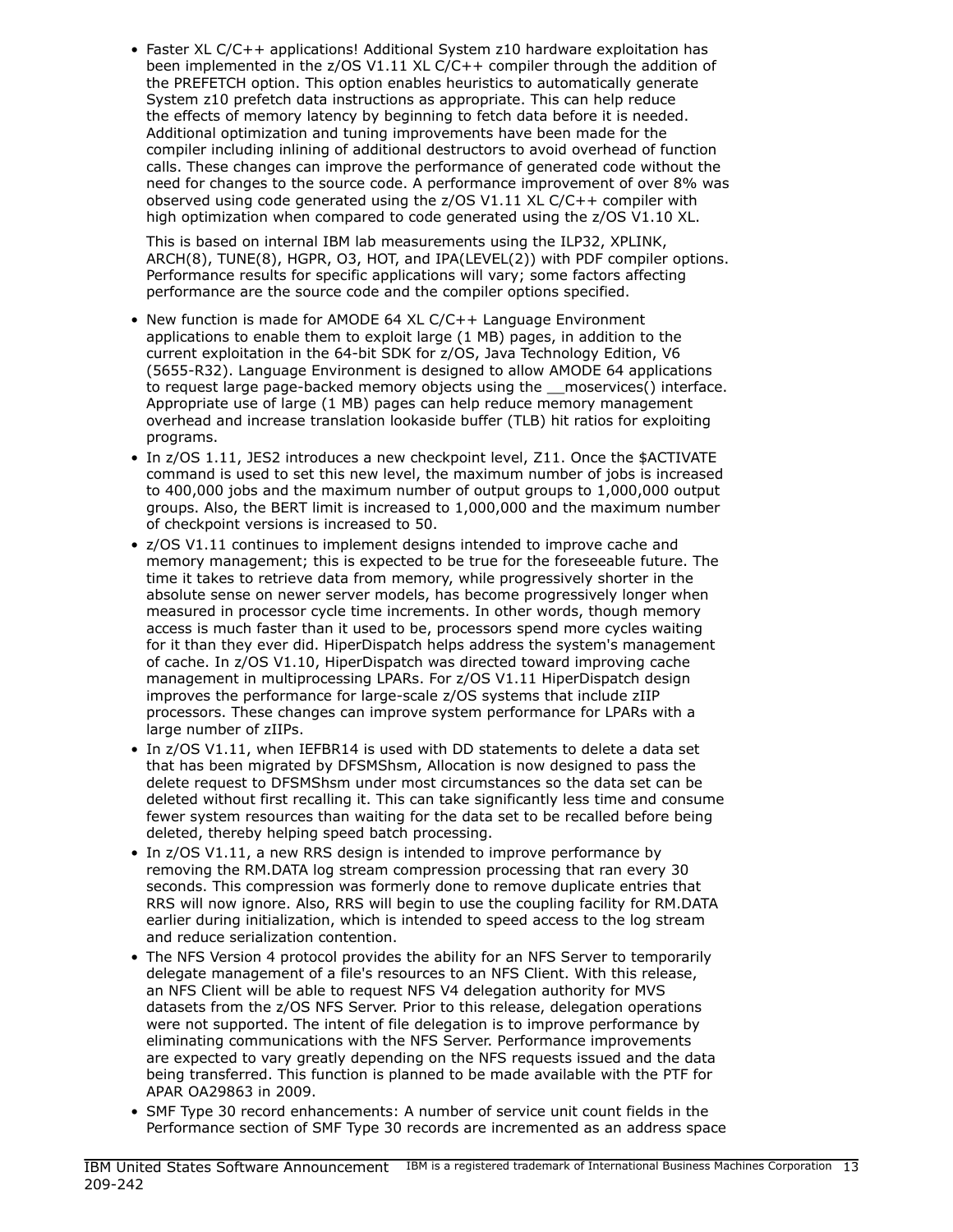runs. To contain these counts for very long-running address spaces that can consume a larger number of service units than the original fields can represent, new larger fields are added to SMF Type 30 records. These new fields can be used in place of the original fields to gather information about the service units consumed by long-running address spaces. Also, new fields have been added to the Storage and Paging section of SMF Type 30 records to better track the use of storage above 2 GB. These new fields include information about an address space's use of virtual, real, and auxiliary storage above 2 GB. These changes to SMF Type 30 records are intended to help with capacity planning, performance planning, and accounting.

- A new XES design provides algorithmic enhancements for Coupling Facility subchannel operation completion, recovery, and notification processing, and improves efficiency for processing a large number of Coupling Facility subchannels. Coupling Facility subchannel information provided by console DISPLAY commands is changed to accommodate a large number of Coupling Facility subchannels. This new function supports larger CF and CF link configurations that require more concurrent I/O capability.
- In z/OS V1.11, zFS design has been changed to allow you to specify that file system processing for read/write file systems shared on specified systems within a sysplex use new techniques for dynamic zFS ownership, communications, and caching to reduce communication overheads. This is intended to help improve performance for these file systems within a sysplex. Further function is planned to be made available in the first half of 2010 with the PTF for APAR OA29619; it will allow you to specify the use of these new techniques on a per-filesystem basis within a sysplex. This is intended to help ease exploitation and provide an alternative method for using these new techniques for individual file systems.
- In z/OS V1.11, GRS design provides storage constraint relief for GRS GQSCAN and ISGQUERY star-mode global ENQ processing. Work buffers used by parallel requests are moved to 64-bit pools in the GRS address space. This will increase the amount of data that can be processed by concurrent system-wide GQSCAN and ISGQUERY requests.
- In z/OS V1.11, support is added for data tables contained in load modules and program objects to be placed above 2 GB. A new ADDR64 parameter on the LOAD macro supports loading load modules and program objects containing only data tables above the bar. This function helps relieve virtual storage constraints by allowing data tables to be loaded above the bar.
- z/OS XML System Services provides virtual storage constraint relief in z/OS V1.11 by moving XML code page dependent tables above the bar.
- In z/OS V1.11, IBM Tivoli Directory Server for z/OS exploits Work Load Manager (WLM) functions. This enhancement is designed to allow performance goals to be set for work running in IBM Tivoli Directory Server for z/OS and to take advantage of WLM's health notification service. This support is also designed to allow classification of particular IP addresses or distinguished names (DNs) into exception enclaves so their system resource consumption can be throttled. Use of the health notification service helps prevent work from being directed to malfunctioning servers when their response time is very short.
- If you have a large number of RACF users who log on to various applications many times every day, the recording of logon statistics can cause considerable RACF database I/O activity. In z/OS V1.11, RACF allows you to specify that logon statistics be recorded only once per day for certain applications. This limits the I/O and serialization activity for the RACF database and can help improve RACF performance.
- A new asynchronous (asyncio) form of the accept\_and\_recv socket API allows z/OS applications and middleware to process short-lived client TCP connections more efficiently by combining the functionality of multiple socket calls into one. This support helps improve performance for TCP server applications that exploit the new API.
- z/OS Communications Server designs are intended to improve performance and reduce CPU cost in several ways:
	- Performance of inbound streaming workload over long-distance networks with large bandwidth and high latency can be improved by dynamically tuning the TCP window size.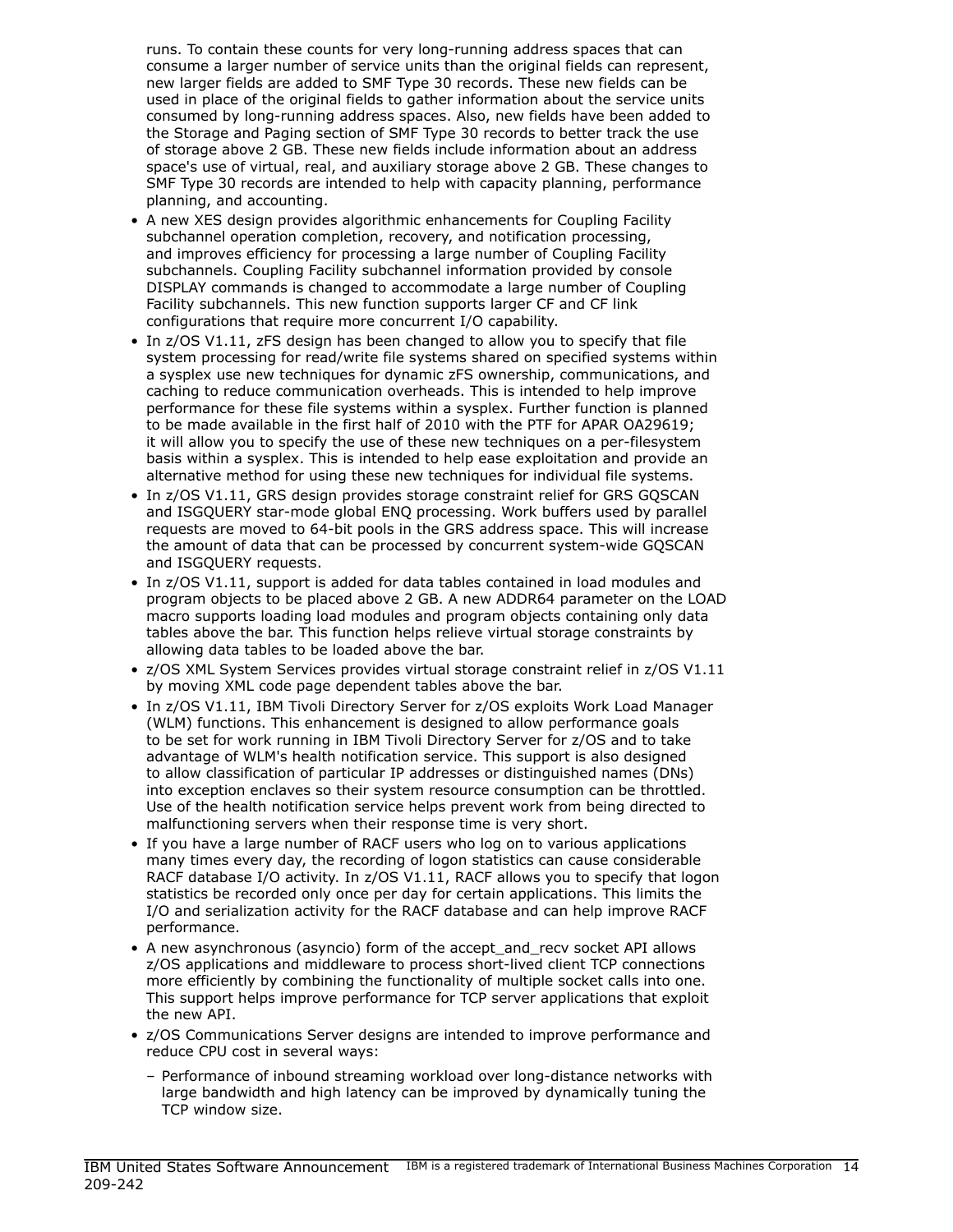- Performance of Sysplex Distributor is designed to be enhanced by a new Sysplex Distributor connection routing accelerator function.
- Performance of Enterprise Extender is designed to be enhanced in selected environments by implementing a new version of the Adaptive Rate-Based (ARB) algorithm and by reducing the number of unproductive path switches.
- Performance of Enterprise Extender traffic when secured with IPsec is designed to use less CPU and to better utilize zIIP processors for IPsec if available.
- A TCP/IP control block related to sockets communication is moved from 31-bit common storage (ECSA) to 64-bit common storage. This change is intended to provide 31-bit virtual storage constraint relief for z/OS systems with a high number of open TCP/IP sockets.
- z/OS Communications Server enhances the resolver function by introducing system-wide caching of domain name server (DNS) responses. The resolver cache is enabled by default and shared across the entire z/OS system image. This new function is expected to provide significant performance improvements for z/OS workloads that perform repetitive resolver queries, such as Web services workloads. These performance improvements are expected to be realized without the need to set up, monitor, and administer a name server for caching purposes on your system.
- z/OS Communications Server Sysplex Distributor has enhanced its optimized local support in environments where multiple tiers of z/OS applications need load balancing. When using WLM-based recommendations, this optimization allows Sysplex Distributor to compute a composite WLM weight for each system that includes the capacity, performance, and health characteristics of both the tier 1 server applications and the tier 2 server applications. This new function is designed to improve the quality of the load balancing decisions made by Sysplex Distributor in a multitiered z/OS server environment.
- z/OS Communications Server Sysplex Distributor is enhanced to provide workload balancing capabilities for IBM WebSphere DataPower appliances. DataPower appliances are often deployed as a front-end processing tier to z/ OS applications, allowing for transparent Web services enablement of z/OS applications or for accelerated and more efficient handling of Web services security protocols, XML schema validation, and numerous additional functions. In many of these environments, multiple DataPower instances are deployed in a cluster to allow for higher availability and scalability, requiring an external, network-based load balancer to load balance incoming requests across the DataPower appliance instances. When the DataPower tier completes its handling of a request it typically then routes a request to a tier 2 application that is hosted within the  $z/OS$  environment, such as CICS TS, IMS<sup>TM</sup> TM, or WebSphere. These tier 2 requests might also require load balancing, especially when the applications are deployed in a z/OS Sysplex environment. Sysplex Distributor can already be used to load balance the tier 2 requests into the z/OS Sysplex. With this enhancement it is now possible to use Sysplex Distributor to load balance requests to both the DataPower and z/OS tiers, eliminating the need for deploying an external network-based load balancer for the DataPower tier. This enhancement works in conjunction with new support planned in the IBM WebSphere DataPower appliances.
- z/OS V1.11 Communications Server is designed to help improve performance for workloads with demanding latency requirements (such as interactive workloads, including SAP using DB2 connect) when configuring an OSA-Express3 to operate in optimized latency mode (OLM). This is intended to help improve performance for applications that have a critical requirement to minimize response times for inbound and outbound data when servicing a remote client.
- Scalability and performance of the DFSMSrmm TSO command line interface and API are improved by enabling API callers to request multiple resources returned in a single API call, reducing the overhead of API and command processing, setting REXX variables to null instead of blank, and reducing the numbers of REXX stem variables set with the count of entries returned.
- The performance of VSAM System Managed Buffer (SMB) Direct Optimized Access Bias can be impacted by too few index buffers being allocated when opening a data set that is small at first but grows as it is processed. In z/OS V1.11, the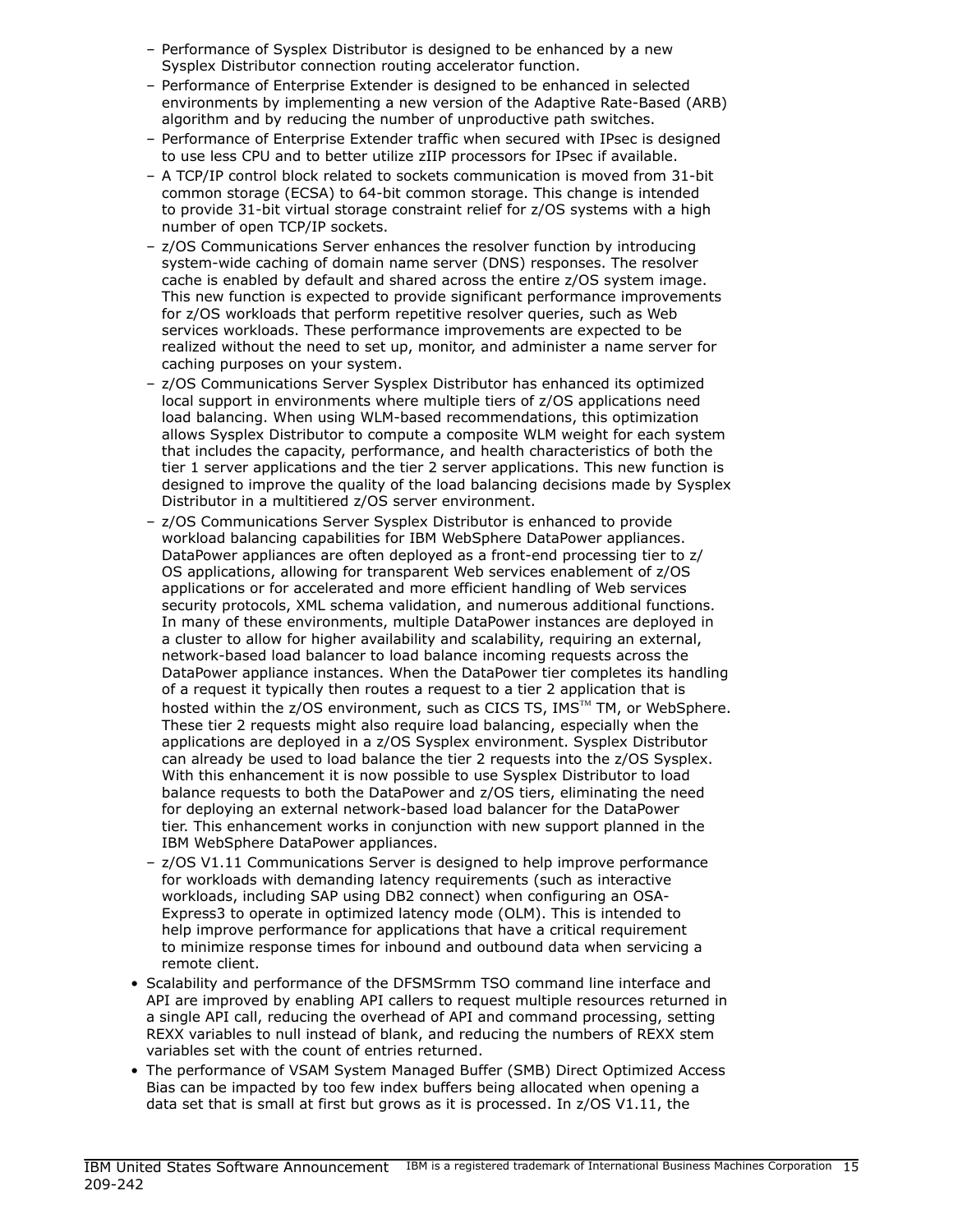system's use of the SMBVSP parameter is enhanced to make the amount specified apply to both data and index buffer space.

- In z/OS V1.10, OAM implemented 2 GB Object Support to enable applications to store objects up to 2000 MB (2097152000 bytes) in size using DB2 on direct access storage. In z/OS V1.11, OAM extends that support to the tape tier of the OAM storage hierarchy. This provides full support for objects up to 2000 MB in size on both DASD and tape, reduces the need to separate large binary strings into multiple objects, and simplifies the application interface by eliminating the need to materialize entire objects before storing them.
- The TCP transport layer in z/OS Communications Server TCP/IP is now designed to detect and transparently react to selected common sockets programming errors that can cause severe application performance problems. This new function is intended to help improve application availability and performance.
- z/OS Communications Server has added a QDIO accelerator function. The accelerator provides accelerated forwarding at the Data Link Control (DLC) layer for IP packets being routed between any combination of ODIO and HiperSockets $TM$ network interfaces. The QDIO accelerator function is expected to improve performance when IP packets are routed through z/OS using any of the supported network interfaces.
- Device Allocation is changed in z/OS V1.11 to improve its tape load balancing algorithm. This new support is designed to consider the number of devices in each tape library, and how many are online, when allocating tape devices within libraries. For example, a library with 256 online devices would usually be preferred over a library with 16 devices. You will be able to specify whether this new algorithm is used by using the new SYSTEM parameter for the ALLOCxx parmlib member. This new design is intended to provide better balancing of tape library requests across the system.
- The Infoprint® Central functions of Infoprint Server have been enhanced in z/OS V1.11 to process additional SYSOUT data sets using transaction job names and job numbers to better support APPC and z/OS UNIX transactions. Infoprint Central is now designed to process all transaction job names and job numbers. Prior to this enhancement, it would display job names and numbers only for transactions created by Infoprint processes (such as Print-Interface).

## Application integration

## Leverage your data and assets and extend highly reliable systems.

System z and z/OS are ideally suited to perform as the data serving and SOA hub of the enterprise. The platform's classic strengths of availability, security, reliability, scalability, and management have made the mainframe the de facto standard for data serving and OLTP. It is only logical to extend z/OS to Business Intelligence and Data Warehousing solutions as well, where large amounts of reports can be generated in a timely manner using source data -- all with a simplified reconciliation and restatement process. It is also logical to extend existing applications that support established business processes.

Like other operating systems, z/OS provides support for current application enablement technologies, such as Java, Perl, PHP, XML, Unicode, HTML, HTTP, SOAP, and other Web services in addition to XL C/C++ and other application development tools. What sets z/OS apart is the ability to operate both new and existing applications within the same system, and in close proximity to your corporate data residing on z/OS. It can cost five times as much to write new core applications than to extend existing ones. Extending core systems with WebSphere Application Server, CICS TS, IMS, and z/OS application developments technologies can reduce deployment and maintenance costs for applications deployed on the z/ OS platform. Application integration improvements for z/OS V1.11 include:

- System REXX functionality is improved and expanded to make writing z/OS system-level and automation applications much easier.
- New METAL C functions make it easier to integrate C code with assembler code, to help facilitate reuse of existing assembler assets.
- New, more efficient, XL C/C++ debugging capabilities, additional Unicode support for ease of porting applications to z/OS, and enhanced support for numerous IEEE,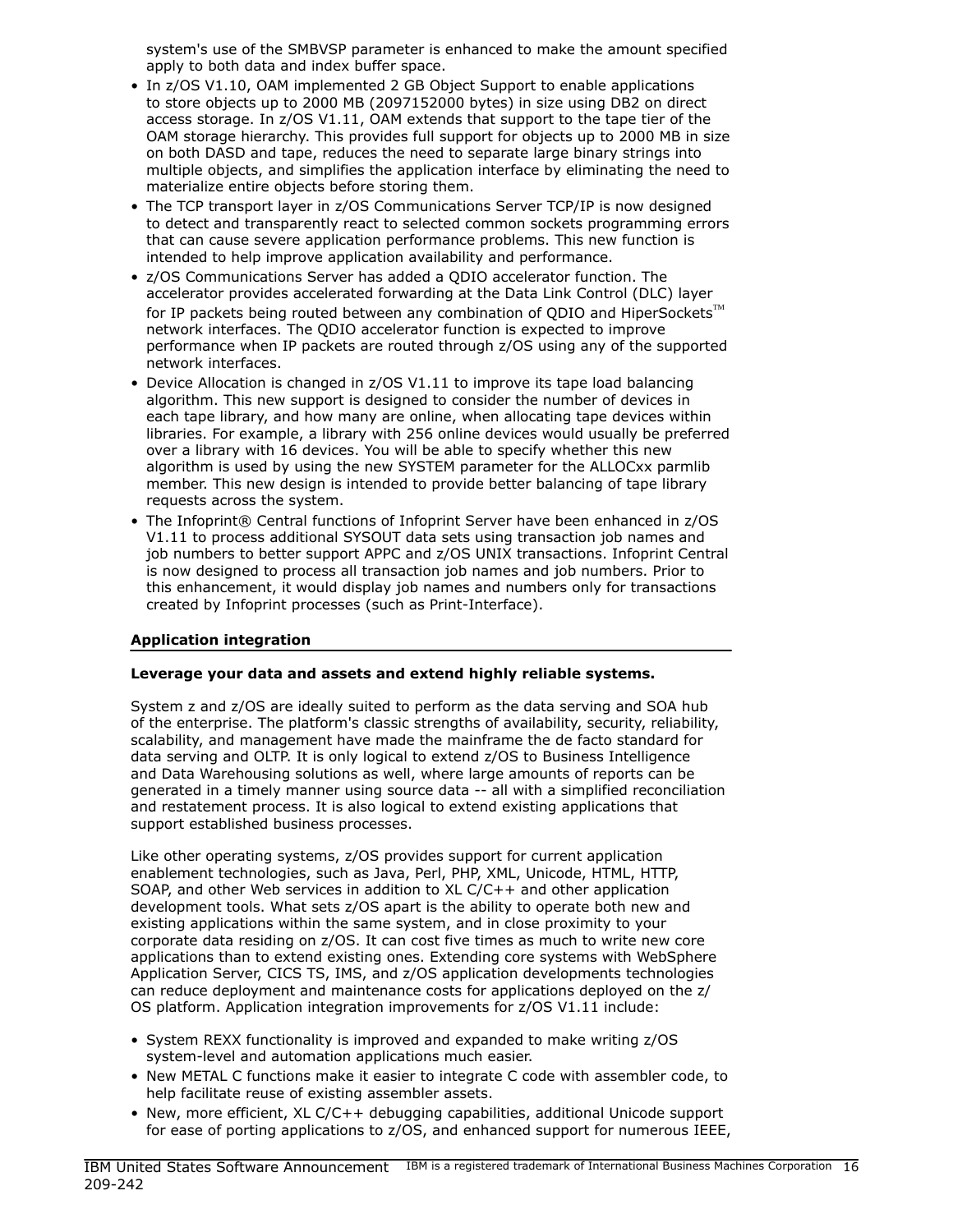ISO/IEC, and GNU Compiler Collection standards. Also added is a new heuristic prefetch capability, designed to provide further performance improvements for XL C/C++ applications.

- The z/OS Communications Server adds a new mail client for sending mail from z/ OS. Designed to allow secure connections to mail servers, provide simplified setup and operation, and use less resources than the existing mail gateway server, the new mail client can help you make enterprise-wide collaboration more efficient.
- PKI Services Web pages provide ways to request certificates and perform certificate administration tasks from z/OS PKI Services. For z/OS V1.11 the Web pages are now provided in Java in addition to REXX CGI to make it easier to integrate PKI Services with existing Web-based applications.

Application development items are to be used by programmers to write z/OSbased applications. These items either make application development easier or add capabilities for new and extended applications on z/OS. Details on the application development enhancements for z/OS V1.11 include:

- In z/OS V1.11, these new functions are added for System REXX:
	- REXXLIB Concatenation: In addition to execs stored in the SYS1.SAXREXEC data set, System REXX will search a new REXXLIB concatenation for execs to be run.
	- In addition to AXR00, parmlib members with other two-character suffixes are supported and can be specified in IEASYSxx members. Also, multiple AXRxx members can be specified.
	- System REXX is designed to acquire JES affinity for AXRnn address spaces once the primary JES subsystem starts. Every TSO=YES AXREXX invocation has a JES job ID and job log associated with it. This allows the job log to be browsed or parsed by REXX code. Also, additional capabilities related to JES spool can be leveraged by REXX code running under System REXX, including the ability to write JCL to an internal reader, retrieve output, and use the TSO/E TRANSMIT, RECEIVE, and SEND commands.
	- Support for z/OS UNIX callable services (syscalls) for TSO=YES AXREXX requests allows you to take full advantage of the available syscall commands.
	- Support is provided for two new built-in functions: AXRINFO returns the name of the subsystem under which the exec is running (JES2, JES3, or MSTR), and AXRWAIT provides a wait function within a REXX exec.
	- Support is also provided for the TSO/E STORAGE function in read-only mode.

These functions are also available with UA47439 on z/OS V1.9 and UA47440 on z/ OS V1.10 with the PTFs for APAR OA26802.

- In z/OS V1.11, a new z/OS Communications Server mail client for sending mail from z/OS is added. The new mail client supports the existing user interface for sending mail from z/OS that was defined by the old SMTP/NJE mail gateway server, and many new mail enhancements such as secure connections, the ESMTP protocol, and IPv6 connections. The new z/OS Communications Server mail client supports sending mail only; it does not support receiving mail from the Internet. This support is designed to secure connections to mail servers, provide simplified setup and operation, use less resource than the existing SMTP/NJE mail gateway server when sending mail from z/OS, and support existing applications that write mail messages via the JES spool interface.
- The SYSOUT API (SAPI) allows application programs to process JES SYSOUT data sets in a manner similar to a printer. The Extended Status SSI allows application programs to obtain information about jobs and SYSOUT in the JES queue. In z/OS V1.11, both SAPI and the Extended Status SSI are enhanced for both JES2 and JES3 to support filtering based on transaction name, job ID, and owner, to provide better support for APPC and z/OS UNIX transactions. On JES2, the extended status and SAPI SSI enhancements are available once all members of the JESPLEX are running z/OS 1.11 JES2 and a \$ACTIVATE LEVEL=Z11 command has been issued. On JES3, the new SAPI function will be supported with the PTF for APAR OA29534, which is planned to be available by the end of 2009.
- In  $z$ /OS V1.11, DFSMSdfp<sup>TM</sup> processing is changed to indicate end-of-file (EOF) during the allocation of data sets on DASD that are not SMS-managed and have either sequential or an undefined data set organization. This makes this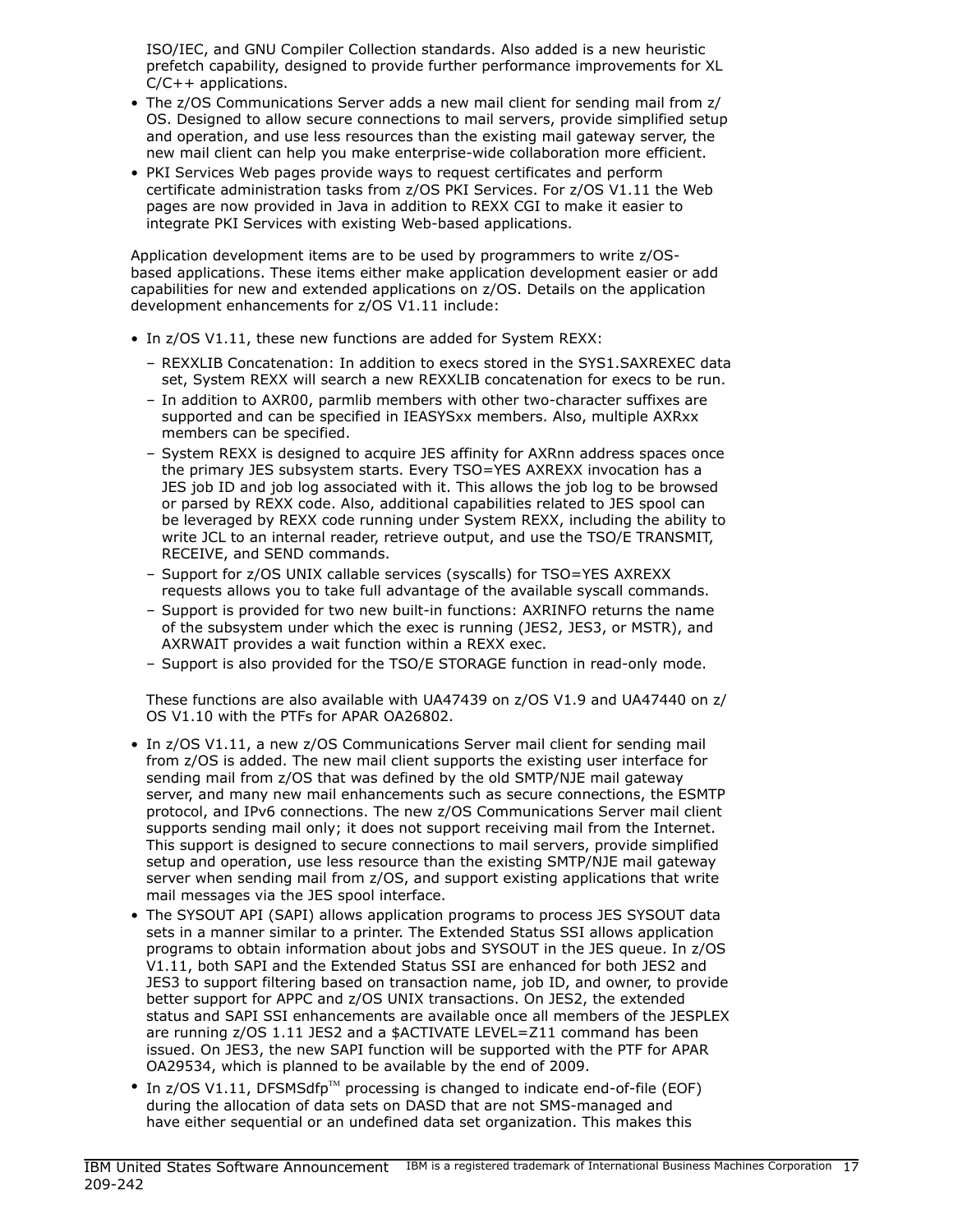processing for both SMS-managed and non-SMS-managed data sets consistent, to make it unnecessary to open data sets solely to indicate EOF, and to help prevent programs from reading old data when a data set is read immediately after being allocated.

- PKI Web pages: In z/OS V1.11, the PKI Services Web pages that are provided to help request certificates and perform certificate administration tasks are enhanced. The Web pages are now provided in Java in addition to REXX CGI. This change is intended to make it easier to integrate PKI Services Web pages with other Web-based applications you might have by allowing you to define them in XML files with XML schemas and then customize them using modifiable Java Server Pages (JSP) files.
- SDSF REXX functions have been improved in z/OS V1.11. Support has been added for multiple actions per request by allowing a list of row tokens to be provided on the ISFACT command, and for multiple system commands to be specified on a new ISFSLASH command. A new isfreset() function will allow you to specify that all SDSF special variables be dropped. SDSF is now designed to return SAF authorization failure messages in ULOG special variables. Also, COLSHELP improvements and a new REXXHELP index are provided. These new functions are intended to improve performance and make it easier to use SDSF REXX functions.
- In z/OS V1.11, NFS supports using symbolic links in NFS Version 4 file system mount path names. This is intended to provide improved interoperability with NFS V4 Protocol Clients.
- In z/OS V1.11, Language Environment is enhanced to allow AMODE 64 applications to use the Preinitalization routine (CELQPIPI) to specify that they will do their own storage management using GETSTORE and FREESTORE, and have their own message service routines (MSGRTN). This function is already available for AMODE 31 applications using CEEPIPI. Also, Language Environment provides additional IEEE decimal floating-point (DFP) support for XL C/C++ applications.
- In z/OS V1.11, the dbx debugger provides support that allows you to specify whether to load debug information as it is needed by dbx rather than when the program to be debugged is loaded. This support is enabled by using the DBGLD utility to produce .mdbg files. This is designed to help improve dbx performance during startup and during the evaluation of variables.
- New function is added for METAL C, including the addition of the strtof(), strtod(), and strtold() functions, enhancement of the sprintf() and sscanf() family functions in the runtime library with additional format specifiers that will allow the use of floating-point numbers, and the creation of a static library that users can bind with directly instead of using the system vector. Also, support is added for the extern and all keywords to the Metal C PROLOG and EPILOG® compiler options. This allows you to specify whether a particular PROLOG/EPILOG applies to external functions only or to both internal (static) and external functions within the source file, and is intended to make it easier to integrate C code with assembler code.
- In z/OS V1.11, XL C/C++ enhancements designed to make debugging XL C/C++ code easier include:
	- Captured Source: You can now specify that source code information be imbedded in a debug side file for future debugging. This makes it possible to step through the program even when the original source code is not available at debugging time, as might occur on a production system when the source code resides on a different system used for development.
	- CDADBGLD utility: This new debug utility is the MVS batch equivalent of the dbgld command and can be used in batch mode without using z/OS UNIX System Services. Performance of the debugger, especially at start time, is designed for significant improvement if the CDADBGLD utility is executed before execution of the debugger.
- In z/OS V1.11 XL C/C++, functionality to address customer requirements includes Unicode Literal support, which adds support for the char16\_t and char32\_t types through the use of typedefs in C and as native types in C++. This makes it easier to port code exploiting these types to z/OS. New compiler options include:
	- MAKEDEP, which replaces the makedepend utility and is used to analyze source files and to determine source dependencies
	- RTCHECK, to perform a certain type of runtime checking that can help debug C and C++ programs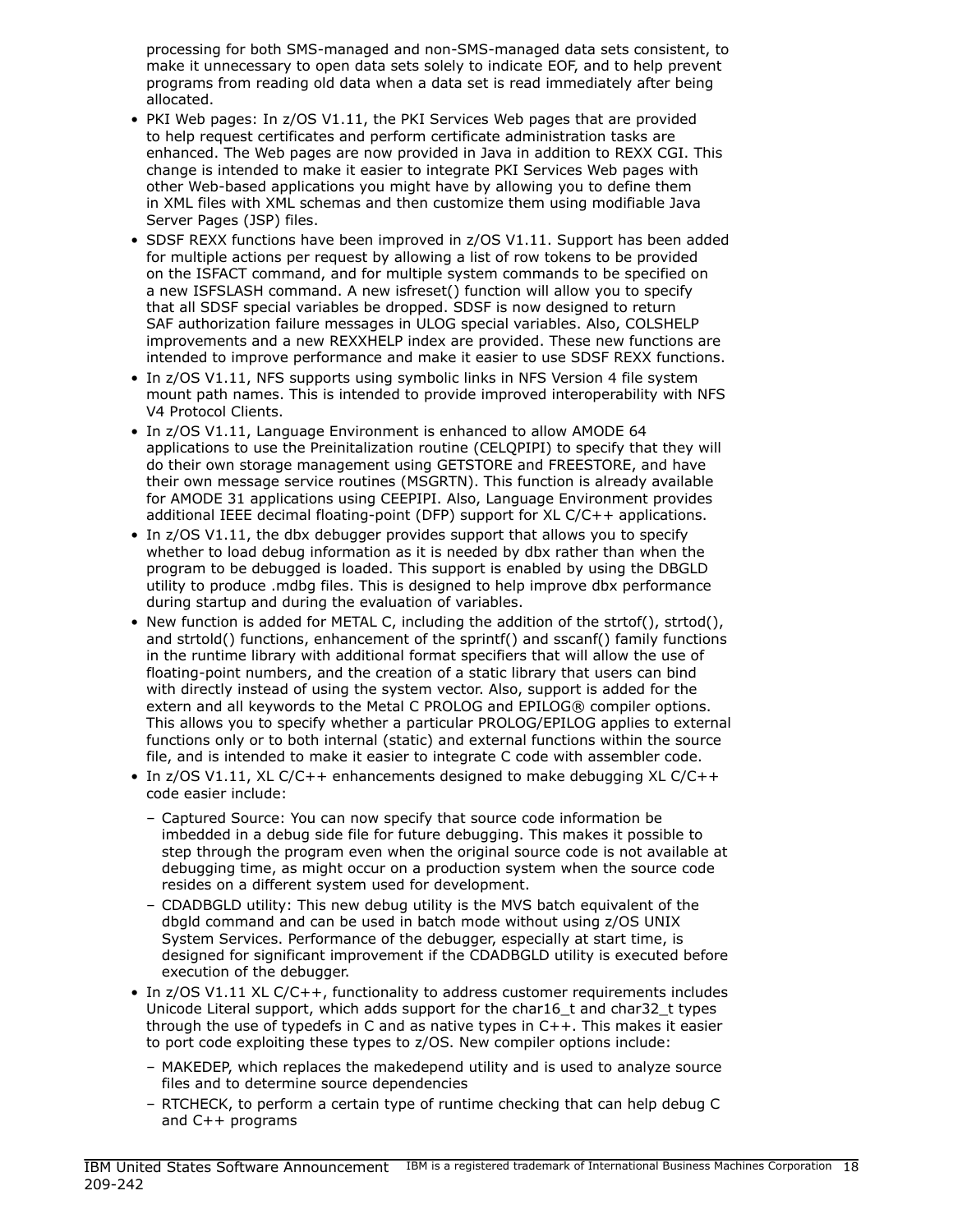- SHOWMACROS, to display macro definitions for debugging complex macro expansions in application programs
- SKIPSRC, for excluding source statements from the listing to improve readability of the compiler listings
- REPORT, for creating listing files of sections of code that have been optimized in both IPA compile and link phases, to help with understanding compiler optimizations and tuning code for better performance
- PREFETCH, to insert prefetch instructions automatically where there are opportunities to improve code performance.
- New support provides additional GRS ENQ contention notifications using the Event Notification Facility (ENF). GRS ENF 51 enhancements now allow listeners to be notified about unsatisfied conditional requests (those made for unavailable resources). Also, in addition to event qualifiers, ENF has been enhanced to provide a new FLTRBLK keyword for listeners, which can be used to help filter out ENF notifications for subcategories of events that are not of interest to the listener. In z/OS V1.11, GRS provides an ENF filter block and mapping macro for ENF 51 notifications.
- In z/OS V1.11, new support is added for Language Environment that is intended to make it easier to write programs that can be ported between operating systems such as z/OS and z/VSE<sup>TM</sup>. These additions are: a CEEGLOB assembler macro, RMODE and AMODE support in the CEEENTRY assembler macro, a new FTCHINFO keyword on the CEEFETCH assembler macro that allows applications to load both Language Environment and non-Language Environment modules, and SERVICE keyword support in the CEEPPA assembler macro.
- In z/OS V1.11, additional locale support is added to Language Environment for Serbia, including support for its new currency code.
- CIM Client for Java Version 2 support is provided for the new CIM Operations over HTTP specification version 1.2 from DMTF (not version 1.3 as stated in Software Announcement [209-029](http://www.ibm.com/common/ssi/cgi-bin/ssialias?infotype=an&subtype=ca&appname=gpateam&supplier=897&letternum=ENUS209-029), dated February 24, 2009).
- z/OS V1.11 XL C/C++ supports parts of the ISO/IEC TR 19768:2007, Technical Report on C++ Library Extensions. The XL C/C+ compiler also supports parts of the ISO/IEC JTC1/SC22/WG21 draft of a new C++ language standard, commonly referred to as C++0x. Features supported include Extended Friend Declarations, Extern Template, and Name Lookup in Template Base Class. Support of standards by the XL C/C++ compiler is intended to make it easier to port C++ code from other platforms to z/OS.
- z/OS Communications Server FTP support is added for transferring files to and from z/OS UNIX System Services named pipes. z/OS applications that support reading from named pipes can process data transferred into a named pipe while FTP is still writing data into that pipe. Likewise, FTP can initiate transfer of data written to a named pipe while an application is still writing to that pipe. This support can help reduce overall latency when transferring data to and from z/OS systems in combination with pre- or postprocessing by other z/OS applications or subsystems.
- The Common Information Model (CIM) is a standard data model developed by a consortium of major hardware and software vendors (including IBM) called the Distributed Management Task Force (DMTF) as part of the Web Based Enterprise Management (WBEM) initiative. WBEM includes a set of standards and technologies that provide management solutions for a distributed network environment. Interoperability is a major focus of WBEM, and using WBEM technologies can help you develop a single set of management applications for a diverse set of resources. With support for the CIM server on systems running z/OS, your applications can gain access to z/OS resources using an extensible, industry-standard model. In z/OS V1.11, an upgrade to CIM is added to support the latest version available at the time of development for the OpenPegasus CIM Server and DMTF CIM Schema. This includes support of the CIM Operations over HTTP specification version 1.2 from the DMTF (not version 1.3 as stated in Software Announcement [209-029,](http://www.ibm.com/common/ssi/cgi-bin/ssialias?infotype=an&subtype=ca&appname=gpateam&supplier=897&letternum=ENUS209-029) dated February 24, 2009). At the time of development, this was the most current level of the CIM/WBEM specifications for the DMTF and CIM Server Implementation from The Open Group.
- z/OS V1.11 is updated so z/OS CIM server processing is eligible to run on the System z Integrated Information Processor (zIIP). This means CIM client applications that use the CIM server for basic information interchange on z/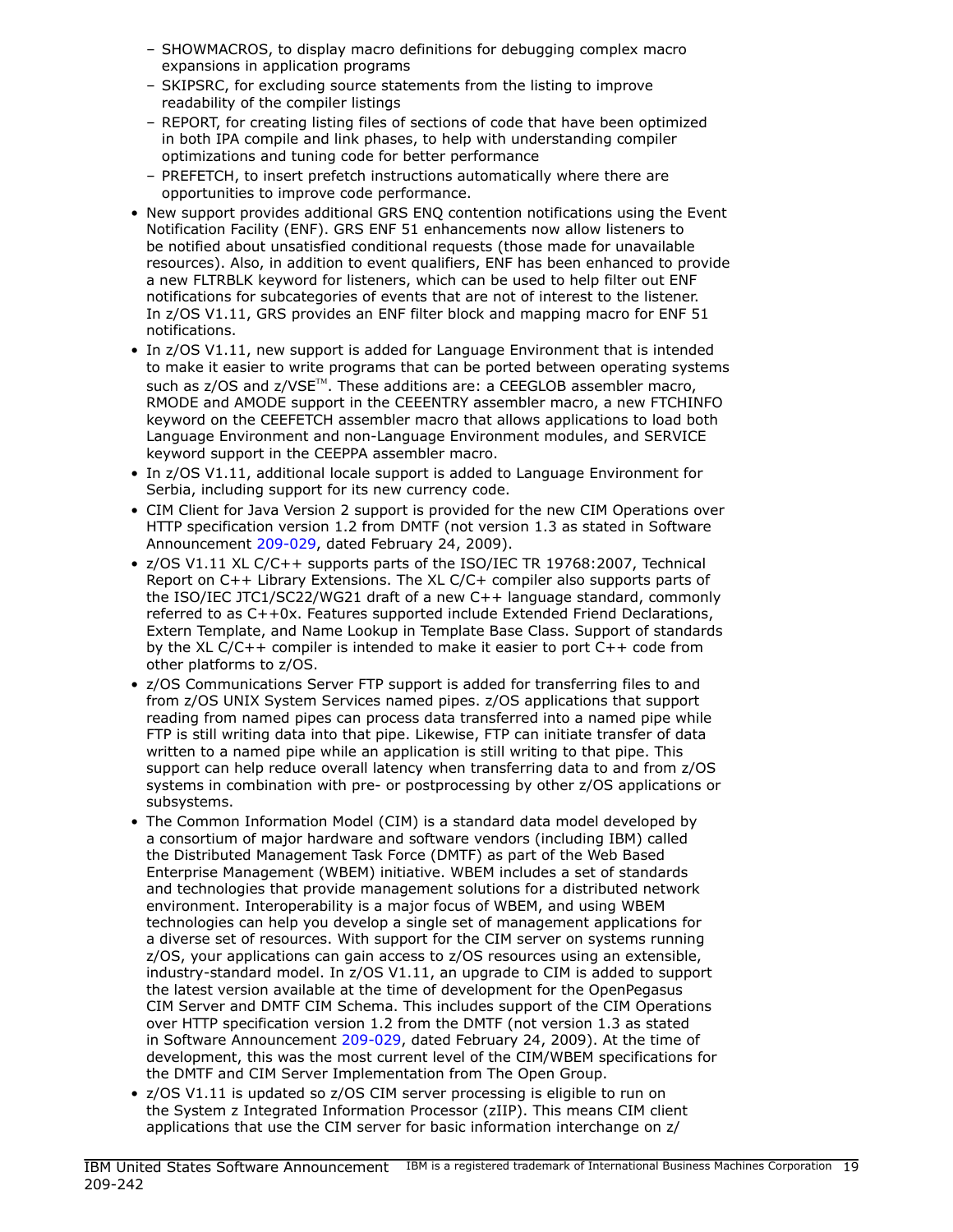OS resources -- such as information from RMF, WLM, DFSMS, and BCP -- or applications that use it for more sophisticated z/OS cross-platform system management -- such as the System z Capacity Provisioning Manager, the z/OS Management Facility problem determination capability -- can benefit. Java-based CIM client applications on z/OS are already eligible to execute on the System z Application Assist Processor (zAAP).

- New z/OS Unicode services support is added for the new conversion table between CCSID 1390/1399 and Unicode for JIS X0213. This support is added for the 2002 version of the 1390/1399 CCSIDs, which contain JIS X0213 characters. The JIS X0213 standard promoted by the Japanese government conforms with the family registration law for names of people that has been established by the Ministry of Justice and the Kanji glyph style standard specified by the Ministry of Education, Culture, Sports, Science and Technology.
- In z/OS V1.11, z/OS Communications Server adds support for a new programming interface designed to allow applications to determine the MTU (maximum transmission unit) for an IPv4 TCP/IP network interface. This new support is in addition to similar existing support for IPv6, and can help improve cross-platform portability for sockets applications.
- z/OS Communications Server is changed to deprecate support for IPv6 Type 0 Routing Headers. This is designed to comply with IPv6 RFC5095, Deprecation of Type 0 Routing Headers in IPv6.
- In z/OS V1.11 XL C/C++, the XL C/C++ compiler adds additional support for source code compatibility with the GNU Compiler Collection (GCC), including C support for the statement expression construct to allow programmers to use loops, switches, and local variables within an expression, and C and C++ support for the zero-extent array construct as a header for a variable-length object. These features make it easier to port  $C/C++$  code using these constructs on other platforms to z/OS XL C/C++.

## <span id="page-19-0"></span>**Security**

## Trusted for generations to be your secure data vault, z/OS can now be your source for secure authentication, audit, and networking.

Now more than ever you have to protect your business from threats large and small, from external and even internal sources. Having strong platform security is a core attribute and one of the basic values of the z/OS platform. z/OS and System z together are the ideal security hub for the enterprise. IBM's commitment to z/OS system integrity coupled with the latest security and cryptographic enhancements can help your business protect users, applications, the network, transactions, and data. In addition, z/OS security features can help you to meet regulatory reporting needs with confidence. These include encryption solutions to help secure data from theft or compromise, access control management, and extensive auditing features - with the simplicity of centralized management. Together, System z and z/OS security are one of the many reasons why the world's top banks and retailers rely on the IBM mainframe to help secure sensitive business transactions.

Security improvements added for z/OS V1.11 include the following:

- Encrypt sensitive data with DS8000 drive-level encryption and manage the keys with IBM Tivoli Key Lifecycle Manager (TKLM) for z/OS.
- IBM Tivoli Directory Server for z/OS (IBM TDS, LDAP) for z/OS provides new function that is intended to simplify migration of LDAP server workloads to z/OS. Many security-related applications use LDAP, and migrating them to z/OS and integrating them with RACF can ultimately help unify disparate, disconnected processes for identity and access management.
- RACF administration is simplified with the availability of more RACF function and capability via IBM TDS.
- A new identity propagation function in z/OS V1.11 is designed to allow authorized programs, such as subsystems, to associate distributed identities from trusted systems with RACF user IDs for improved cross-platform accountability. New fields in SMF Type 80 records have been defined to include related information about user authentication. CICS Transaction Server for z/OS V4.1 will be the first exploiter of this new function.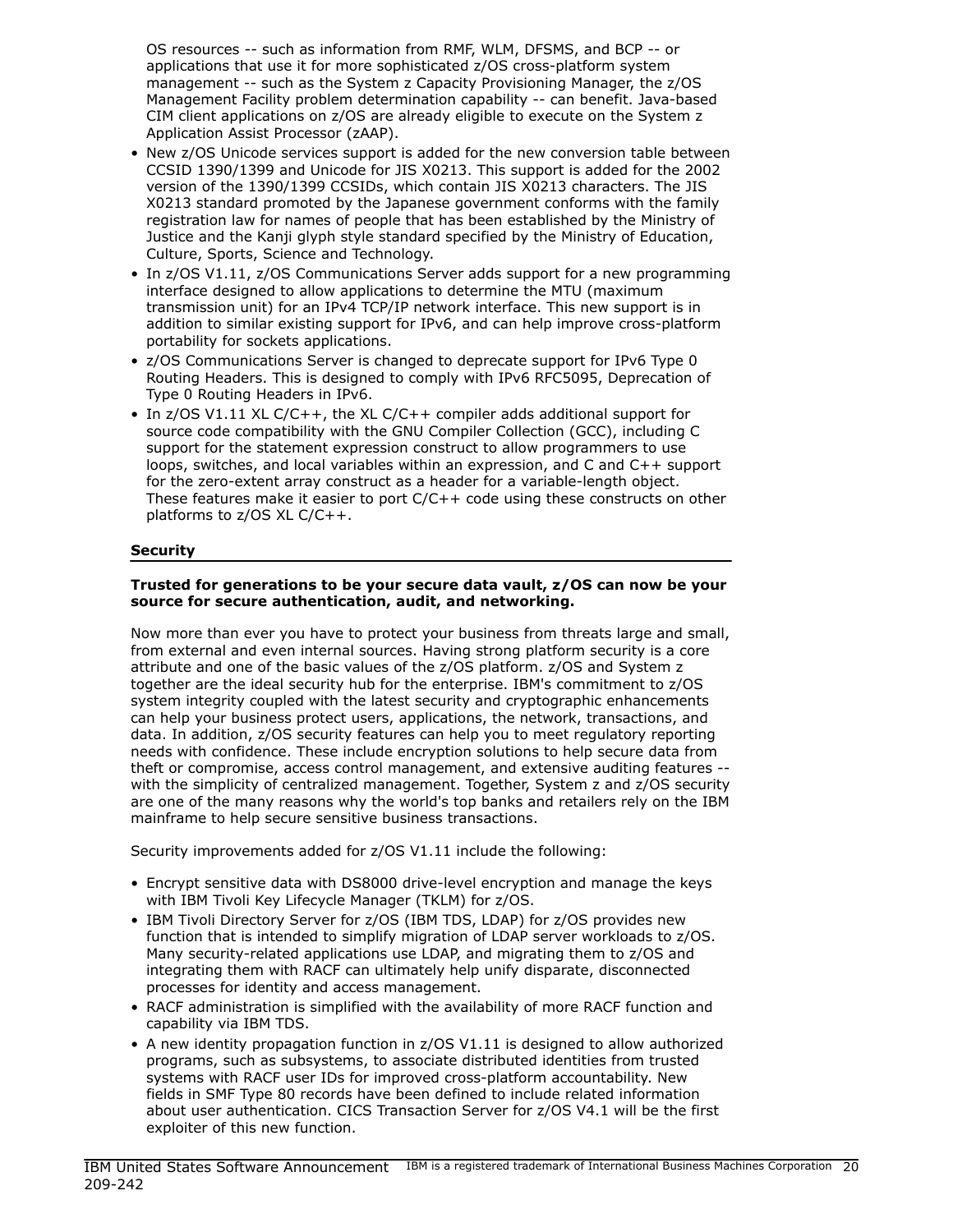- Get additional peace of mind knowing you can manage keys and retrieve encrypted data. A new key generation and archival function enables users to generate and recover private keys directly from PKI Services.
- There are many options for encrypting your data and transactions. ICSF makes it easier to decide which cryptographic algorithm to use with a new Query Algorithms function.
- New SSL functions and standards are integrated in z/OS and can be applied to z/OS applications transparently by Application Transparent - Transport Layer Security.
- WebSphere Application Server for z/OS V7 and IBM Tivoli Key Lifecycle Manager (TKLM) both add SMF audit records which can help your business comply with corporate standards and government regulations. In addition, SMF records for RACF can be loaded into XML format for use and analysis.
- z/OS audit capabilities are leveraged by IBM software. WebSphere Application Server for z/OS V7 and IBM Tivoli Key Lifecycle Manager (TKLM) for z/OS both add SMF audit records which is intended to help your business comply with corporate standards and government regulations.
- As the number of applications, particularly Web-based applications, increases, your vulnerability to attack can go up. z/OS Communications Server supports some of the latest security standards and RFCs, new SSL function and updates to Application Transparent-TLS, and many simplification enhancements to its sophisticated centralized policy-based networking processes.

z/OS security capabilities are designed to adopt new security standards, simplify security management, and extend z/OS security capabilities across the enterprise. Details on security enhancements for z/OS V1.11:

- Drive-level encryption and advanced key management support: New DS8000 features allow the DS8000 to encrypt sensitive data in place. Drive-level encryption is designed to have no performance impact, to be transparent to the application and to the server, and to help minimize the costs associated with encrypting data at rest with a solution that is simple to deploy and simple to maintain. Support for the DS8000 is available on z/OS V1.8, V1.9, and V1.10 with the PTF for APAR OA27393 and included in z/OS V1.11. The IBM Tivoli Key Lifecycle Manager (TKLM) which manages the encryption functions for the DS8000 is supported on z/OS V1.9, V1.10, and V1.11. For more information about the new DS8000 features, refer to Hardware Announcement [109-120](http://www.ibm.com/common/ssi/cgi-bin/ssialias?infotype=an&subtype=ca&appname=gpateam&supplier=897&letternum=ENUS109-120), dated February 10, 2009.
- z/OS identity propagation provides a way for z/OS transactional subsystems to associate users' distributed identities with RACF user IDs under z/OS Security Server (RACF) control while maintaining the users' original identity information for auditing. This can improve cross-platform interoperability and provide value for both host-centric and heterogeneous application environments. CICS Transaction Server for z/OS V4.1 will be the first exploiter of this new function. For more information, see Software Announcement 209-135 [209-135](http://www.ibm.com/common/ssi/cgi-bin/ssialias?infotype=an&subtype=ca&appname=gpateam&supplier=897&letternum=ENUS209-135), dated April 28, 2009.
- z/OS Communications Server Application Transparent SSL/TLS support (AT-TLS) is updated to support System SSL functions that have been added since z/OS V1.7, including support for:
	- TLS V1.1.
	- Validating certificates in a way that meets the requirements of RFC3280.
	- Negotiation and use of a truncated HMAC.
	- Negotiation and use of a maximum SSL fragment size.
	- Negotiation and use of handshake server name indication.
	- Setting the CRL LDAP server access security level.
	- Specifying an operational mode for System SSL designed to meet FIPS 140-2 requirements. This support combines the simplicity of using AT-TLS with the ability to use the latest System SSL capabilities.
- National Institute of Standards and Technology (NIST) is the U.S. federal technology agency that works with industry to develop and apply technology, measurements, and standards. One of the standards published by NIST is the Federal Information Processing Standard Security Requirements for Cryptographic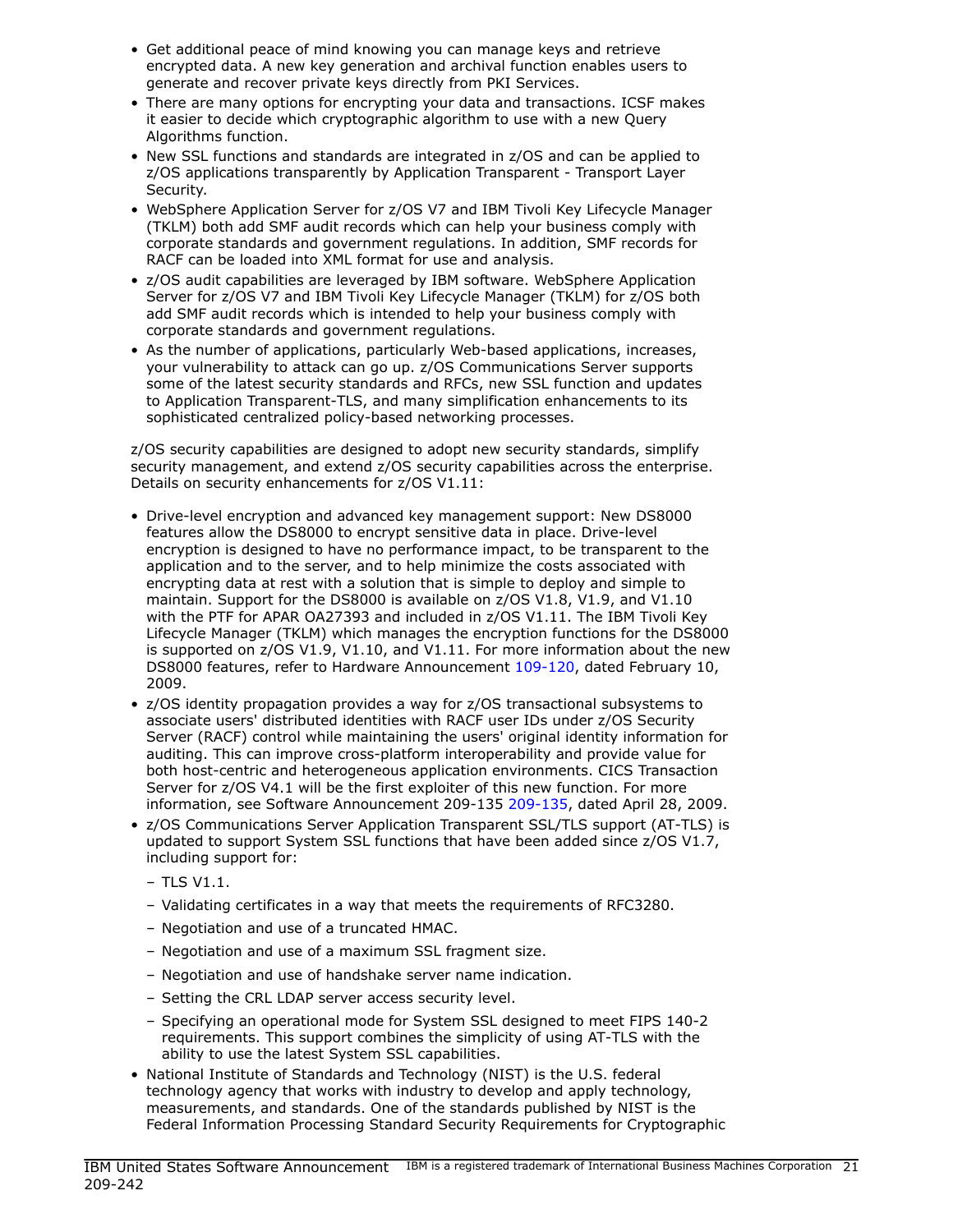Modules referred to as FIPS 140-2. In z/OS V1.11, System SSL provides a mode of operation designed to meet the NIST FIPS 140-2 Level 1 criteria. This mode restricts a System SSL application to using FIPS-approved algorithms, key sizes, and TLS protocols.

- RACF, the Program Management Binder, and Program Management loader add generalized functions that enable program objects to be digitally signed and verified. These functions allow you to sign and verify applications you have written, enable software vendors to sign their applications, and allow the system to verify signatures of these program objects. This includes Program Management Binder support for including digital signatures in program objects, and loader support to verify program object signatures before using them when you specify that signatures are to be verified. This provides another capability that can help you ensure that change control processes and procedures are enforced.
- In z/OS V1.11, IBM Tivoli Directory Server for z/OS (LDAP) enhances the SDBM backend to allow administration of RACF general resource profiles in a manner similar to that currently used to manage RACF User, Group, and Connect profiles. The new RACF R\_admin callable service is designed to allow general resource profile data to be extracted from the RACF database with good performance, and the SDBM backend of the IBM Tivoli Directory Server for z/OS server is extended to manage RACF Resource profiles. This new function allows the use of LDAP operations to create, modify, delete, and display discrete and generic RACF Resource profiles and access lists. In addition, it allows setting RACF options that pertain to classes through an SDBM modify command. Enhancements are also made to provide LDAP change log entries for updates made to RACF general resource profiles using the RACF TSO/E commands.
- RACF provides a REXX interface to the extract functions of the R\_admin (IRRSEQ00) callable service. User, group, connection, general resource, and SETROPTS information can be returned to a REXX program in the form of compound variables within a stem that is provided by the caller.
- IBM Tivoli Directory Server (LDAP) for z/OS provides enhanced replication function equivalent to that currently provided by the IBM Tivoli Directory Server for distributed platforms. This includes replication of subtrees of the Directory Information Tree (DIT) to a specific server, a multitiered topology referred to as cascading replication, assignment of server role (master or replica) by a subtree, filtered replication, support of gateway replication, schema replication, enhanced conflict resolution, extended operations, and command line utilities. These enhanced replication functions are intended to allow easier migration of LDAP server workloads to z/OS.
- A new RACF option allows you to specify that the system automatically create OMVS segments with unique UIDs or GIDs when users who do not have OMVS segments first attempt to use z/OS UNIX System Services. This new function saves the newly assigned UIDs and GIDs in the OMVS segments of the user and group profiles.
- In z/OS V1.11, NFS supports these new and enhanced functions:
	- NFS supports both System Authorization Facility-based (SAF-based) and non-SAF-based authentication. In z/OS V1.11, NFS design has been improved to eliminate the need to issue the *mvslogin* and *mvslogout* NFS client utility commands for RPCSEC\_GSS requests directed to the z/OS NFS Server when SAF is used.
	- The RPCSEC\_GSS framework is intended to provide strong authentication with cryptographic protection and a means for the Servers to validate the identities being claimed by Client users, eliminating the need for additional calls from z/ OS NFS Server to RACF services. This function is intended to be exploited by client users and applications initiating RPCSEC\_GSS workloads.
	- The NFS V4 protocol facilitates the usage of multiple security mechanisms and the ability to administer the server name space with the deployment of different security policies. It provides support for NFS Clients to negotiate security with the server for a given file object using the SECINFO operation of the protocol. In z/OS V1.11, the NFS client is designed to support this negotiation. This is intended to help improve interoperability with NFS Servers, and complements the server-side support for security negotiation with SECINFO available on supported releases of z/OS.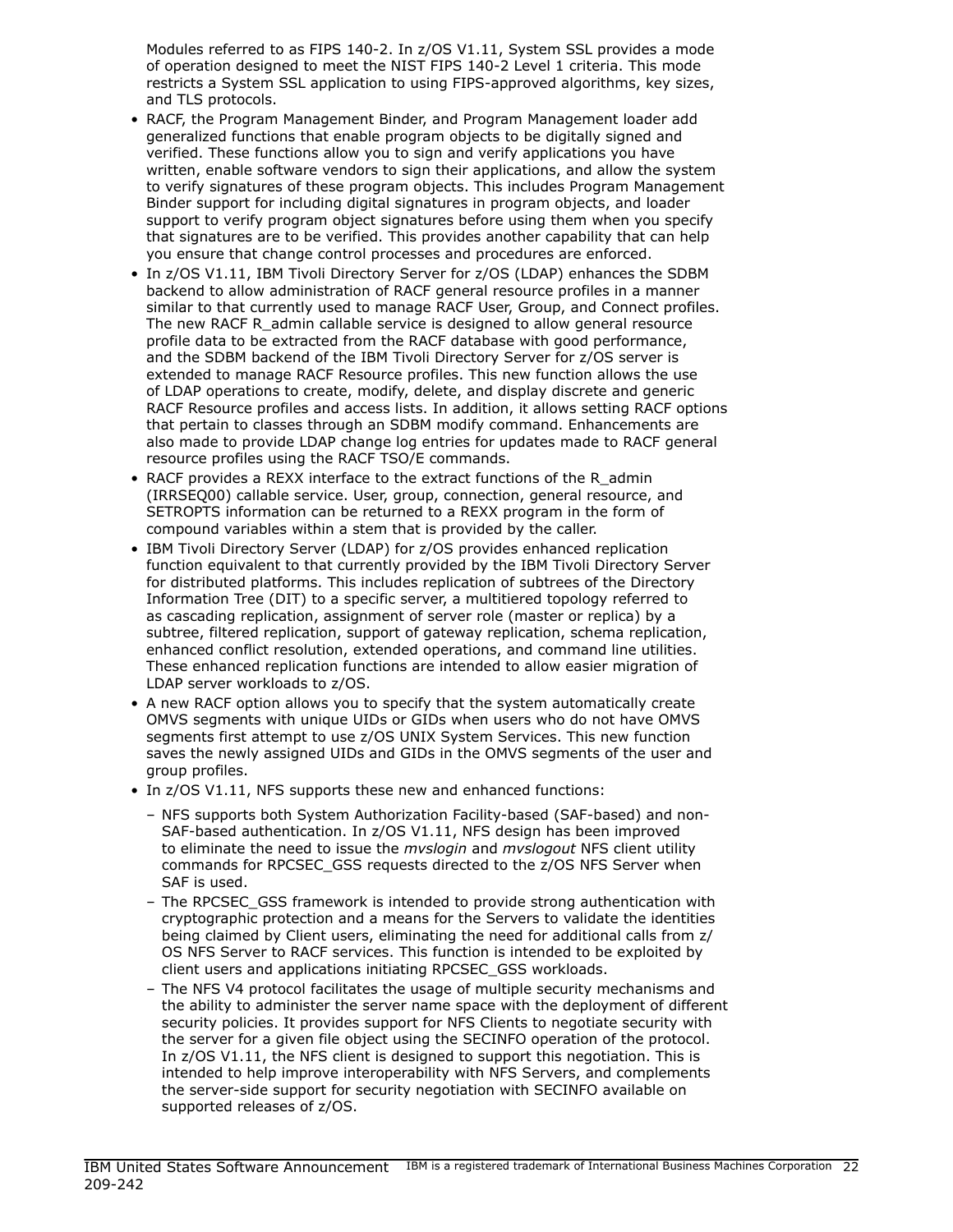- In z/OS V1.11, RACF RACDCERT and PKI Services enhancements are added. RACDCERT services are updated to extend the current multibyte character support. The RACDCERT support is intended to allow installation, retrieval, and authentication functions on certificates to specify multibyte characters outside code page 1047, allowing characters used in additional languages to be used in the Subject Distinguished Name. PKI Services is designed to support the SHA256 with RSA encryption signature algorithm. This enhanced support is intended to allow SHA256 in the signature algorithm to be used for signing certificates, for certificate and authority revocation lists (CRLs/ARLs), and for OCSP responses.
- In z/OS V1.11, new designs for key generation and key archival/recovery capabilities are introduced for PKI Services. This new support is intended to give certificate requesters the option to generate public/private key pairs themselves as they can today or to have PKI Services generate key pairs. This new design also enables a requester to recover its private key if it was generated by PKI Services.
- The components discussed here provide network accessibility to z/OS security services, leveraging the core security and crypto components of the platform in an enterprise-wide role, thereby amplifying the value of the z/OS core infrastructure. Components such as z/OS PKI services have been maturing to the point where significant value and savings can be realized, helping improve overall TCO and cement z/OS as a core part of IT in these enterprises.
	- In z/OS V1.11, the design for the Network Authentication Service of the Integrated Security Services element is changed by updating its interaction with TCP/IP resolver settings. The objective of this new support is to eliminate the need for system administrators to provide the location of the TCP/IP Resolver configuration file to Kerberos.
	- In z/OS V1.11, the Network Authentication Service keytab command is enhanced. A new **merge** operand is added to allow you to specify that another key table be imported and merged into the target key table. The source key table can contain keys that were generated automatically. This is intended to make it easier to merge two key tables and allow easier consolidation of key distribution centers (KDCs).
	- z/OS Communications Server enhances network security services (NSS) to further enable XML appliance security as a logical extension of z/OS security. Two new services are added: a certificate service that provides certificate management operations, and a private key service that allows retrieval of private keys from the SAF keyrings and performs RSA signature creation and RSA decryption using ICSF-protected keys. These new services enhance z/OS centralized management of security for XML appliances.
	- In z/OS V1.11, System SSL is updated to support the Transport Layer Security (TLS) V1.1 protocol as defined in RFC4346. This support is intended to allow System SSL applications to exploit the protocol as well as ensuring continued interoperability with other SSL implementations that support TLS V1.1.
	- In z/OS V1.11, System SSL is updated with support for TLS Extensions (RFC4366). TLS Extensions are designed to provide additional functionality for the Transport Layer Security (TLS) protocols by allowing TLS clients and servers to exchange supplementary information during the TLS Handshake. Support is provided for the Server Name Indication, Maximum Fragment Length Negotiation, and Truncated HMAC extensions.
	- In z/OS V1.11, System SSL is updated to support X.509 v3 certificates and X.509 v2 Certificate Revocation Lists (CRLs) at the RFC3280 level.
	- The U.S. government has defined a new protection profile for IPv6 that takes advantage of the AES symmetric encryption algorithm. ICSF provides two new services that support the AES-based AES-XCBC-MAC-96 and AES-XCBC-PRF-128 algorithms. This is intended to meet the government standard.
	- In z/OS V1.11, support allows the SMB server process to run under a user ID that has access to the BPX.SUPERUSER profile in the RACF Facility class. This eliminates the current requirement for the SMB server user ID to have UID(0).
	- In z/OS V1.11, the SMB Server is designed to dynamically recognize changes to the SMB client's security permissions.
	- The SMB server is enhanced to support the Microsoft Windows® Vista Business and Windows Vista Enterprise operating systems running as SMB clients.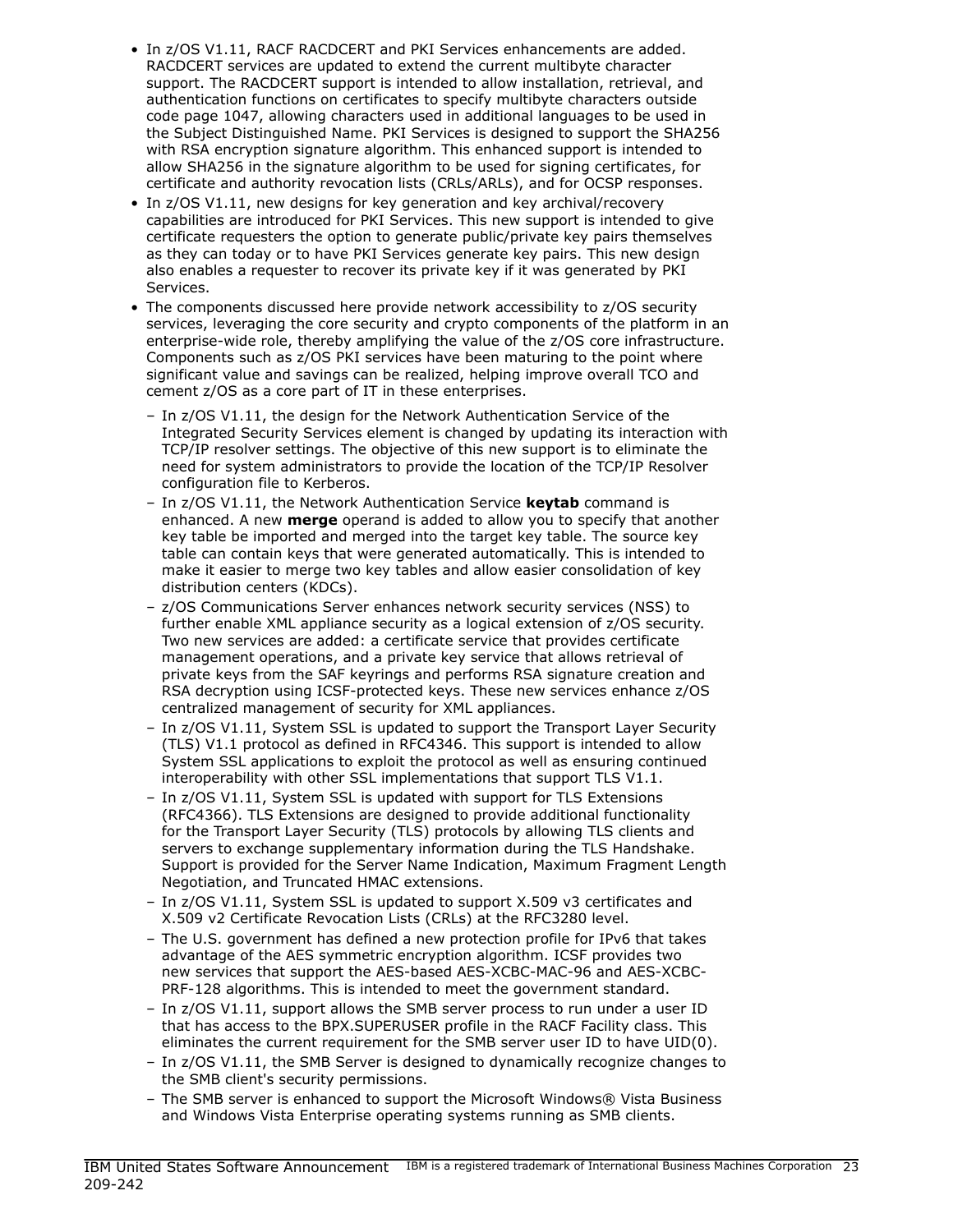- IPsec enhancements: New designs are added to enhance the IPsec command, Network Management Interface (NMI), and SMF records. This new function is intended to improve the interoperability and usability of z/OS Communications Server IPsec.
- WebSphere Application Server V7 introduced an audit infrastructure designed to enable audit records to be created for security-related events. Similarly, the Tivoli Key Lifecycle Manager (TKLM), 5698-B35, provides SMF audit records on z/OS. The RACF SMF Unload Utility is updated to support both the SMF type 83 subtype 5 records written by WebSphere Application Server and the type 83 subtype 6 records written by TKLM. The RACF SMF Unload Utility function is also available on z/OS V1.8, V1.9, and V1.10 with the PTF for APAR OA26653.
- ICSF provides services for major credit card vendors, such as VISA and MasterCard, to generate and verify the verification values. The verification values are used in the process of validating the authenticity of the cards. In z/OS V1.11, the VISA Card Verification Value (CVV) Service Generate (CSNBCSG) and VISA CVV Service Verify (CSNBCSV) callable services are extended to support 14-digit Diners Club primary account numbers (PANs). Support for additional 15-digit, 17 digit, and 18-digit PANs is included for future applications.
- ICSF introduces a Key Store Policy, providing a set of policy controls designed to allow you to specify further limits on application control of key material and provide a central point of control. The new set of policy controls includes Key Token Authorization, Key Label, and Duplicate Key Label Checking, Granular Key Label Access, and Symmetric Key Label Export Control. This new set of policy controls extends ICSF's use of the z/OS Security Server (RACF) and provides additional policy-based protection for key material stored in the CKDS and PKDS data sets.
- ICSF provides a new ICSF Query Algorithms service that returns a summary of available cryptographic algorithms, providing information applications and middleware can use to help determine whether to use system services or provide their own cryptographic implementations.
- The Advanced Encryption Standard (AES) is a National Institute of Standards and Technology specification for the encryption of electronic data. It is the accepted means of encrypting digital information, including financial, telecommunications, and government data. AES is the symmetric algorithm of choice, often recommended in z/OS V1.11, instead of the Data Encryption Standard (DES) and Triple DES for the encryption and decryption of data. ICSF supports the AES encryption algorithm with secure (encrypted) keys of 128, 192, and 256 bits.
- The z/OS V1.11 SMB Server design has been changed to accept NTLMv2 authentication tokens in addition to passwords. This is intended to make interoperation with Windows Vista clients easier.

The Cryptographic Support for z/OS V1.9 through z/OS V1.11 Web deliverable is planned to be made available November 20, 2009. To obtain this Web deliverable, when available, visit

<http://www.ibm.com/systems/z/os/zos/downloads/>

This Web deliverable is planned to support z/OS V1.9, z/OS V1.10, and z/OS V1.11, and include these new functions:

## Extended PKCS11 Support:

With the focus on data security, cryptographic services must be continuously available. New ICSF designs that use integration between hardware and software components are intended to help improve the availability of z/OS host applications. A software cryptographic engine function embedded in ICSF can be used so that no optional cryptographic coprocessors will be required for PKCS11 processing. Additional algorithms planned to be supported are DSA, DH, EC, AES GCM, BLOWFISH, and RC4.

## Elliptical Curve Cryptography (ECC) Support:

ICSF plans support intended to comply with RFC4869 Suite B Cryptographic Suites for IPsec and the following new clear key algorithms: Galois/Counter Mode encryption for AES (GCM), Elliptic Curve Diffie-Hellman key derivation (ECDH),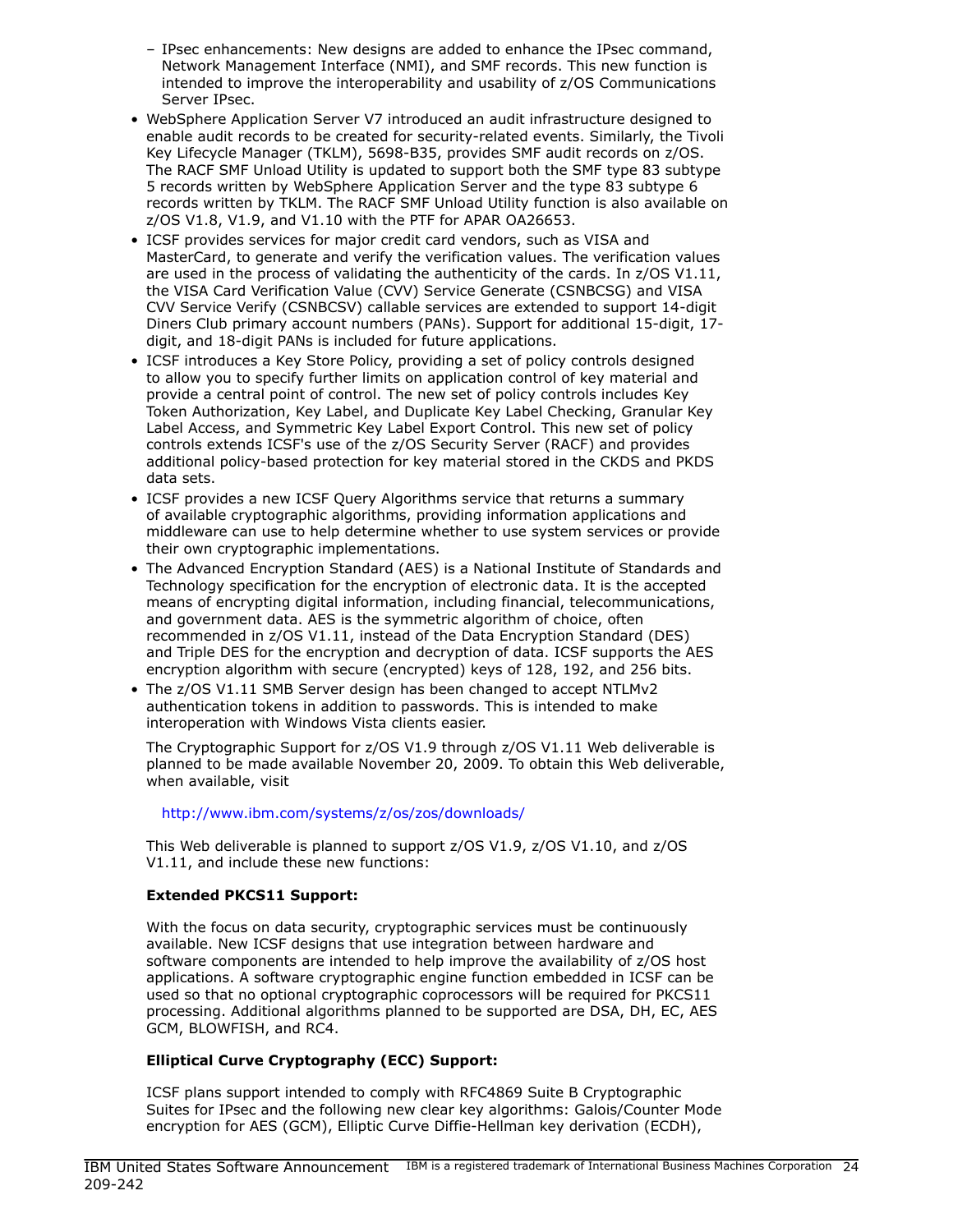Elliptic Curve Digital Signature Algorithm (ECDSA), and HMAC. This support is also designed to comply with NIST requirements to support a FIPS-140-2 mode of operation for IPsec.

## <span id="page-24-0"></span>Availability

## Resilience that helps reduce risk from outages

There is more to availability than just the server being up -- the application and the data must be available with good performance as well. For the System z platform this means hardware, connectivity, operating system, subsystem, database, and application availability too. z/OS, System z servers, and storage subsystems working together can provide outstanding availability:

- System z servers are designed to reduce planned and unplanned outages through the use of self-healing capabilities, redundant componentry, dynamic sparing, and the ability for concurrent upgrades and microcode changes. For example, the System z10 server provides additional microcode driver enhancements, and dynamic segment sparing for memory as well as a fixed Hardware System Area (HSA). Also, new features in the IBM System Storage DS8000 enable Metro Mirror (PPRC) support for FlashCopy® for improved storage availability.
- With every release, z/OS continues to refine its error checking, fault tolerance, isolation, error recovery, and diagnostic capabilities. z/OS V1.11 availability enhancements include designs for improved diagnostic data processing, advances in Mean Time To Recovery, and many serviceability improvements.
- z/OS takes availability management to the next level by introducing predictive failure analysis. Beyond error checking, first failure data capture, and recovery routines, predictive failure analysis means your z/OS system heuristically learns from its own environment and is able to anticipate and report on potential system issues (however rare) before they are an impact to your business.
- Parallel Sysplex clustering is used for scalability, availability, software migrations, and disaster recovery and might even be considered the first cloud computing environment ever. For z/OS V1.11, Parallel Sysplex technology is enhanced with improved recovery management, improved networking performance, and workload management. This new function is expected to help improve sysplex availability by allowing sysplex failure management (SFM) to avoid delays in initiating sysplex recovery processing, reset failed systems remotely, and avoid operator intervention in many cases.

Details on availability improvements added for z/OS V1.11:

- Support for IBM Remote Pair FlashCopy, also known as Preserve Mirror. This new function, supported by new DS8000 features, is designed to allow you to perform Flashcopy operations where Metro Mirror primary volumes are the destination while preserving the duplex state of the volumes. This can help you improve storage availability and achieve more consistent recovery point objectives (RPO) by removing this reason for interrupting Metro Mirror duplexing. This function is available on z/OS V1.8, z/OS V1.9, and z/OS V1.10 with the PTFs for APARs OA24809, OA24816, and PK64715. For more information about the new DS8000 features, refer to Hardware Announcement [109-119](http://www.ibm.com/common/ssi/cgi-bin/ssialias?infotype=an&subtype=ca&appname=gpateam&supplier=897&letternum=ENUS109-119), dated February 10, 2009.
- In z/OS V1.11, design changes are added for the I/O Supervisor (IOS) and System Logger to reduce IPL and restart time. The changes to System Logger reduce concurrent log stream connection time involving staging data set allocations, and IOS design is changed to streamline the channel programs used during initialization. These changes are expected to help improve IPL and Logger restart times.
- In z/OS V1.11, support is added for a new ALTROOT parmlib statement you can use to specify an alternate sysplex root file system if the current sysplex root becomes unavailable. This new support can help you improve availability by making it possible to recover from sysplex root file system failures.
- Dynamic LPA is enhanced to accept the full path and file names for modules passed using byAddr and save the path name as part of the information associated with each entity so that CSVINFO and CSVQUERY can return those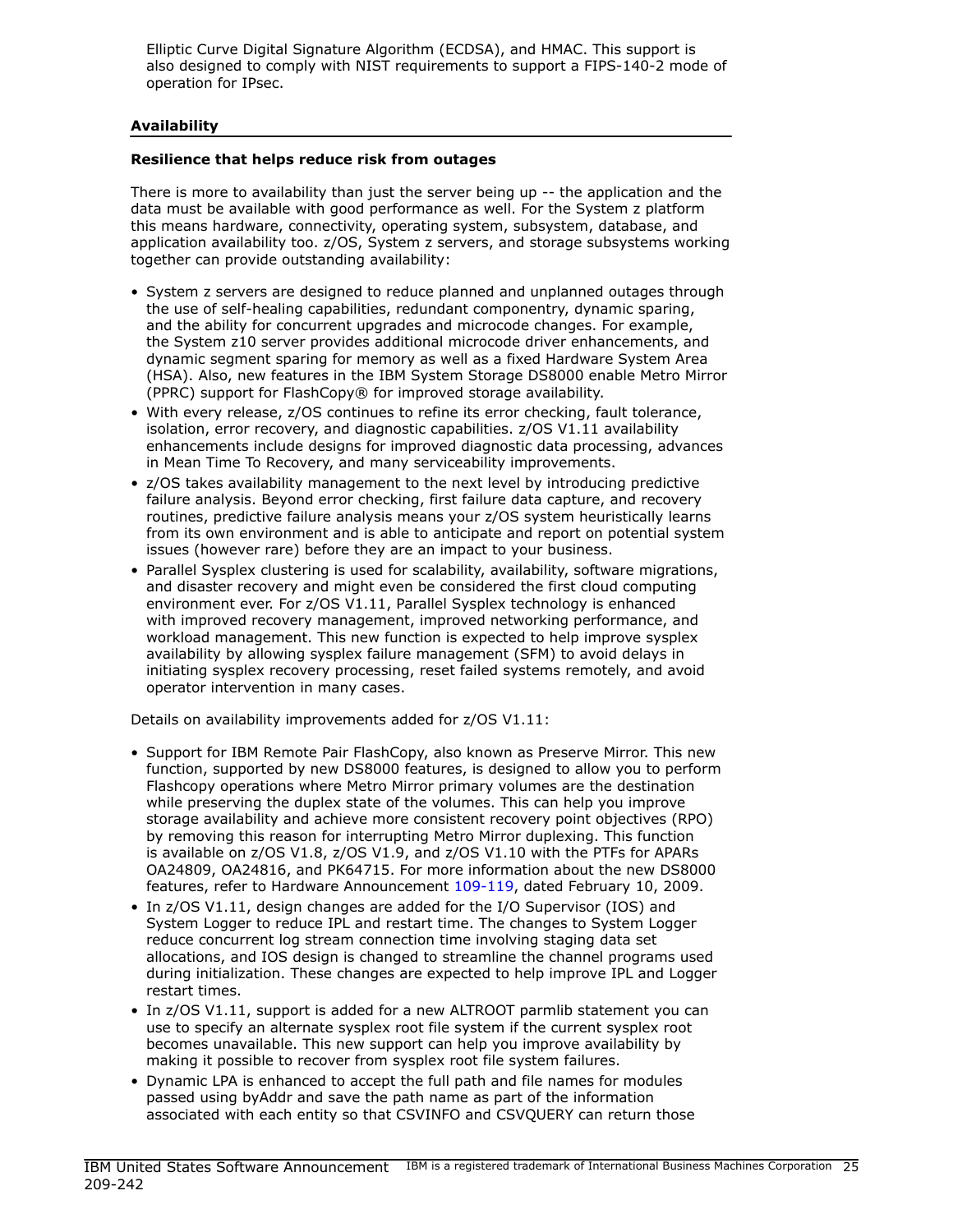values for these modules. This support helps you determine the source of LPA modules that originally were loaded from a z/OS UNIX file system.

- In z/OS V1.11, support is added for two new commands:
	- SETALLOC is designed to allow you to change all the settings specified in ALLOCxx parmlib members with the exception of 2DGT\_EXPDT, which specifies how 2-digit years in expiration dates are to be processed. The command uses keywords similar to those used in ALLOCxx parmlib members.
	- DISPLAY ALLOC shows the currently active Allocation settings as set from the ALLOCxx parmlib members used during IPL and any subsequent SETALLOC commands. Also, this command allows you to display Allocation information that can help IBM Service diagnose problems. These new commands can help improve system availability by allowing you to change Allocation settings without an IPL.
- The AutoIPL support introduced in z/OS V1.10 is extended to multisystem-capable sysplex configurations with active Sysplex Failure Management (SFM) policies in z/OS V1.11, and available for z/OS V1.10 with the PTFs for APARs OA26993 and OA26995. New LPAR firmware support is also required. This new support is designed to perform the requested AutoIPL actions when an SFM policy is active in the sysplex. For information about the required microcode levels, refer to the text of APARs OA26993 and OA26995 for z/OS V1.10, or *z/OS V1R11.0 Planning for Installation.*
- The sysplex failure management (SFM) component of XCF used in a Parallel Sysplex to manage failures and reconfiguration has been enhanced in z/OS V1.11. It is now designed to use new Base Control Program internal interface (BCPii) services to determine whether an unresponsive system has failed, expedite sysplex recovery by bypassing delay intervals when possible, and automatically reset failed systems without manual intervention. This new function is expected to allow SFM to avoid waiting for a period of time before assuming that systems have failed, improve the responsiveness of failure management, avoid operator intervention, and help limit or avoid sysplex-wide slowdowns that can result from single-system failures.
- Predictive Failure Analysis® function is extended in z/OS V1.11 to two new areas:
	- Virtual storage usage checking is designed to detect increased use of storage by persistent address spaces, such as system address spaces and started tasks, over time. This information can be used in combination with auxiliary storage utilization to provide alerts when auxiliary storage use crosses a threshold you set and an increase in storage utilization has been observed for one or more persistent address spaces. This is expected to allow operators and automation to respond to situations that are created by slow rates of storage utilization growth. For example, page data sets might be added or tasks restarted before the growth causes the system to cross an auxiliary storage shortage threshold or enter a wait state due to insufficient paging resources.
	- Message arrival rate detection is designed to monitor how many messages are issued per CPU second by persistent address spaces, nonpersistent address spaces, and the total system to compare those values to their predicted values to determine when message arrival rates are abnormally high, which might indicate a system or address space problem. PFA provides an alert and information intended to help you determine whether a problem exists and where.
- In z/OS V1.11, NFS is designed to detect that file and data set access times exceed a delay detection interval you can specify and issue an operator message that includes the operation and the pathname for the object being delayed. This is intended to help you detect problems that can affect the NFS server more quickly.
- The dump management roadmap is intended to keep pace with the growth in diagnostic data that results from larger systems and larger programs using everincreasing amounts of memory. These improvements can help you keep dumping time and dump transmission time under control.
	- SVC Dump processing uses virtual storage to contain a copy of the data being dumped until it can be written to a dump data set; this can help minimize the time required to collect the data so that processing can resume quickly. The system prevents dump processing from consuming enough virtual storage to exhaust all available auxiliary storage. You can also specify a maximum amount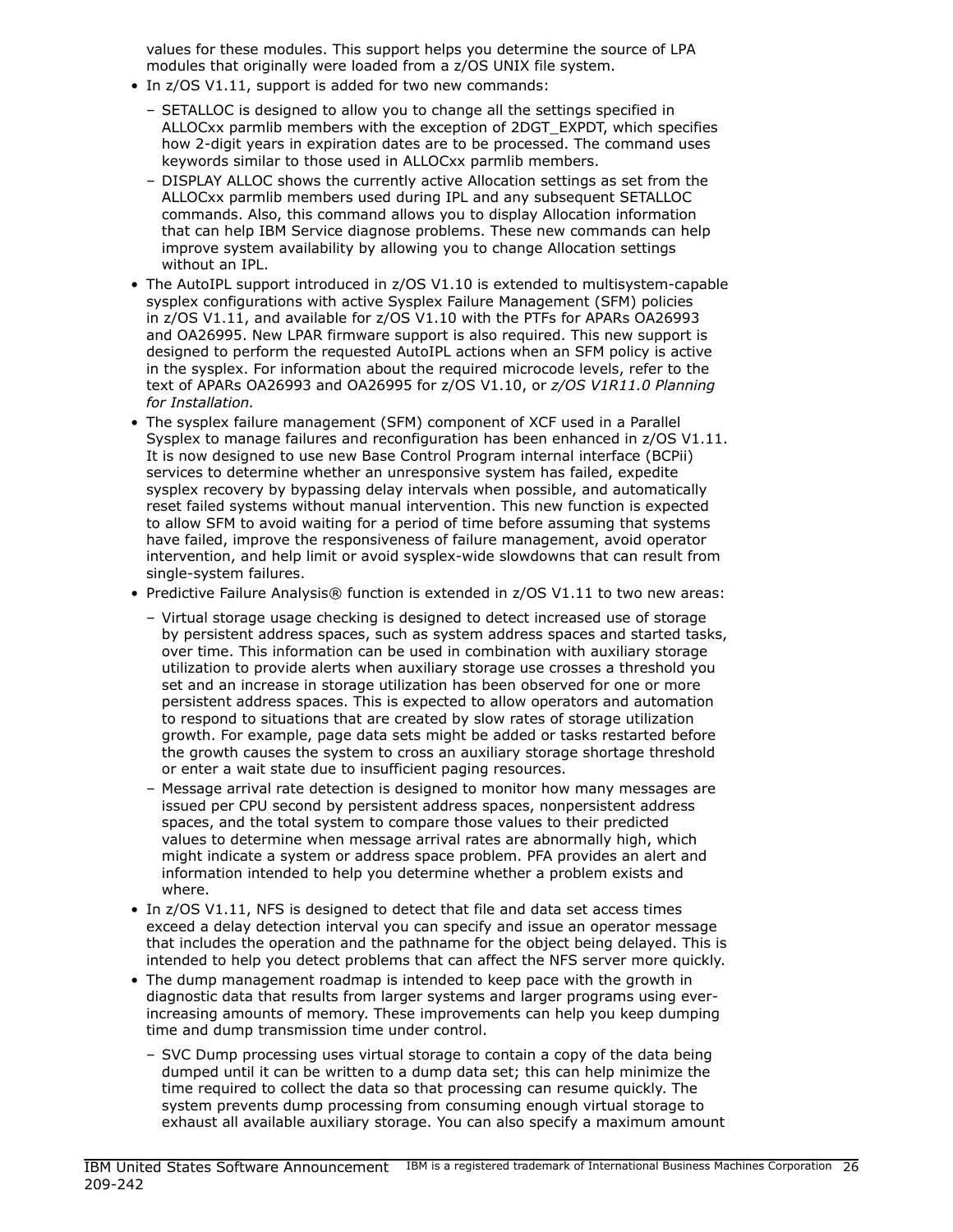of virtual storage using the MAXSPACE option of the CHNGDUMP command to make it less likely that an auxiliary storage shortage will cause a systemwide impact during dump processing. In z/OS V1.11, a new default option, AUXMGMT, is added to CHNGDUMP. This allows you to specify that the system is to manage the amount of virtual storage used for dump processing based on available auxiliary storage. This allows the system to react to changing auxiliary storage capacity and utilization automatically and is intended to make it unnecessary to monitor and tune your specification for MAXSPACE.

- In z/OS V1.11, dump processing design is changed to detect excessive periods of system-wide nondispatchability and allow other work to resume if dump data collection is taking too much time. A new MAXSNDSP operand on the CHNGDUMP command can be used to specify the maximum time the system will be set nondispatchable. This is to reduce the impact of collecting diagnostic data. Also, a new message, IEA045I, is issued at the start of dump processing to complement the existing IEA611I message issued when dump processing ends. This makes it easier to find the duration of dump processing.
- JES3 is designed to cause the system to dump additional address spaces when a failure occurs in an address space that is using certain JES3 services. The additional address spaces include JES3, JES3AUX, and JESXCF. This new function provides improved first failure data capture for other address spaces that use the subsystem interface (SSI) for JES3 services.
- z/OS UNIX System Services allows you to capture a System Call (syscall) Trace for a specific application or set of applications. This allows you to gather more information about program processing history to facilitate application debugging. You can now specify that syscall tracing be turned on or off using a new SIGTRACE signal and bpxtrace command.
- In z/OS V1.11, a new design allows an IBM GDPS 3.4 or later Controlling system (K-system) in a GDPS/PPRC configuration to continue processing even when a failure has caused the server on which the K-system runs to lose synchronization with the sysplex timing source (Server Time Protocol (STP) or External Time Reference (ETR)). Allowing a K-system to continue processing in a failure scenario can allow it to continue to fulfill its role as the driver of GDPS's recovery actions, such as coordinating Metro Mirror disk swap or disk recovery. A loss of synchronization with the timing source in a sysplex previously would have required operator intervention. This function is also available on z/OS V1.9 and z/ OS V1.10 with the PTFs for APARs OA26085 and OA28323. For more information, see Software Announcement [309-002](http://www.ibm.com/common/ssi/cgi-bin/ssialias?infotype=an&subtype=ca&appname=gpateam&supplier=897&letternum=ENUS309-002), dated February 24, 2009.
- Enhanced Contention Analysis (ECA) for GRS Latches is designed to provide improved analysis for latch contention, including a new latch identity service that can be used by exploiters to provide information for display commands so that the holder of a latch is easier to identify. A new DISPLAY GRS,ANALYZE command, similar to the one available for enqueues, is added for latches. Latch identification information and real time diagnostic data are displayed. In z/OS V1.11, System Logger and Resource Recovery Services (RRS) provide identification information for their latches. The new functions for analyzing latch waiters, blockers, and dependency contention analyses are intended to make it easier to identify deadlocks and to find the root cause of latch contention.
- In z/OS V1.11, XCF design is changed to automatically adjust the failure detection interval (FDI) to use for systems in the sysplex when needed. The system's effective FDI is now designed to be the longer of the two intervals resulting from the FDI you specify and a value based on the system's excessive spin parameters, making the system's processing of excessive disabled spin conditions, the sysplex's handling of missing system heartbeats, and the initiation of sysplex partitioning to remove unresponsive systems more consistent. Also, a new way to specify an operator notification (OPTNOTIFY) relative to the effective FDI is provided, so that you no longer need to calculate the sum of spin loop timeouts to specify the operator notification interval.

Additional reliability, availability, and serviceability enhancements in this release include:

• In z/OS V1.11, new function in the IPCS LEDATA verb exit provides a highlevel trace mechanism for C FILE I/O that can help reduce the time it takes to understand and debug complicated I/O problems. Also, the IPCS function in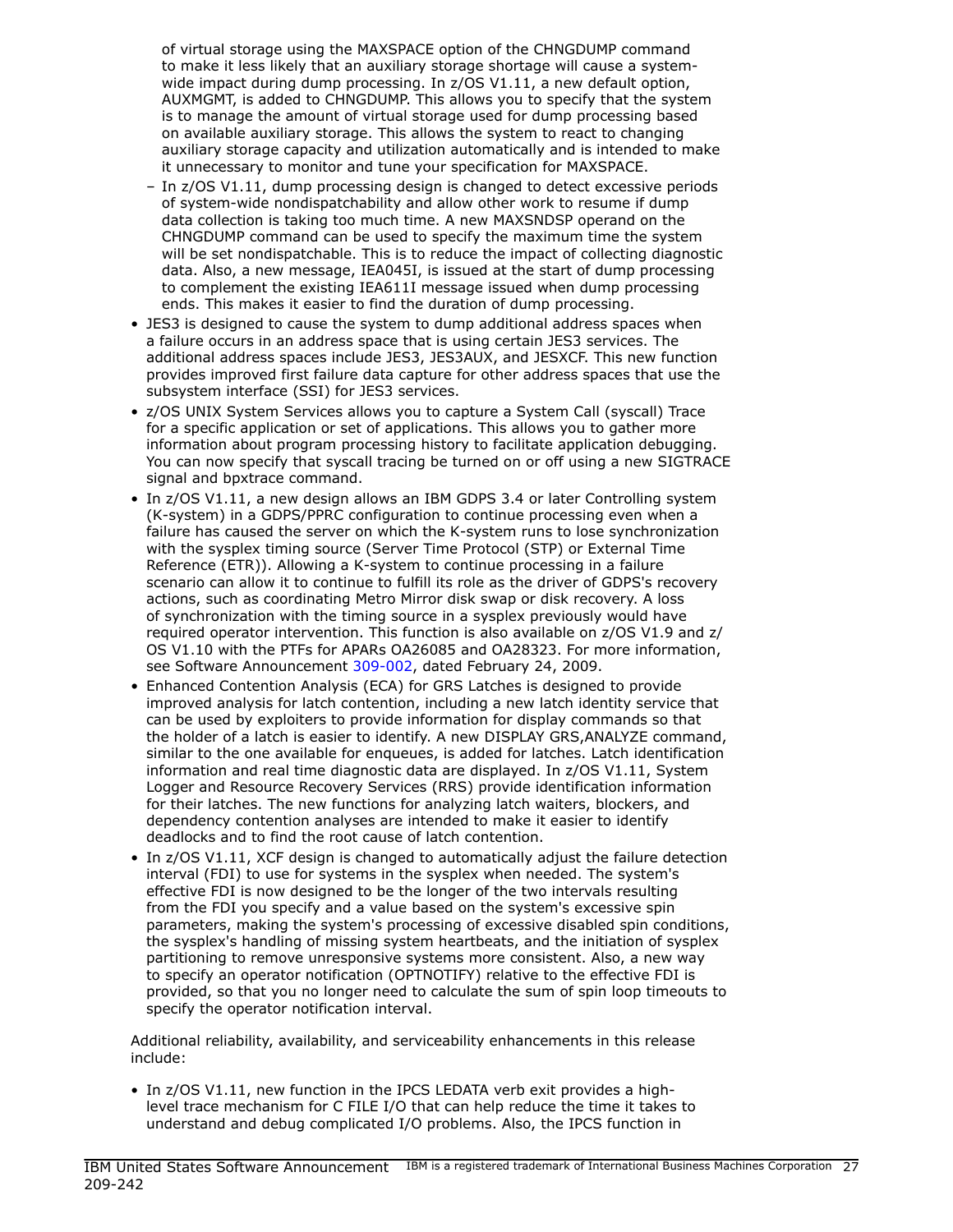combination with additional settings on the HEAPCHK option are intended to improve formatting of heap pools control blocks and extents to make it easier to find damaged cells.

- z/OS UNIX has been changed to provide a new option you can use to specify that all syscalls made during a kernel shutdown be failed for applications. Also, additional documentation and information are provided for security system calls that end in error to help you diagnose security problems for z/OS UNIX applications.
- System Logger design is changed to help protect the system from SQA shortages that can result from write requests for a log stream being issued faster than they can be processed. Thresholds are created for outstanding asynchronous IXGWRITE requests. When they are exceeded, requests will be failed with a new return code to indicate to callers that too many outstanding requests for the specified log stream exist. An Event Notification Facility (ENF) signal indicates that the backlog has been reduced enough for new requests to be accepted. This change is intended to help improve system availability.
- A new JCL keyword on the DD statement, SMSHONOR, is added. It can be used to specify that Allocation should honor the device number or esoteric device type specified by UNIT as it processes the tape library devices selected for the request by SMS. This change helps improve serviceability by allowing you to specify a specific device within a tape library when gathering diagnostic information, such as when using GTF tracing, and can help improve device availability.
- Improvements are made to z/OS UNIX file system processing design:
	- A new z/OS UNIX automount processing design discontinues automated UNMOUNT attempts when unmount failures occur.
	- A new BPXF251I message is issued when unowned file systems are recovered and made active in shared file system configurations.
	- The message issued in response to the DISPLAY OMVS,WAITERS command has been changed to include the date and time contention started to make it easier to correlate cross-system contention.
- New MODIFY DFS<sup>TM</sup> commands are designed to allow you to format the DFS trace table, restart the trace, display the size of and other information about the trace table, and change its size dynamically while the SMB server runs. These changes are intended to help improve availability and serviceability for the SMB server.
- Currently, some errors are returned to the z/OS UNIX System Services filesystem caller with reason codes that are the NFS file-and-line type, requiring that analysis be done by NFS development to identify the error. To make it easier to identify the root causes for these kinds of errors, NFS design is changed in z/OS V1.11 to convert many of these notifications to published reason codes you can use to discover the reason for the error. Also, NFS Client Memory Management is designed to provide more meaningful diagnostic information, including the module and offset of the calling function when an error occurs. In addition, NFS is designed to provide completion messages for NFS Server operator commands.
- In this release, VSAM serviceability improvements are added. VSAM design for record management and internal tracing are changed to add additional trace information, and corresponding formatting support is planned for IPCS. These changes can improve first failure data capture for VSAM, and allow you to capture VSAM diagnostics data without having to re-IPL your system, simplifying VSAM problem diagnosis.
- A new REMOUNT function is added for z/OS UNIX System Services. Supported on the ISHELL panel for working with mounted file systems, by new operands on the TSO/E unmount, z/OS UNIX CHMOUNT, and REXX unmount commands, and by callable service and an osi\_service interface, this new function is designed to remount an already-mounted file system in the same mode. This is expected to help you recover from problems involving file systems that have been disabled for write.
- The XCF protocol used by zFS sysplex administration functions has been changed to allow zFS to recover from failures dynamically, without operator intervention. This is intended to improve zFS reliability and availability.
- z/OS Communications Server adds improved internal monitoring and management of storage used by sockets applications, which can for various reasons build up an excessive amount of data on their send or receive queues. In addition, z/OS Communications (OMPROUTE) can continue processing during temporary storage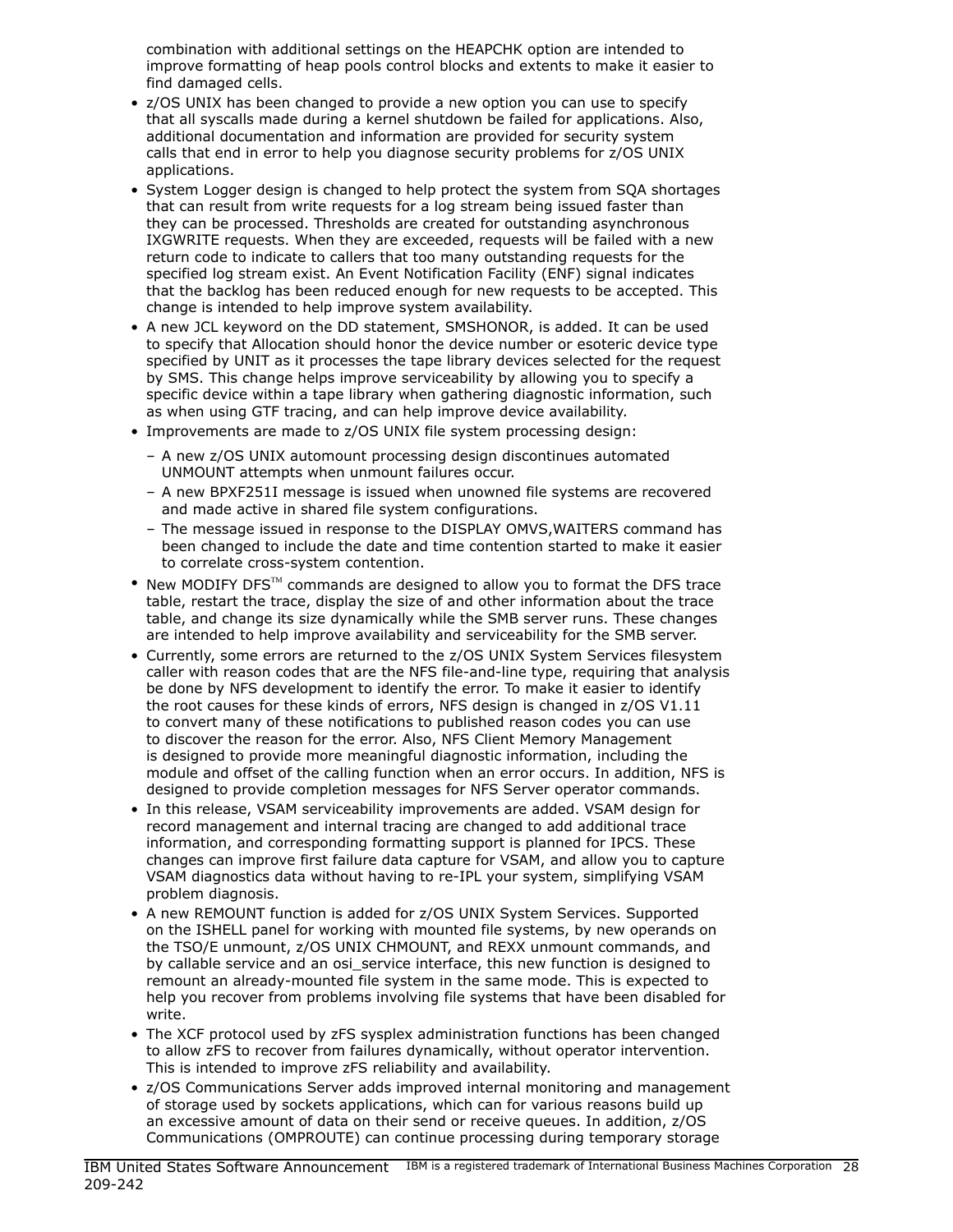shortage conditions. This function is intended to improve network and system availability during periods where network traffic volume peaks and storage is constrained.

#### <span id="page-28-0"></span>Optimization and management capabilities

## Optimization and management capabilities are designed to deliver what your business needs.

Core workloads comprise complex, multitiered systems with one part of an application or transaction not aware of the rest of the process. With the ability to intelligently manage workloads, reprioritize work, measure transactions, route network traffic, and dynamically reallocate system resources between applications quickly and efficiently, z/OS and System z are designed to handle unexpected workload spikes, and improve your system's efficiency and availability while meeting your application and business priorities.

Updates for z/OS V1.11 include:

- z/OS V1.11 is enhanced with a new function that can enable System z Application Assist Processor (zAAP) eligible workloads to run on System z Integrated Information Processors (zIIPs). This can enable you to run zIIP- and zAAP-eligible workloads on the zIIP; see details below.
- z/OS V1.11, together with IBM DB2 for z/OS Version 8 or DB2 9 DB2 utilities, now offers additional capabilities for exploiting IBM System z Integrated Information Processors (zIIPs). DB2 utilities sorting fixed-length records using IBM's memory object sorting technique, especially LOAD, REORG, and RUNSTATS utilities, will have a portion of the workload offloaded to a zIIP when one is available.
- A new z/OS component, the Base Control Program Internal Interface (BCPii), is designed to allow authorized programs to perform Hardware Management Console (HMC) functions and to communicate via an HMC network without the need for an IP network for connectivity. Initial exploiters include z/OS Capacity Provisioning and XCF Sysplex Failure Management.
- The SMF log stream unload utility has been updated to support relative dates in addition to absolute dates. This means SMF log streams can be stored, managed, and processed with relative dates (such as today, yesterday, and last week), making it easier to exploit the wealth of SMF information.
- DFSMSrmm enhances its enterprise-wide tape management capabilities with designs for improved search capabilities, new health checks, and simplified monitoring and management functions.

Details on optimization and management enhancements for z/OS V1.11 include:

• z/OS V1.11 is enhanced with a new function that can enable System z Application Assist Processor (zAAP) eligible workloads to run on System z Integrated Information Processors (zIIPs). This function can enable you to run zIIP- and zAAP-eligible workloads on the zIIP.

This new capability is ideal for customers without enough zAAP- or zIIP-eligible workload to justify a specialty engine today; the combined eligible TCB and enclave SRB workloads might make the acquisition of a zIIP cost effective. This new capability is also intended to provide more value for customers having only zIIP processors by making Java- and XML-based workloads eligible to run on existing zIIPs.

Customers who have already invested in zAAP, or have invested in both zAAP and zIIP processors, should continue to do so as this maximizes the new workload potential for the platform.

This capability is available with z/OS V1.11 (and also on z/OS V1.9 and z/OS V1.10 with the PTFs for APAR OA27495) and all System z9® and System z10 servers; some additional restrictions apply. This capability does not provide an overflow that directs additional zAAP-eligible workload to run on a zIIP, but enables the zAAP-eligible work to run on zIIP when no zAAP is defined. This new capability is not available for z/OS LPARs if zAAPs are installed on the server.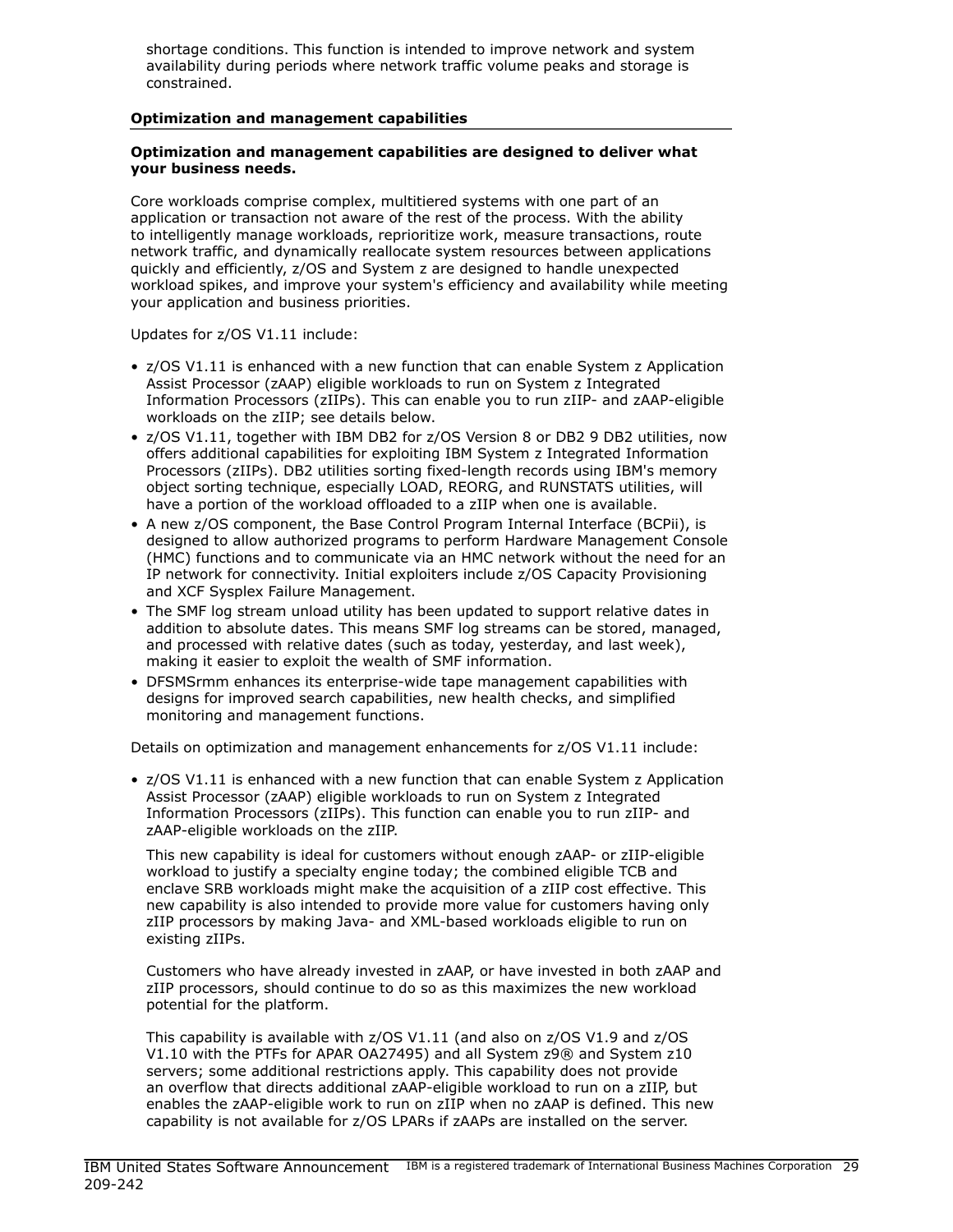This new capability does not remove the requirement to purchase and maintain one or more general purpose processors for every zIIP processor on the server. This part of the IBM terms and conditions surrounding the IBM System z specialty engines is unchanged.

- z/OS V1.11, together with IBM DB2 for z/OS Version 8 or DB2 9 DB2 utilities, now offers additional capabilities for exploiting IBM System z Integrated Information Processors (zIIPs). DB2 utilities sorting fixed-length records using IBM's memory object sorting technique, especially LOAD, REORG, and RUNSTATS utilities, will have a portion of the workload offloaded to a zIIP when one is available. This capability is also available on z/OS V1.10 with the PTF for APAR PK85856, and requires DB2 Version 8 or DB2 9 with the PTF for APAR PK85889.
- z/OS V1.11 is updated with a new function designed to generate messages for Server Time Protocol (STP)-related hardware events. This function, in addition to messages already issued to the System z Hardware Management Console (HMC), is intended to help improve problem determination and correction times. This function is also supported on z/OS V1.9 and z/OS V1.10 with the PTF for APAR OA28323, and is supported on IBM System z10 and System z9 servers with Machine Change Level (MCL) Driver 76.
- IBM introduces a new z/OS component, the Base Control Program Internal Interface (BCPii). BCPii provides a set of programming interfaces designed to allow authorized programs to perform Hardware Management Console (HMC) functions for System z servers within an attached HMC network. These operations include obtaining information about servers and images (LPARs), issuing commands for certain hardware- and software-related functions, and listening for certain hardware and software events. BCPii communication to HMCs and Support Elements (SEs) uses internal communication protocols and does not require communication on an IP network. Therefore, it is isolated from other network traffic. BCPii is available on z/OS V1.10 with PTF UA47493, and requires a System z9 or z10 server with a microcode update. (For more information about required hardware levels, see the appropriate PSP bucket.) In z/OS V1.11, BCPii is designed to allow authorized programs to change or set data for certain HMCmanaged objects associated with a CPC, Image, or Capacity Record. In addition, support for interactions with activation profile attributes is planned to be made available with the PTF for APAR OA29638 in first quarter of 2010.
- z/OS Capacity Provisioning exploits the new BCPii capability to remove the requirement for a TCP/IP connection for communication between the Capacity Provisioning Manager and the Support Element (SE) or Hardware Management Console (HMC). In addition, Capacity Provisioning provides improved logical processor management support. This support allows you to specify that Capacity Provisioning Manager should prompt the operator to configure logical processors online or offline as needed for capacity changes. Capacity Provisioning support for BCPii and logical processor management is also available on z/OS V1.10 with PTF UA47421. For more information on SFM exploitation of BCPii, see the [Availability](#page-24-0) section.
- Support for enhanced WLM routing algorithms: The server-specific Work Load Manager (WLM) recommendations which are used by the Sysplex Distributor to balance workload across systems when the SERVERWLM distribution method is chosen are enhanced to allow you to specify how zIIP and zAAP specialty processor capacity influences selection of eligible target systems. In addition, new configuration controls allow you to specify that WLM consider the importance of displaceable capacity when determining server-specific recommendations. These enhancements are designed to help improve the workload balancing functions provided by WLM and Sysplex Distributor. More information about WLM and Sysplex Distributor function can be found in the [Scalability and performance](#page-9-0) section.
- In z/OS V1.11, DFSMSrmm provides enhancements for simplified optimization and management capabilities:
	- The DFSMSrmm CIM agent is updated to support CIM level 2.17, and the CIM agent and CIM providers are updated to run with OpenPegasus 2.8.1.
	- DFSMSrmm TSO/E command support for extended searching for volumes is intended to provide more flexibility and scope for querying a wider range of volume attributes such as dates, actions, options, and flag settings.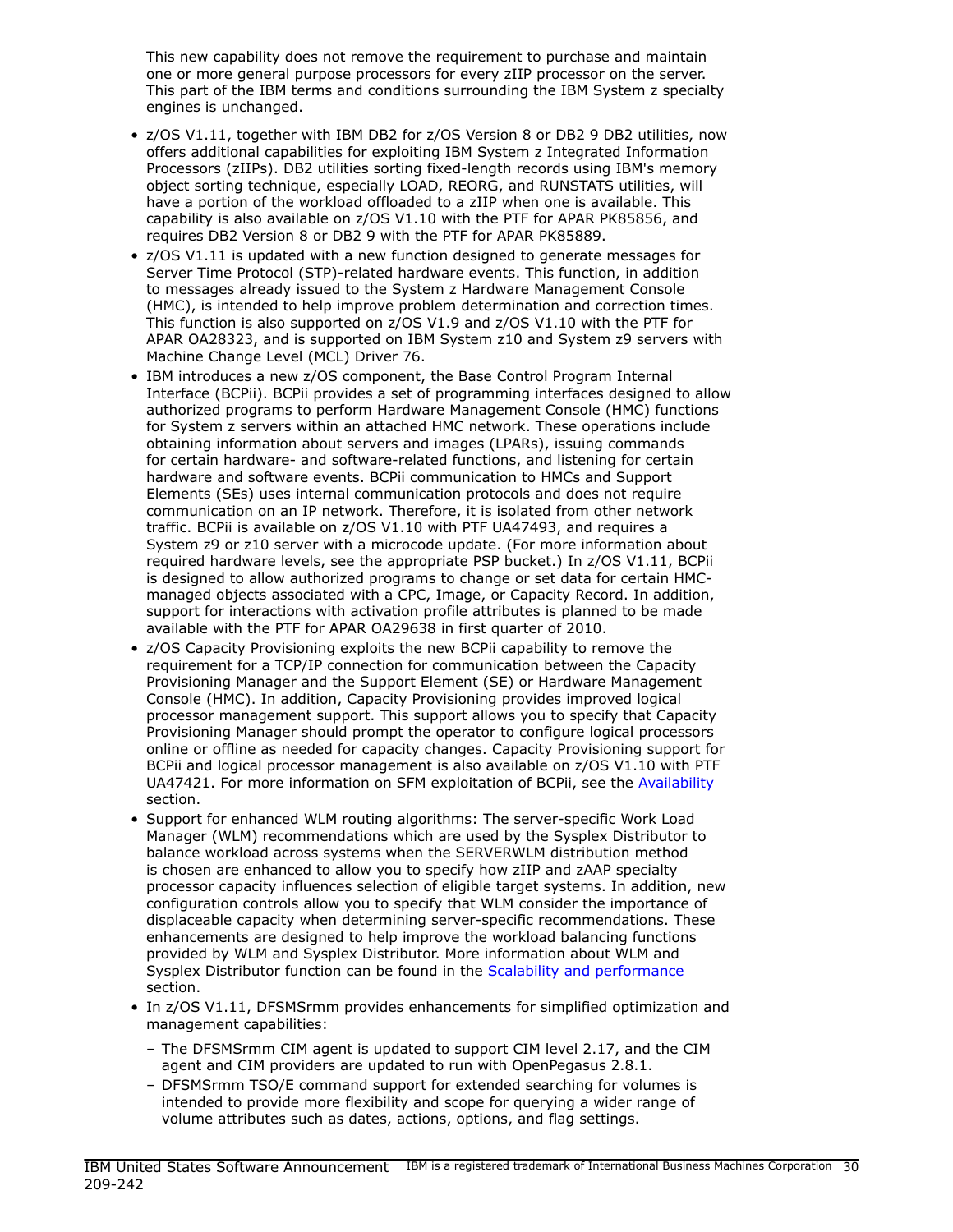- Extensive changes to the DFSMSrmm Report Generator are intended to improve usability, enable more report customization, and simplify the way selection information can be specified. The changes are intended to further improve the reporting available for DFSMSrmm, DFSMShsm, and other DFSMS components.
- A new function call based interface to the DFSMSrmm API is added. The new interface supports associated error messages in addition to error codes.
- DFSMSrmm provides a new utility to enable control data set (CDS) updates made to a copy of a production CDS in test or recovery environments to be repeated against the original CDS. This enables a complete and up-to-date record of tape volume contents and status to be retained in a single CDS in a production RMMplex.
- In z/OS V1.8, DFSMShsm introduced support to recover individual data sets from copy pool backup versions. DFSMShsm provided support for preallocated, cataloged data sets residing on the same volumes they resided on when backed up. Deleted or moved data sets had to be reallocated and cataloged to the same volumes in order to recover them. In z/OS V1.11, DFSMShsm is designed to capture catalog information for the data sets within copy pools at the time of the backup, and use that information when data sets are recovered, eliminating the previous requirements that the data sets to be recovered be preallocated and cataloged.
- The existing DFSMShsm (H)BACKDS command allows you to create backup versions of specified data sets. In z/OS V1.11, new function allows you to specify a retention period on the data set backup command. The specified retention period is intended to allow you to keep an individual backup copy for either a shorter or longer than normal period of time.
- In z/OS V1.11, DFSMShsm is designed to allow data sets larger than 64 K tracks in size to be migrated and backed up to disk and to enable Migration Level 1 (ML1) overflow volumes to be selected for migration processing and backup processing.
- In z/OS V1.11, DFSMS volume selection for striped data sets is changed to be more consistent with volume selection for unstriped data sets. This new design is intended to prefer enabled volumes to quiesced volumes and normal storage groups to overflow storage groups, allow volumes that are above the high threshold after a stripe is allocated to be eligible for selection with lower preference, and honor the multitiered storage group and additional volume preference attributes.
- In z/OS V1.11, the SMF log stream dump utility, IFASMFDL, allows you to specify a range of dates relative to the date on which the program is started. For example, you will be able to specify that the SMF records created yesterday, or those created for six days starting nine days ago, be processed. This design allows date ranges to be specified by days, weeks, or months. Also, IFASMFDL supports new options to manage the retention of the data in the SMF log stream and allow you to specify that data be archived (dumped and deleted) or deleted from the log stream. These new IFASMFDL functions are intended to make it easier to exploit log stream-based SMF data management.
- The PTFs for APAR OA22414 added new storage-related and performance-related information to SMF Type 23 records. In z/OS V1.11, RMF will also provide these system statistics in the Type 70 and Type 71 SMF records. This information is intended to be used for capacity planning.
- OSA-Express connection isolation is designed to prevent OSA-Express from internally routing packets between TCP/IP stacks sharing the OSA-Express port. This support provides an improved ability to enforce IP filter processing in outboard IP routers for traffic that flows between System z LPARs that share OSA-Express ports.
- z/OS Communications Server now provides updated network management interfaces to provide additional details to network management applications.
- Many installations use products or functions that employ sampling techniques to help them determine which programs are in use and provide a view of the components of application response time and each component's contribution to response time. z/OS Communications Server code is changed to make it easier for such products and functions to map load modules and entry points. This is intended to make it easier for you to gain a better view of how the networkrelated components of your workloads contribute to application response time.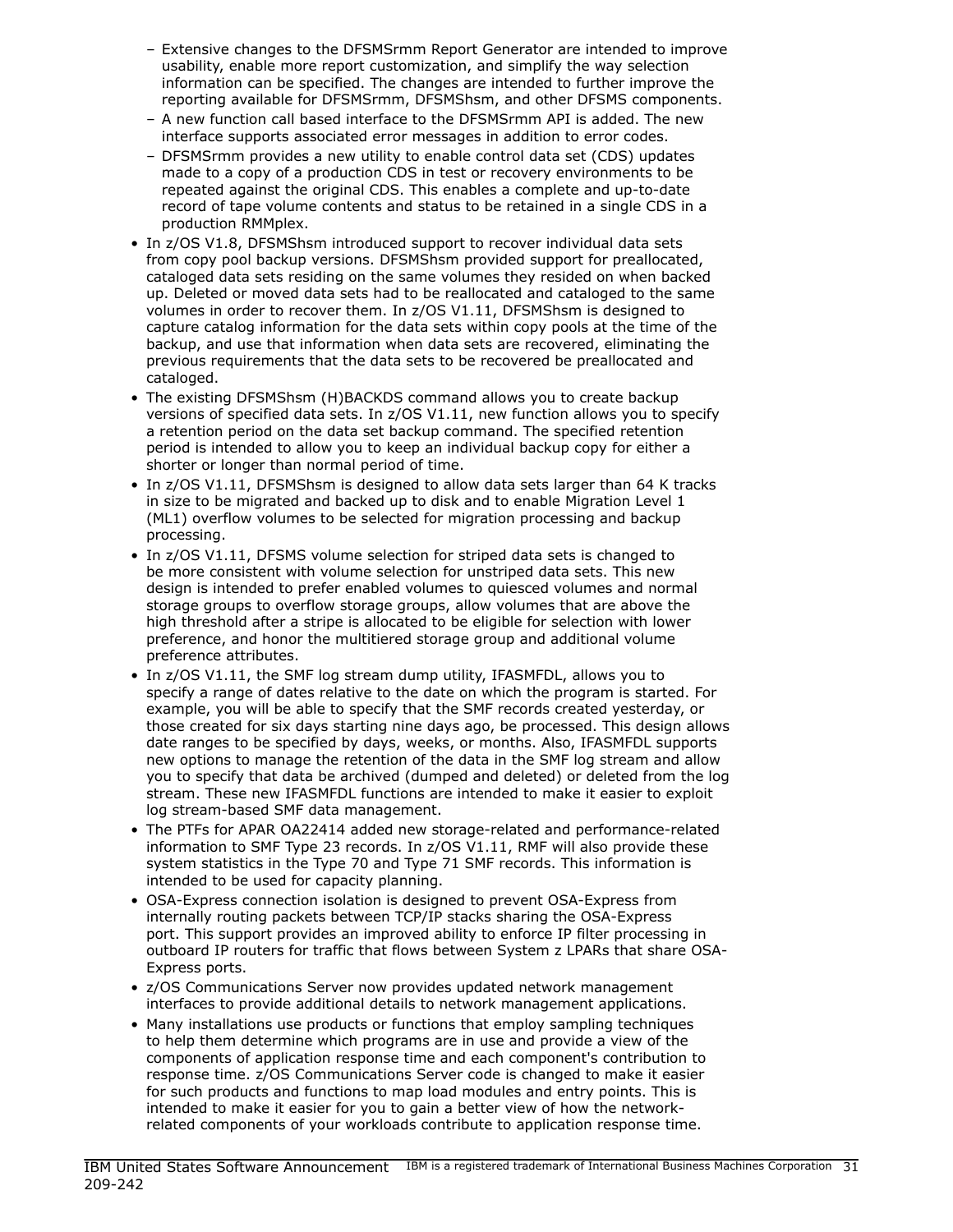- Extend number of reporting classes to 2048: With systems and environments becoming larger, more reporting classes are needed in WLM. In z/OS V1.11, the number of report classes is increased from 999 to 2,048. This increase allows more fine-grained reporting of your workloads.
- In z/OS V1.11, the service used to request data about a logical partition, REQLPDAT, which can return LPAR and capacity information from the system, is enhanced to support unauthorized applications. This is intended to make it easier to obtain information about the system.
- New function in z/OS Communications Server is designed to improve the accuracy of workload balancing decisions for server applications that use the Fast Response Cache Accelerator (FRCA) function with persistent HTTP connections, such as Web serving applications.
- In z/OS V1.8 and later releases, you can define capacity groups for LPARs to help you manage the 4-hour rolling average utilization of your servers while allowing capacity unused by one LPAR to be used to satisfy workload demands on other LPARs on the same server. In z/OS V1.11, the RMF Postprocessor Group Capacity report is designed to include information about the available capacity in each capacity group and the percentage of time each partition was actually capped during the reporting period. This is in addition to existing fields that report the capacity of each group and whether each partition was eligible to be capped during the same period. This new support is expected to make it easier to manage LPAR capacity groups.
- In z/OS V1.11 SMS supports the allocation of critical data sets (such as DB2 partitions) on different volumes to help reduce I/O contention. This new function is designed to expand the existing data set separation function, and allow you to specify that critical SMS-managed data sets be separated across extent pools and volumes used by other data sets specified in the separation group.
- In z/OS V1.11, HCM has been updated to support Windows Vista and IPv6 communications with HCD. Also, a number of functional enhancements have been made to HCD, including:
	- The addition of logical paths to HCD reports
	- Indication of empty esoterics in the EDT report
	- Showing the processor token in the Processor Compare Report
	- Making the CSS/OS Device Compare Report more compact
	- Adding the processor ID to HCD Channel Path List panels
	- Providing a warning when changing channel path modes between SPAN and SHR
	- Showing the partition defaults in generated IOCP decks, indicating that channel paths are assigned to a single partition when deleting a partition
	- Changes in HCM intended to work with multi-user access of IODFs for viewing, reporting, and physical changes
- With z/OS V1.11, OAM design is changed to add these retention-related enhancements:
	- Deletion-protection is designed to prevent object deletion prior to an object's expiration date. You can specify that deletion-protection be turned on and off with no restrictions on changing the object's expiration date.
	- Deletion-hold is designed to prevent object deletion until an object is RELEASED. This function is used to specify that objects are not to be deleted. For example, this is expected to be useful when multiple, differing retention periods apply to certain business records.
	- Event-based retention is designed to make the object expiration date dependent on an external event notification. Before this support, an OAM object could be automatically based on age, its usage, or a specific date derived from a management class or a management-class-approved object-specific retention period. Event-based retention policy provides an alternate mechanism whereby retention time for an object can be initiated by an external event.
	- Retention-protection is designed to prevent object deletion prior to its expiration date, and not allow an expiration date to be changed to an earlier date. The objective of retention-protection is to prevent deliberate or accidental deletion of data until a specified retention criterion is met.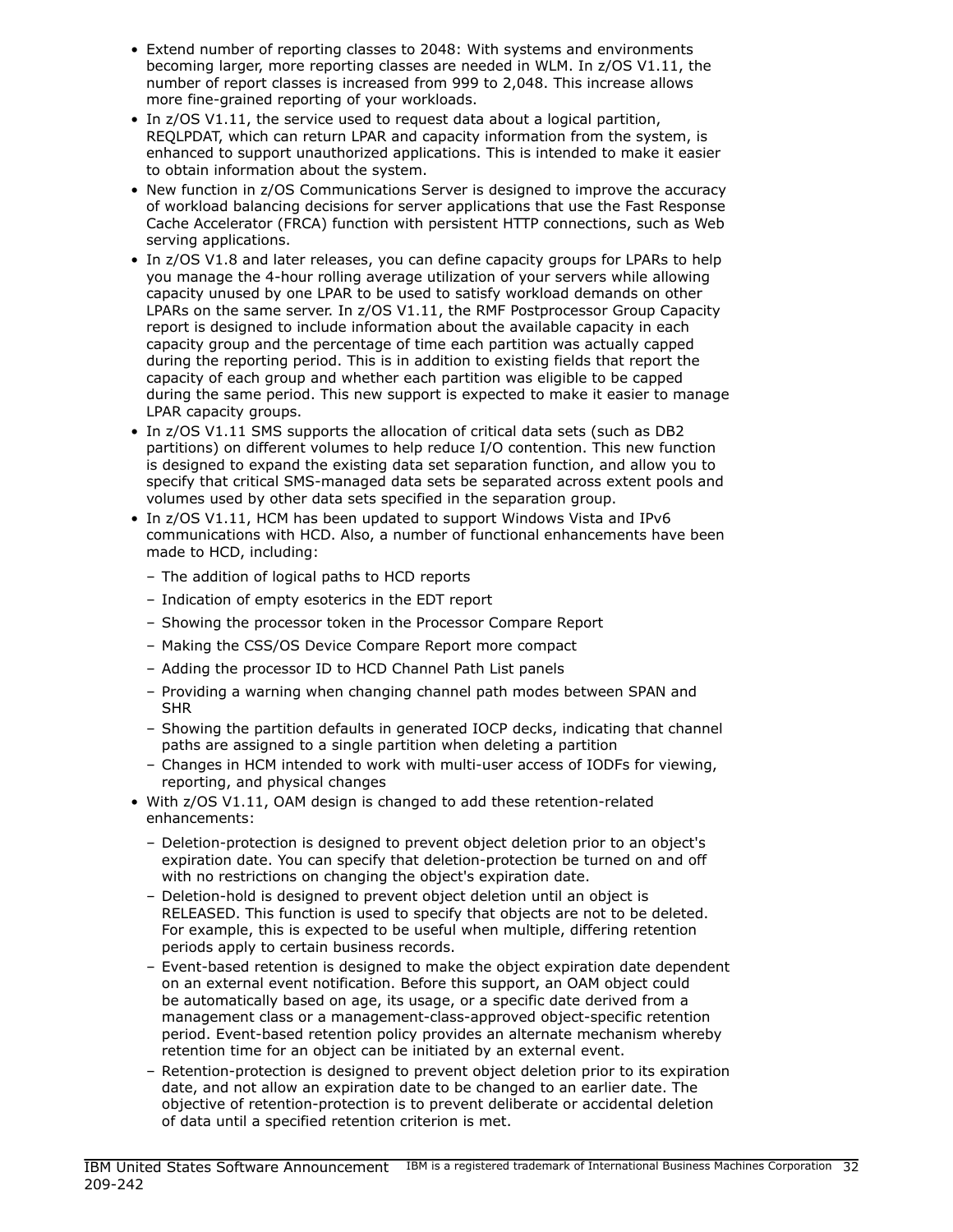- In z/OS V1.11, changes to the Open/Close/End-of-Volume (OCE) component of DFSMS design include:
	- A faster tape positioning algorithm for cartridges on IBM 3590 and later technology with EOV concatenation. This requires no change to applications.
	- Avoidance of reprocessing the same volume when duplicate volume serial numbers are detected during multivolume tape processing, and a new return code you can set in the label anomaly exit (IFG019LA) to cause abends for volume sequence problems the system can detect when processing multivolume tape data sets, and which result in messages IEC709I, IEC710I, IEC711I, and IEC712I.
	- A change to DASD data set output expiration date processing to add "NEVEREXPIRE" to the text of message IEC507D ("...REPLY "U"-USE OR 'M'- UNLOAD") when a data set has a "never-expire" date (such as 99366). This can allow you to enforce "never-expire" dates using automation.

## Networking

z/OS Communications Server supports highly secure TCP/IP and SNA networking throughout an enterprise. It provides Application Programming Interfaces (APIs) and networking protocol support to enable SNA and TCP/IP applications running on z/ OS to communicate with partner applications or users on the same system, on other systems within a single data center, or in distant locations. z/OS Communications Server not only maintains and improves on existing communication, but also pushes z/OS into the forefront of networking technologies, by introducing such concepts as Application Transparent TLS, policy-based networking, and centralized configuration of TCP/IP nodes.

z/OS Communications Server designs for z/OS V1.11 include:

- IBM Health Checker for z/OS RFC4301 compliance
- IBM Health Checker for z/OS DNS server check
- New SMTP client for sending Internet mail
- AT-TLS enhancements
- Enhancements to Configuration Assistant AT-TLS and IPsec improvements
- Enhancements to Configuration Assistant policy infrastructure simplification
- Enhancements to Configuration Assistant new AT-TLS options
- Changes to make it easier for products and functions to map load modules and entry points
- Changes to syslog daemon (syslogd) design to improve performance and add automated archival of log files
- New ISPF-based syslog daemon browser application and search facility
- Enhanced policy infrastructure management
- Improved responsiveness to storage shortage conditions
- Disabled the use of moving DVIPA as source IP address
- Sysplex autonomics improvements for Fast Response Cache Accelerator (FRCA)
- TCP throughput improvements for high-latency networks
- Sysplex Distributor connection routing accelerator
- Enhanced resolver DNS cache
- Sysplex Distributor optimization for multitier z/OS workloads
- Sysplex Distributor support for IBM WebSphere DataPower
- QDIO routing accelerator
- Improvements to TCP/IP pathlength
- Enhanced IPv6 stateless address autoconfiguration
- New API to obtain IPv4 network interface maximum transmission unit (MTU)
- Deprecated IPv6 type 0 route header
- Enhanced QDIO for WLM IO priority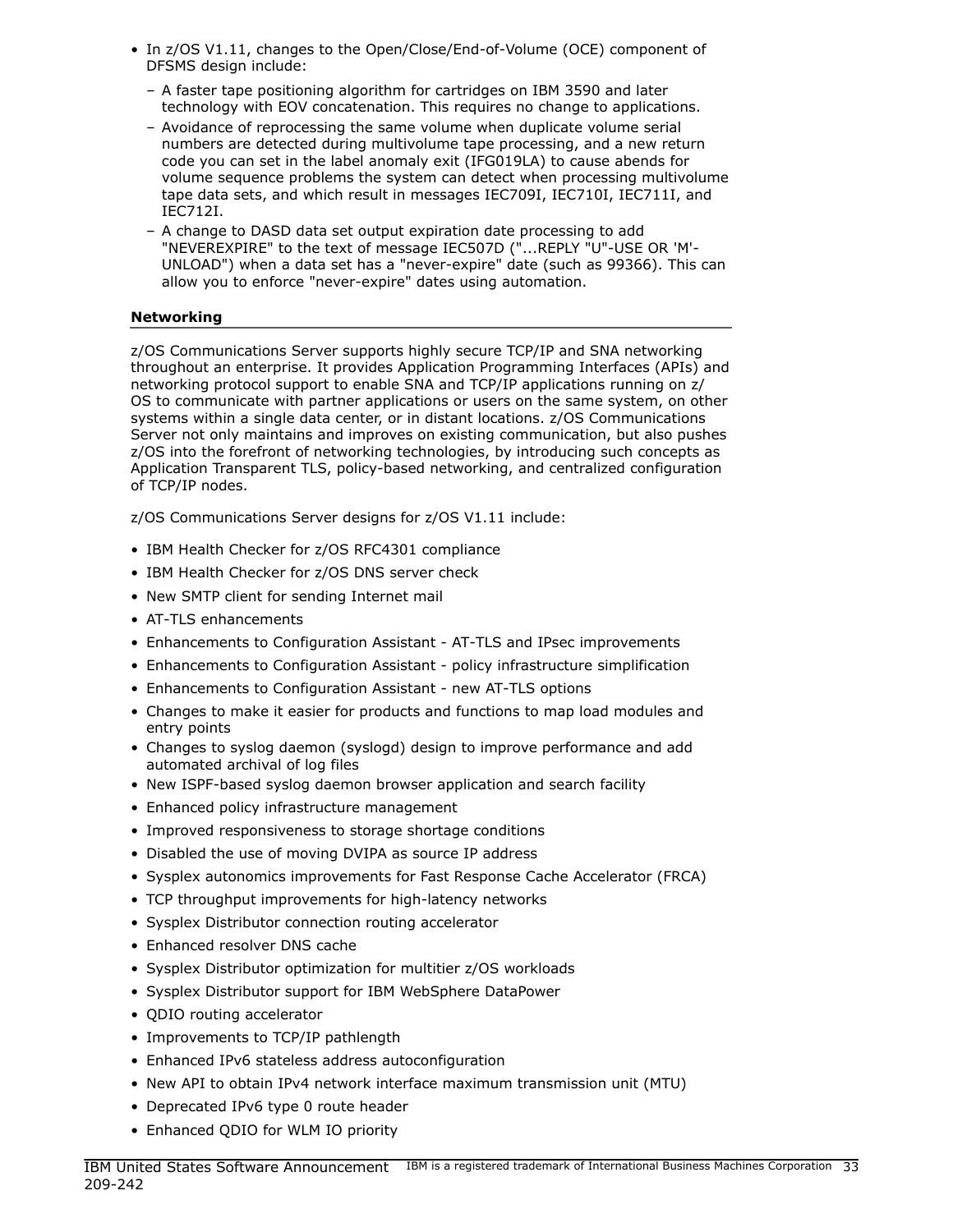- Enhanced network management interface detailed Communications Storage Manager (CSM) usage
- New accept and recv socket API
- Enhanced SNA High Performance Routing (HPR)
- FTP access to z/OS UNIX named pipes
- Enhanced QDIO support for OSA interface isolation
- OSA-Express 3 optimized latency mode for QDIO
- Sysplex Distributor support for enhanced WLM routing algorithms
- NSS private key and certificate services for XML appliances
- EE IPsec performance improvements
- IPsec enhancements

Note: For more z/OS Communications Server enhancements, see the [Security](#page-19-0) and [Availability](#page-24-0) sections.

Also, Advanced Communications Function/Trace Analysis Program (ACF/TAP) is now part of z/OS Communications Server.

Details on networking enhancements for z/OS V1.11:

- z/OS Communications Server provides two new migration health checks in this release:
	- RFC4301 check
	- DNS check

For more information about these checks see the [Ease of use](#page-4-2) section.

- In z/OS V1.11, a new z/OS Communications Server mail client for sending mail from z/OS is added. The new mail client supports the existing user interface for sending mail from z/OS that was defined by the old SMTP/NJE mail gateway server, and many new mail enhancements such as secure connections, the ESMTP protocol, and IPv6 connections. The new z/OS Communications Server mail client supports sending mail only; it does not support receiving mail from the Internet. This support is designed to support secure connections to mail servers, provide simplified setup and operation, use less resource than the existing SMTP/NJE mail gateway server when sending mail from z/OS, and support existing applications that write mail messages via the JES spool interface.
- z/OS Communications Server Application Transparent SSL/TLS support (AT-TLS) is updated to support System SSL functions that have been added since z/OS V1.7, including:
	- TLS V1.1
	- Validating certificates in a way that meets the requirements of RFC3280
	- Negotiation and use of a truncated HMAC
	- Negotiation and use of a maximum SSL fragment size
	- Negotiation and use of handshake server name indication
	- Setting the CRL LDAP server access security level
	- System SSL's operational mode that is designed to meet FIPS 140-2 requirements

This support combines the simplicity of using AT-TLS with the ability to use the latest system SSL capabilities.

- IBM Configuration Assistant for z/OS Communications Server is enhanced to provide a simplified dialog for definition of AT-TLS and IPsec Policies.
- In addition to creating and maintaining policy definition files, the IBM Configuration Assistant for z/OS Communications Server is enhanced to lead administrators through other tasks needed to get z/OS Communications Server policy functions such as IPsec or AT-TLS active and running on the z/OS system.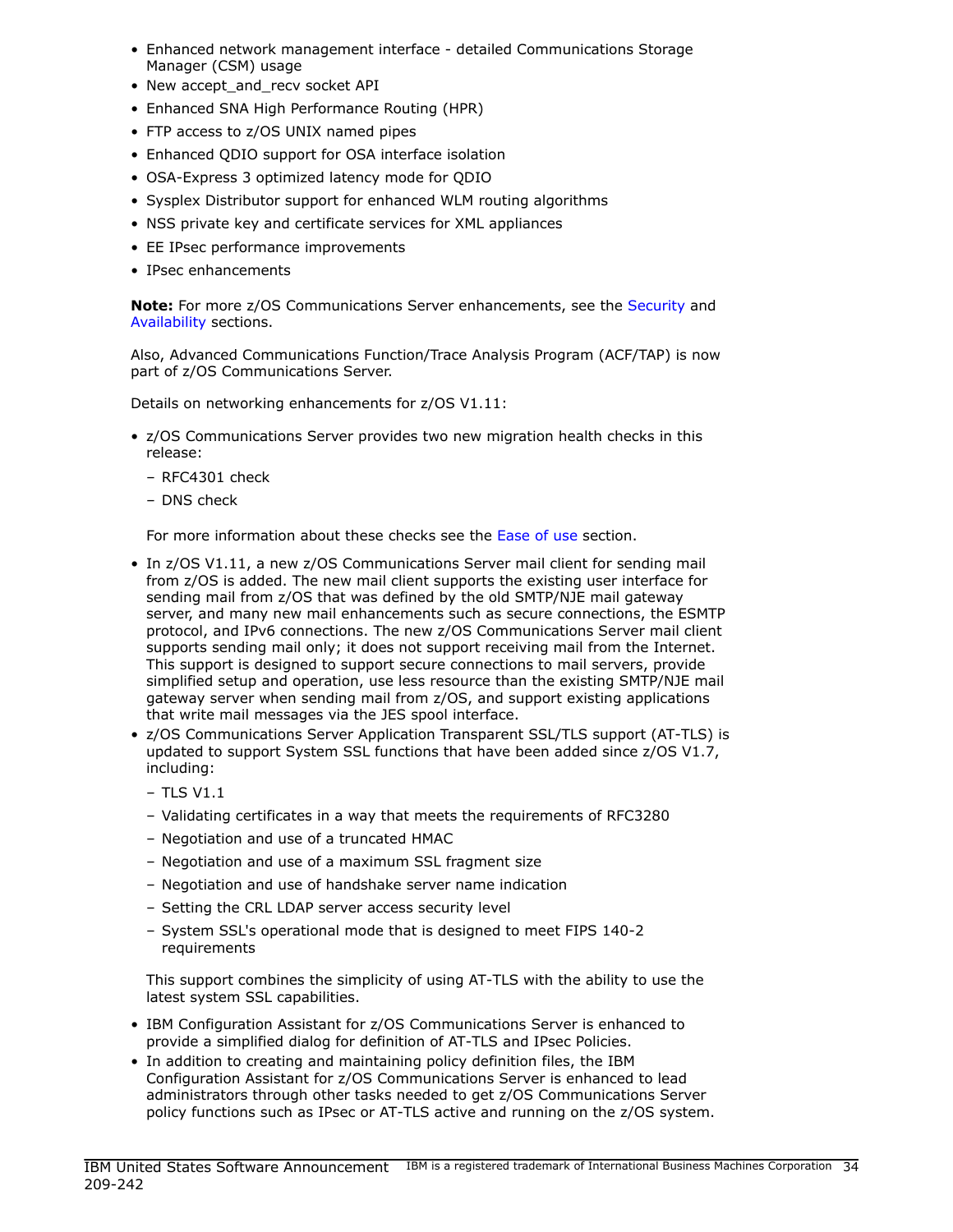These tasks include setting up RACF security, configuring the Policy Agent, and configuring other daemons that might be involved in the function.

This support is intended to simplify deployment of the full networking policy environment and provide improved integration of the various z/OS Communications Server networking policy components, ranging from the Configuration Assistant to the daemons running on z/OS.

• IBM Configuration Assistant for z/OS Communications Server is enhanced to support new system SSL and TLS options when defining AT-TLS policies. This support is designed to allow all current system SSL options, to allow you to specify new AT-TLS settings that support TLS V1.1, and to allow you to specify the message authentication method to be used for AT-TLS.

Note: IBM Configuration Assistant for z/OS Communications Server is included in the z/OS Management Facility and is also available as an as-is downloadable tool.

- Many installations use products or functions that employ sampling techniques to help them determine which programs are in use and provide a view of the components of application response time and each component's contribution to response time. z/OS Communications Server code is changed to make it easier for such products and functions to map load modules and entry points. This is intended to make it easier for you to gain a better view of how the networkrelated components of your workloads contribute to application response time.
- In z/OS V1.11, the Advanced Communications Function/Trace Analysis Program (ACF/TAP) is made a part of z/OS Communications Server element. ACF/TAP provides functions to format trace information, including VTAM buffer traces and VTAM internal traces. ACF/TAP continues to be included in ACF System Support Program (ACF/SSP). This change in ACF/TAP packaging helps you reduce cost and ordering complexity if you do not use the Advanced Communications Function/ Network Control Program (ACF/NCP).
- In z/OS V1.11, z/OS Communications Server syslog daemon (syslogd) is changed to make it a multithreaded application. This is expected to speed processing of z/ OS UNIX System Services log messages in most environments. Also this design allows the syslogd job name to match the JCL procedure name and provides a set of operator commands for starting, stopping, and controlling syslogd. Syslogd is enhanced to archive z/OS UNIX files to sequential data sets automatically based on configurable options. These changes are intended to improve processing performance and reliability for z/OS UNIX log messages and to simplify syslogd file space and archive management operations.
- In z/OS V1.11, z/OS Communications Server provides a new ISPF-based syslog daemon browser application to support browsing and searching both currently active syslogd files (those currently being written to by the syslog daemon) and syslogd archive data sets that were created using a new integrated syslogd archive function. This support provides another way to access the information logged by syslogd.
- In z/OS V1.11, z/OS Communications Server design is changed to enhance the networking Policy Agent to provide monitoring, automatic start, and restart support for the Defense Manager daemon, Internet Key Exchange daemon, Network Security Server daemon, syslog daemon, and Traffic Regulation Management daemon. This function will be similar to the AUTOLOG function in the TCP/IP stack, except that applications will not need to maintain a listening socket. It is intended to provide simpler management and operations for a set of applications associated with the policy infrastructure and reduce the complexity of enabling and operating a z/OS Communications Server policy infrastructure by providing a single point of control and monitoring for its most widely used components.
- z/OS Communications Server support is added to improve internal monitoring and management of storage used by sockets applications that for various reasons build up an excessive amount of data on their send or receive queues. In addition, z/OS Communications Server adds support to allow the z/OS routing daemon (OMPROUTE) to continue processing during temporary storage shortage conditions. This is intended to improve network and system availability during network traffic volume peaks when storage is constrained.
- z/OS Communications Server adds support for preventing a dynamic VIPA address (DVIPA) in moving status from being used as source IP address for outbound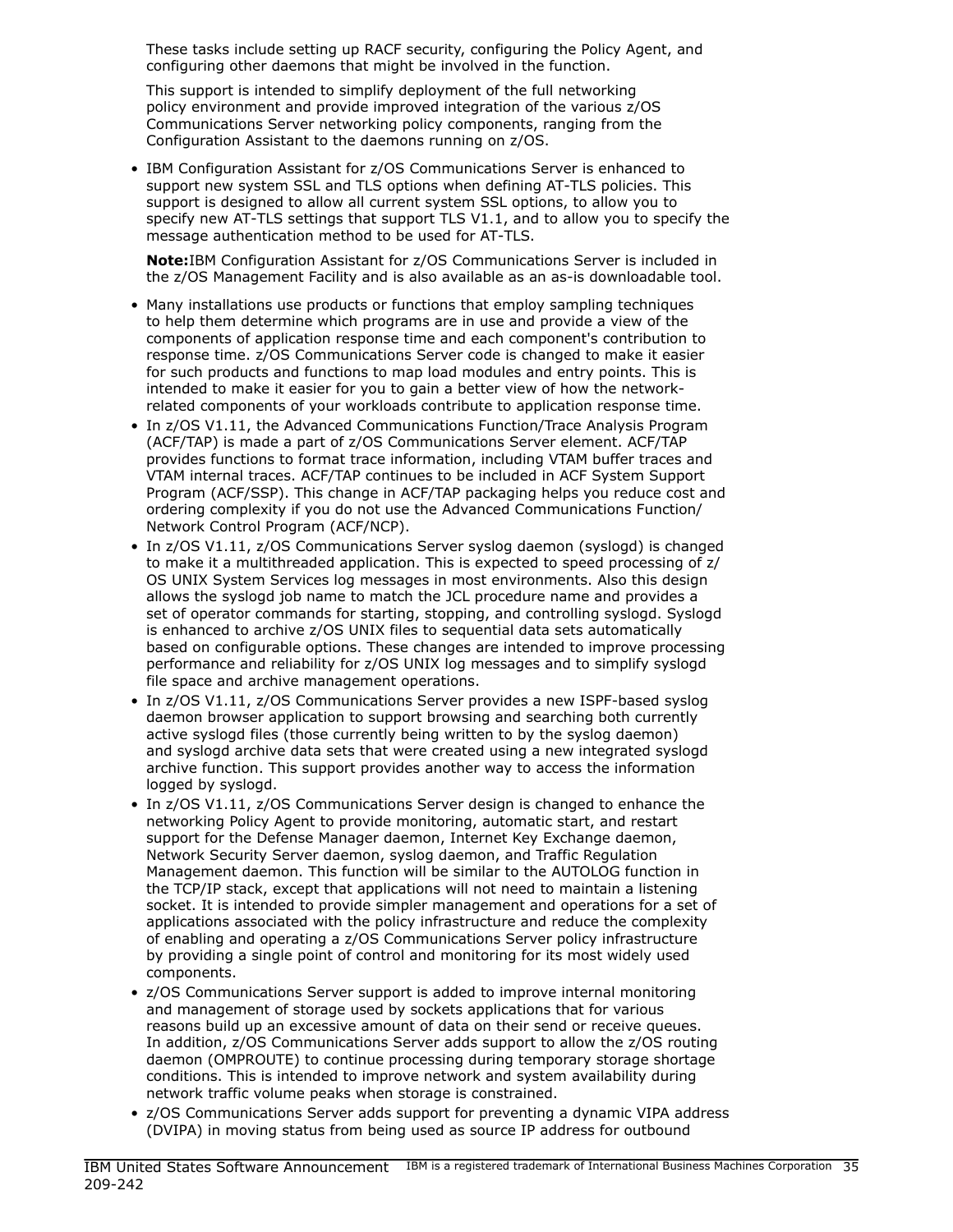connections. This support is designed to improve management of DVIPA address movement.

- New function in z/OS Communications Server is designed to improve the accuracy of workload balancing decisions for server applications that use the Fast Response Cache Accelerator (FRCA) function with persistent HTTP connections, such as Web serving applications.
- z/OS Communications Server design is changed in z/OS V1.11 to help improve performance for inbound streaming TCP connections over networks with large bandwidth and high latency by automatically tuning the window size for such TCP connections. This support is expected to improve throughput for large file transfers over long distances.
- Performance of z/OS Communications Server Sysplex Distributor when forwarding inbound IP packets for distributed connections is enhanced via a new Sysplex Distributor connection routing accelerator function. The Sysplex Distributor connection routing accelerator is based on a new general QDIO routing accelerator function that also is part of z/OS V1.11. This is expected to reduce the CPU time and latency for Sysplex Distributor connection routing.
- z/OS Communications Server enhances the resolver function by introducing system-wide caching of domain name server (DNS) responses. The resolver cache is enabled by default and shared across the entire z/OS system image. This new function is intended to provide significant performance improvements for z/OS workloads that perform repetitive resolver queries, such as Web services workloads. These performance improvements are expected without the need to set up, monitor, and administer a name server for caching purposes on your system.
- z/OS Communications Server Sysplex Distributor enhances its optimized local support in environments where multiple tiers of z/OS applications need load balancing. Prior to z/OS V1.11, you can configure Sysplex Distributor with OPTLOCAL to optimize connections when both connection endpoints reside on the same TCP/IP stack within the z/OS sysplex. In this type of environment OPTLOCAL is deployed on the tier 2 Sysplex Distributor to optimize the connections between tier 1 and tier 2 server applications. z/OS V1.11 allows a further optimization if Sysplex Distributor is also being used as the load balancer for the tier 1 server applications. This optimization allows the tier 1 Sysplex Distributor to have visibility into both tiers of the z/OS server applications on a given system when making a load balancing decision on an incoming tier 1 connection request. When using WLM-based recommendations, this optimization allows Sysplex Distributor to compute a composite WLM weight for each system that includes the capacity, performance, and health characteristics of both the tier 1 server applications and the tier 2 server applications. This new function is designed to improve the quality of the load balancing decisions made by Sysplex Distributor in a multitier z/OS server environment.
- z/OS Communications Server Sysplex Distributor is enhanced to provide workload balancing capabilities for IBM WebSphere DataPower appliances. DataPower appliances are often deployed as a front-end processing tier to z/OS applications, allowing for transparent Web services enablement of z/OS applications or for accelerated and more efficient handling of Web services security protocols, XML schema validation, and numerous additional functions. In many of these environments, multiple DataPower instances are deployed in a cluster to allow for higher availability and scalability, requiring an external, network-based load balancer to load balance incoming requests across the DataPower appliance instances. When the DataPower tier completes its handling of a request it typically then routes a request to a tier 2 application that is hosted within the z/OS environment, such as CICS TS, IMS TM, or WebSphere. These tier 2 requests might also require load balancing, especially when the applications are deployed in a z/OS sysplex environment. Sysplex Distributor can already be used to load balance the tier 2 requests into the z/OS sysplex. With this enhancement it is now possible to use Sysplex Distributor to load balance requests to both the DataPower and z/OS tiers, eliminating the need for deploying an external network-based load balancer for the DataPower tier. This enhancement works in conjunction with new support planned in the IBM WebSphere DataPower appliances. For more information, see Software Announcement [209-262](http://www.ibm.com/common/ssi/cgi-bin/ssialias?infotype=an&subtype=ca&appname=gpateam&supplier=897&letternum=ENUS209-262), dated July 28, 2009 (Preview: IBM WebSphere DataPower and IBM z/OS V1.11 Logical Integration).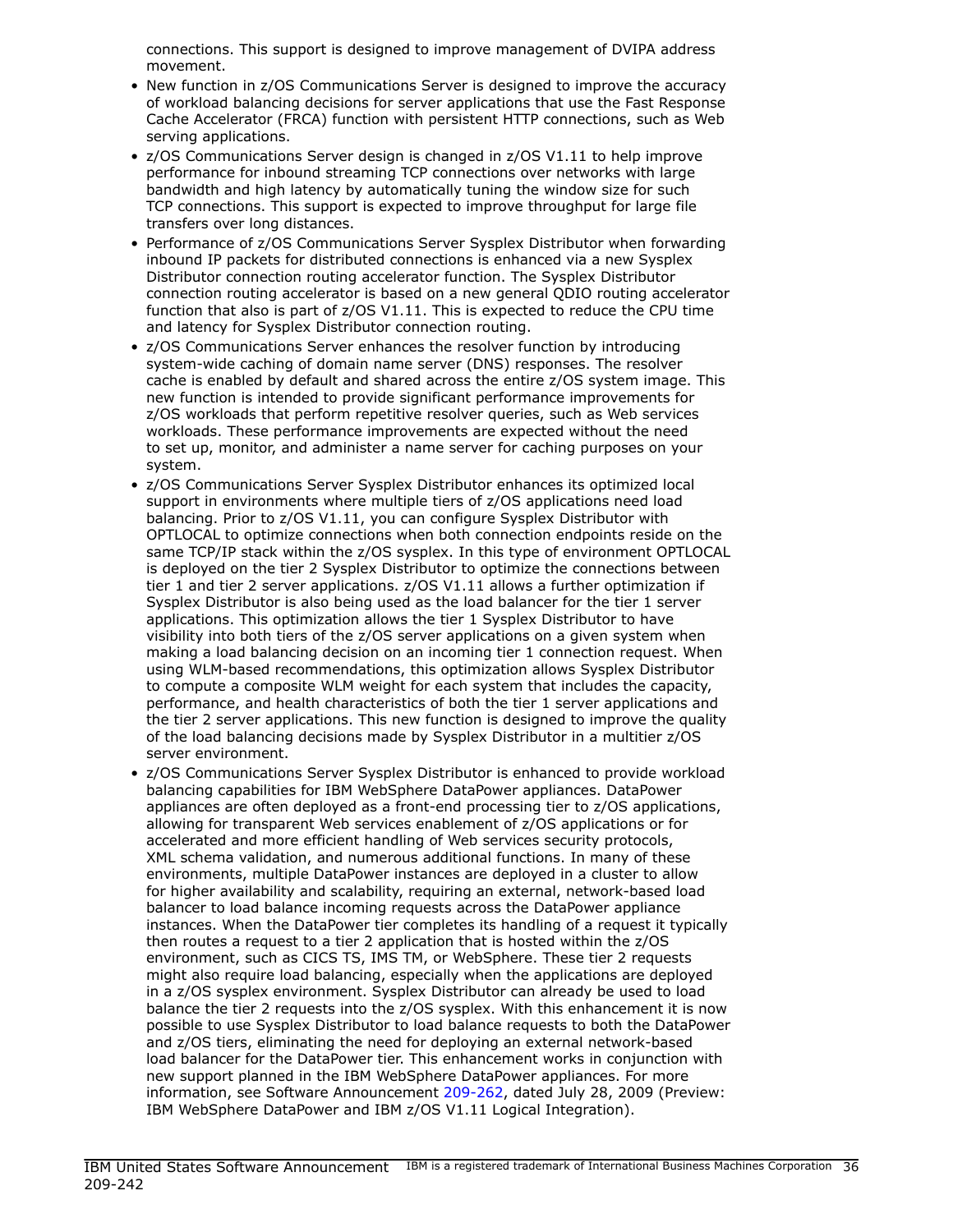- z/OS Communications Server adds a QDIO accelerator function. The accelerator provides accelerated forwarding at the Data Link Control (DLC) layer for IP packets coming inbound over HiperSockets and being forwarded outbound over OSA-Express QDIO or HiperSockets and for packets coming inbound over OSA-Express QDIO and being forwarded outbound over OSA-Express QDIO or HiperSockets. The QDIO accelerator function is designed to improve performance when IP packets are routed through z/OS using any of the supported network interfaces.
- The TCP transport layer in z/OS Communications Server TCP/IP is now designed to detect and transparently react to two common sockets programming errors that can cause severe performance problems. z/OS Communications Server is designed to transparently guard against traffic stalls due to use of the Nagle algorithm and delayed TCP acknowledgments and stalls caused by TCP receive buffers that are too small. This new function is intended to help improve application availability and performance.
- z/OS Communications Server is designed to allow a client application to use IPv6 temporary auto-configured addresses generated from a random interface ID to help address security and privacy concerns identified by RFC4941, "Privacy Extensions for Stateless Address Autoconfiguration in IPv6." The use of temporary addresses with random, changing interface IDs embedded in them is intended to make it more difficult for eavesdropping software to correlate independent transactions using different IPv6 auto-configured addresses but involving the same z/OS system.
- z/OS Communications Server adds support for a new ioctl programming interface. This new interface is intended to allow applications to determine the MTU (maximum transmission unit) for a TCP/IP stack IPv4 interface. This new support is in addition to similar existing support for IPv6 interfaces. This support is intended to enhance sockets application portability with other platforms.
- z/OS Communications Server is changed to deprecate support for IPv6 Type 0 Routing Headers. This new design is intended to comply with IPv6 RFC5095, "Deprecation of Type 0 Routing Headers in IPv6."
- In z/OS V1.11, z/OS Communications Server provides a function to map WLM service class importance levels to outbound QDIO priorities in installations where outbound QDIO priority is not already being set via network Quality of Service (QoS) policies. Taking advantage of already established importance levels is expected to help ease the extension of this prioritization though z/OS and z/OS Communications Server, using OSA-Express and onto the LAN.
- The z/OS Communications Server SNA Network Management Interface (NMI) provides additional storage ownership statistics in response to the Communications Storage Manager (CSM) Statistics Request. This design allows network management applications using this NMI to request all ownership statistics or a subset of statistics based on which address space owns the storage. This support is intended to help improve problem determination based on a more granular network management insight into which address spaces use CSM storage.
- A new asynchronous (asyncio) form of the accept\_and\_receive socket API in z/OS V1.11 is intended to allow z/OS applications and middleware to process short-lived client TCP connections more efficiently by combining the functionality of multiple socket calls into one. This support is expected to help improve performance for TCP server applications that exploit the new API.
- The SNA High Performance Routing (HPR) performance is enhanced by implementing a new progressive mode Adaptive Rate-Based (ARB) pacing algorithm, which is expected to increase HPR performance in virtualized or CPU-constrained environments. In addition, unproductive path switches when an HPR endpoint is unresponsive are reduced or eliminated. The intent of this new function is to improve SNA Enterprise Extender (EE) performance when EE partners are located on virtualized distributed platforms.
- z/OS Communications Server FTP implements a new design that will allow z/OS applications that support reading from named pipes to process data transferred into a named pipe while FTP is still writing data into that pipe. Likewise, it allows FTP to initiate transfer of data written to a named pipe while an application is still writing to that pipe. This support helps reduce overall latency when transferring data to and from z/OS systems in combination with pre- or postprocessing by other z/OS applications or subsystems.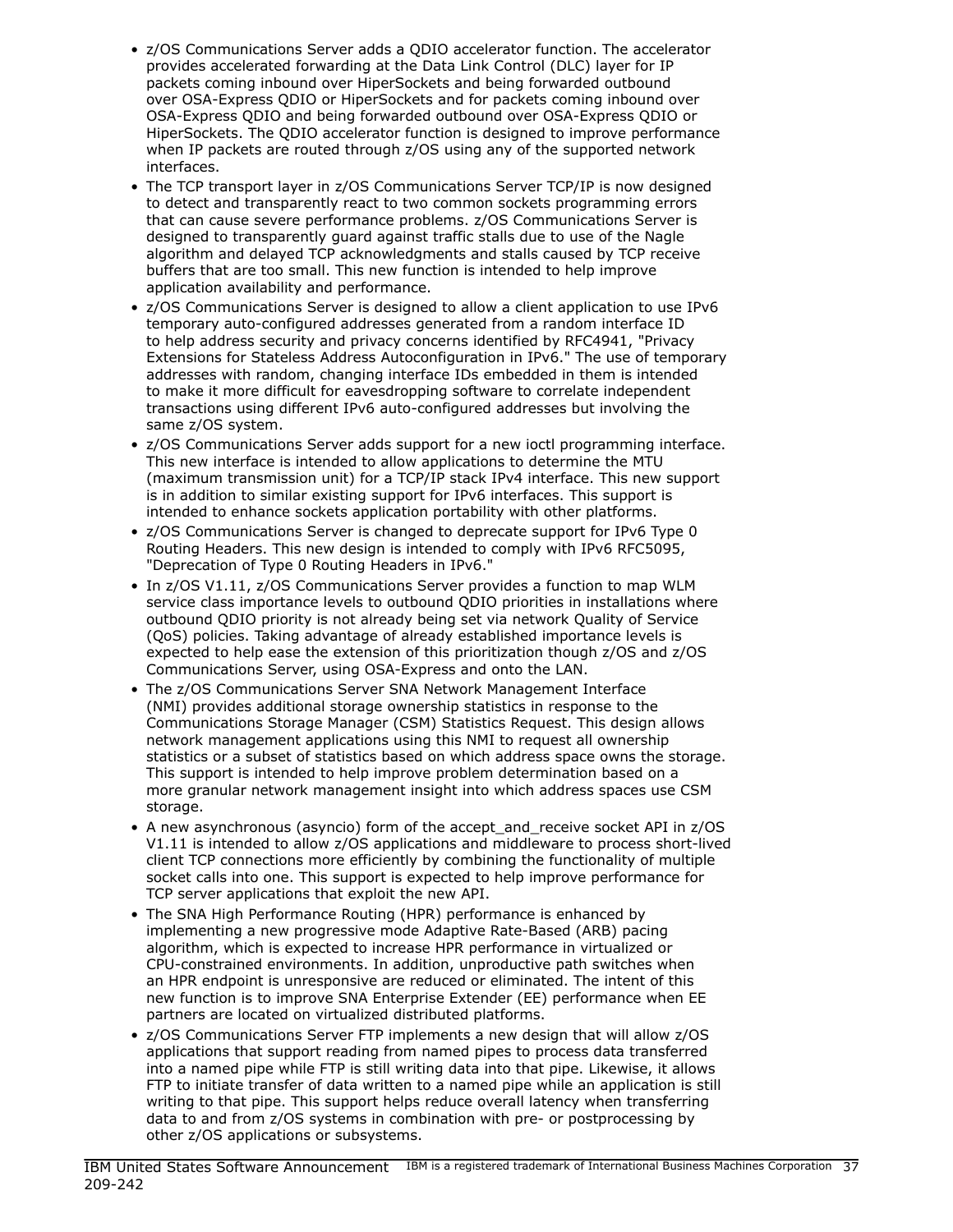- OSA-Express connection isolation is designed to prevent OSA-Express from internally routing packets between TCP/IP stacks sharing the OSA-Express port. This support provides an improved ability to specify that IP filter processing in outboard IP routers for traffic that flows between System z LPARs that share OSA-Express ports be enforced.
- z/OS V1.11 Communications Server is designed to help improve performance for workloads with demanding latency requirements (such as interactive workloads, including SAP using DB2 connect) when configuring an OSA-Express3 to operate in optimized latency mode (OLM). This is intended to help improve performance for applications that have a critical requirement to minimize response times for inbound and outbound data when servicing remote client.
- The server-specific WLM recommendations which are used by the Sysplex Distributor to balance workload across systems when the SERVERWLM distribution method is chosen are enhanced to allow you to specify how zIIP and zAAP specialty processor capacity influences selection of eligible target systems. In addition, new configuration controls allow you to specify that WLM consider the importance of displaceable capacity when determining server-specific recommendations.
- z/OS Communications Server in z/OS V1.11 enhances network security services (NSS) to further enable XML appliance security as a logical extension of z/ OS security. Two new services are added: a certificate service to provide certificate management operations, and a private key service to allow retrieval of private keys from RACF certificates, and to perform RSA signature creation and RSA decryption using ICSF-protected keys. This support is intended to enhance z/OS centralized management of security for XML appliances such as IBM WebSphere DataPower.
- z/OS Communications Server designs intended to improve performance in several areas to accommodate enhancements in IP security for Enterprise Extender connections are added for z/OS V1.11. IP processing better optimizes the Enterprise Extender path length when configured for IPsec and better utilizes zIIP processors on systems that are configured to use zIIPs. This new function is intended to help reduce the cost of securing EE traffic with IPsec security.
- z/OS V1.11 Communications Server improves management of IPsec through enhancements to the IPsec command, the Network Management Interface (NMI), and System Management Facilities (SMF) records. This support is intended to provide improved usability of z/OS Communications Server IPsec for network security.

In z/OS V1.11, z/OS Communications Server no longer supports:

- Boot Information Negotiation Layer (BINL) server function
- Berkeley Internet Name Domain 4.9.3 (BIND 4.9.3) DNS server function, including DNS/WLM Connection Optimization
- Dynamic Host Configuration Protocol (DHCP) server function
- Network Database (NDB) server function

## Accessibility by people with disabilities

A U.S. Section 508 Voluntary Product Accessibility Template (VPAT) containing details on accessibility compliance can be requested at

#### [http://www.ibm.com/able/product\\_accessibility/index.html](http://www.ibm.com/able/product_accessibility/index.html)

## <span id="page-37-0"></span>Product positioning

The many enhancements in z/OS V1.11 continue to position z/OS as a key mainframe operating system. These innovations provide proof points of IBM's commitment to System z. Designed and developed together with System z servers and key IBM middleware such as DB2, IMS, CICS, and WebSphere Application Server, z/OS provides the qualities of service that many customers rely upon for their mission-critical business data, transactions, and applications.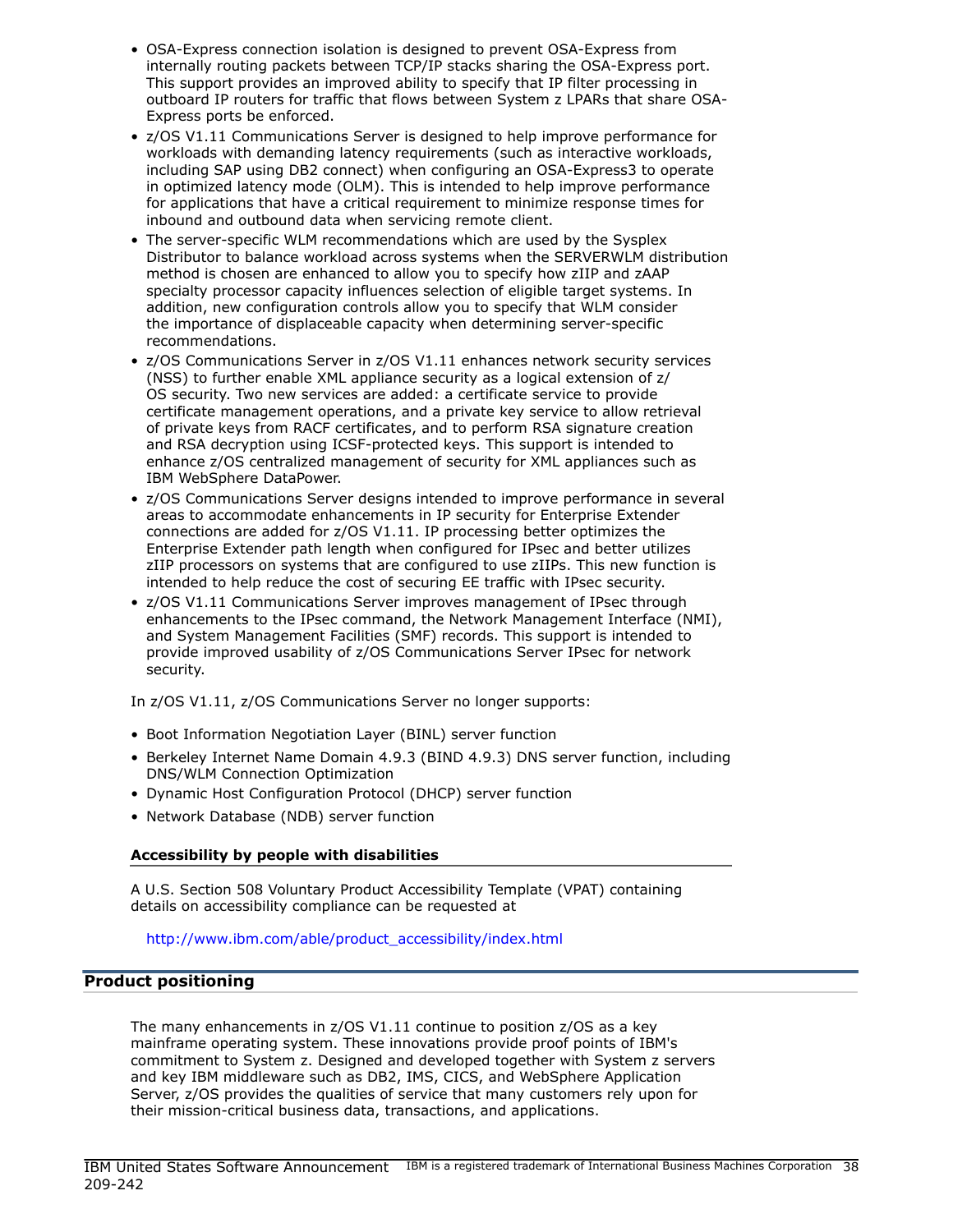System z and z/OS are ideally suited to perform as a data serving hub for the enterprise. The platform's classic strengths of availability, security, reliability, scalability, and management have made the mainframe the de facto gold standard for data serving and OLTP. Market requirements for increased security and simplified data management, and the increasing need for real-time Business Intelligence make consolidating more data onto the mainframe an attractive option for many enterprises. New technologies, such as XML, represent net data serving workloads on the platform.

System z and z/OS are ideal for participating in service-oriented architecture (SOA) solutions. SOA services may be considered similar to and treated the same as transactions and one of the key strengths of the mainframe and z/OS is transaction processing. As organizations adopt SOA as the guiding architectural framework for development of enterprise applications, the newly deployed services quickly become business-critical components of the application infrastructure. Eventually, SOA services must be treated as mission critical and should be deployed on the robust, scalable, secure, high-performance platform offered by z/OS.

The culmination of over four decades of cooperation, coordination, and integration between z/OS and System z servers, the mainframe is an ideal security hub for the enterprise. IBM's commitment to z/OS System Integrity, coupled with the latest security enhancements, can help your business protect users, applications, and data which can ultimately help manage risk and meet compliance guidelines. Centralized definition, application, maintenance, and management of security policies help simplify security infrastructures as well.

To address mainframe skills at a functional level, z/OS will also continue to deliver on IBM's commitment of simplifying z/OS (as well as overall mainframe) operations. z/OS simplification is not intended to "dumb-down" z/OS function. Rather, the intent is to simplify systems management, improve application, system programmer, and operator productivity, and make the functions easier to understand and use for both current and new IT professionals.

## <span id="page-38-0"></span>Statements of direction

IBM intends to provide the capability to deliver the z/OS Customized Offerings (such as ServerPac, CBPDO, Customized Offerings Driver, SystemPac®, ProductPac®) and service orders on DVD media. Though IBM recommends using Internet delivery when ordering z/OS products or service, eliminating tape handling, the option to specify DVD physical delivery may provide an option for those who cannot accept Internet delivery. See the previous stated direction to discontinue delivery of software on 3480, 3480 Compressed (3480C), and 3490E tape media, as announced in Software Announcement [208-186,](http://www.ibm.com/common/ssi/cgi-bin/ssialias?infotype=an&subtype=ca&appname=gpateam&supplier=897&letternum=ENUS208-186) dated August 05, 2008.

In Software Announcement [204-180](http://www.ibm.com/common/ssi/cgi-bin/ssialias?infotype=an&subtype=ca&appname=gpateam&supplier=897&letternum=ENUS204-180), dated August 10, 2004, IBM announced its intent to withdraw support for VSAM IMBED, REPLICATE, and KEYRANGE attributes in a future release. Based on customer feedback, IBM no longer plans to remove this support from z/OS in the foreseeable future. IBM still recommends that you stop using these attributes and plans to remove IMBED and REPLICATE attributes during logical DFSMSdss™ restore operations and DFSMShsm recall operations as announced in Software Announcement [207-175](http://www.ibm.com/common/ssi/cgi-bin/ssialias?infotype=an&subtype=ca&appname=gpateam&supplier=897&letternum=ENUS207-175), dated August 07, 2007.

IBM intends to update z/OS with support for the latest Internet Key Exchange protocol, version 2 (IKEv2), as defined by industry standards documented in RFC4306, "Internet Key Exchange (IKEv2) Protocol," and RFC4718, "IKEv2 Clarifications and Implementation Guidelines." This support is intended to allow z/OS to maintain compliance with industry-standard IPv6 profiles, and to expand the options available to network administrators for configuring IPsec-protected communications with z/OS systems.

IBM intends to update the Security Server RACF component of z/OS to support certificates with longer distinguished names. This function is planned to be made available on z/OS V1.10 and z/OS V1.11 by the end of the first quarter of 2010.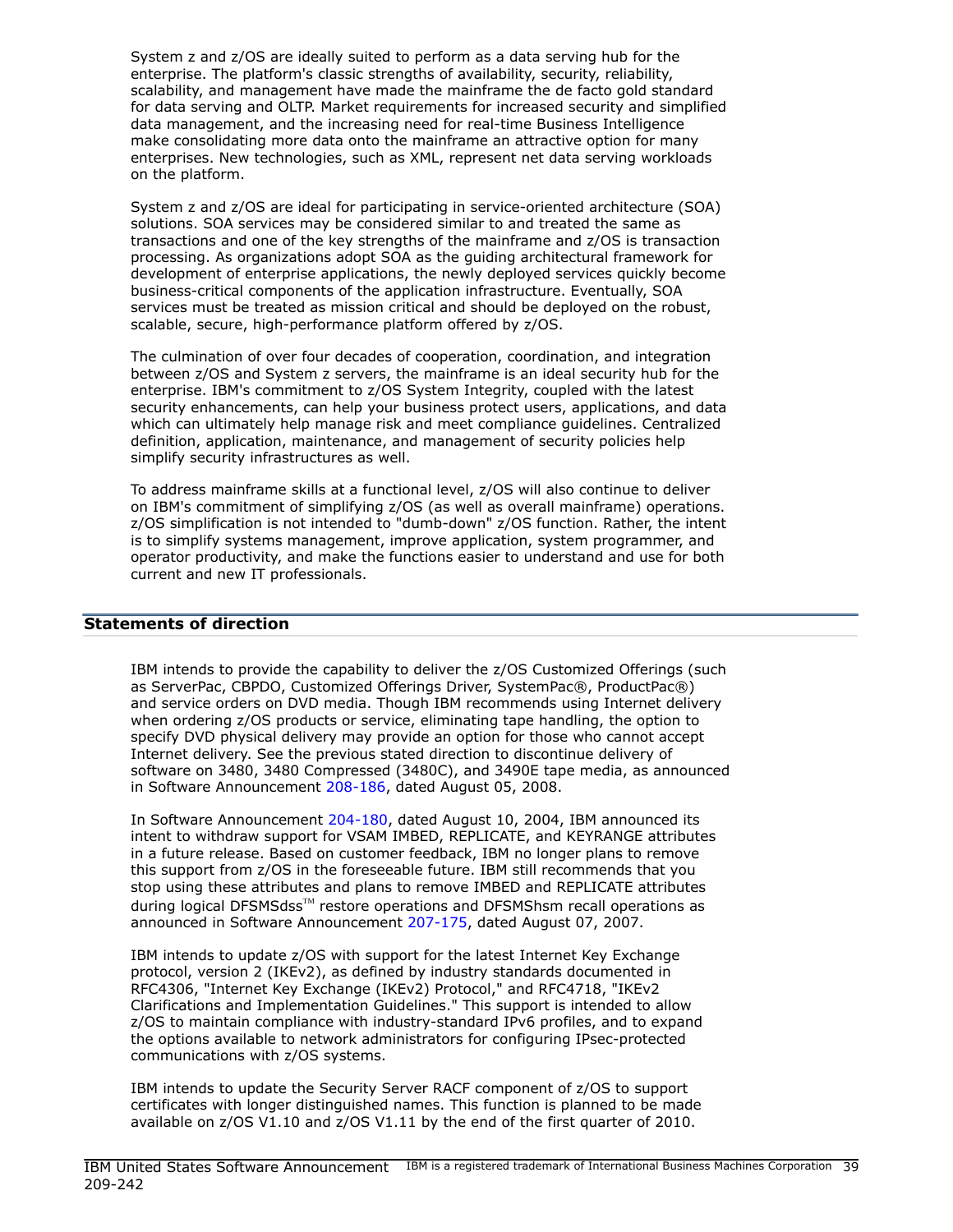z/OS V1.11 Communications Server is designed to address FIPS 140-2 requirements for SSL/TLS connections via the Application Transparent Transport Layer Security (AT-TLS) component. The native SSL/TLS support in the TN3270 server and FTP client and server will not be enhanced to address FIPS 140-2 requirements. Customers who need to provide SSL/TLS-secured TN3270 and FTP connections that are designed to be consistent with FIPS 140-2 requirements are advised to use AT-TLS for this purpose.

z/OS V1.11 is planned to be the last z/OS release where RFC4301 compliance is optional. In a future release of z/OS, IBM intends to make RFC4301 compliance mandatory. RFC4301, "Security Architecture for the Internet Protocol," specifies the base architecture for IPsec-compliant systems, including restrictions on the routing of fragmented packets. In z/OS V1.10 and V1.11 RFC4301 compliance enforcement is an optional setting in the z/OS IPsec policy. Changing an IPSec policy from being non-compliant to compliant might require minor changes to IP filters for IP traffic that is routed through z/OS. The Configuration Assistant for z/OS Communications Server includes functions to assist with identifying and making such changes.

IBM plans to remove the Enhanced PSP Tool, host compare program, and associated extract files from the IBM Technical Support Web site at

## <http://www14.software.ibm.com/webapp/set2/psp/srchBroker>

effective December 31, 2010. The Enhanced PSP Tool's function has been replaced by the addition of FIXCAT (fix category) information to Enhanced HOLDDATA and the REPORT MISSINGFIX function introduced in z/OS V1.10 SMP/E, which offers distinct advantages over the Enhanced PSP Tool. This SMP/E function is also available for all supported releases of z/OS in SMP/E for z/OS V3.5 (5655-G44), which you can order separately. Enhanced HOLDDATA is available in all IBM service delivery offerings and in the 730-day file from the Enhanced HOLDDATA Web site at

#### <http://service.software.ibm.com/holdata/390holddata.html>

The last release of z/OS to support Run-Time Library Services for Language Environment was z/OS V1.5. In the release following z/OS V1.11, IBM plans to remove the underlying CSVRTLS services from z/OS. A way to track its usage, and to enable you to find any programs that might be using these services, is planned to be made available for z/OS V1.9 and V1.10, and included in V1.11 orders with APAR OA29019 in September 2009.

The msys for Setup element of z/OS is planned to be removed in the release following z/OS V1.11. IBM intends to continue to deliver improvements to help with z/OS setup and configuration in the future.

In a future release, IBM plans to withdraw support for z/OS Distributed Computing Environment (DCE) and Distributed Computing Environment Security Server (DCE Security Server). IBM recommends the IBM WebSphere Application Server, the IBM Network Authentication Service, and/or the IBM Directory Server as replacement strategies for each of the DCE technologies. See the DCE Replacement Strategies Redbook for more details

#### <http://www.redbooks.ibm.com/redbooks/pdfs/sg246935.pdf>

In a future release, IBM plans to withdraw support for the z/OS Distributed File Service support that utilizes the Distributed Computing Environment (DCE) architecture. IBM recommends the z/OS Network File System (NFS) implementation as the replacement. The Distributed File Service also supports the Server Message Block (SMB) architecture. Support for SMB remains, and is not affected by this withdrawal of support.

In a future release, IBM plans to withdraw support for z/OS UNIX System Services Connection Scaling, specifically the Connection Manager and Process Manager components.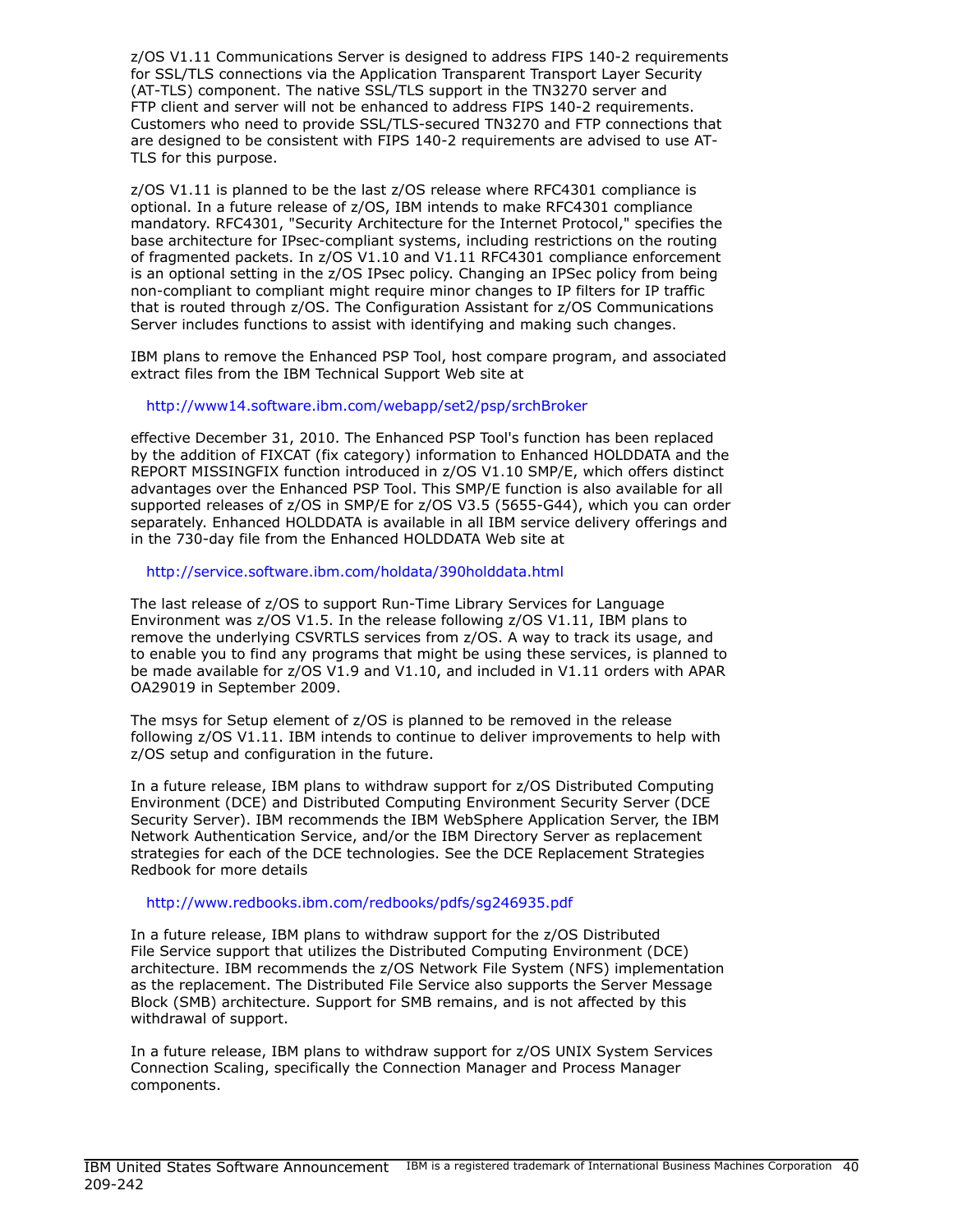z/OS V1.11 is the last release for which SDK1.4 (5655-I56) support is planned. On z/OS V1.11, these z/OS Java products are supported until withdrawn from service:

- IBM 31-bit SDK for z/OS, Java Technology Edition, Version 6.0 (5655-R31)
- IBM 64-bit SDK for z/OS, Java Technology Edition, Version 6.0 (5655-R32)
- IBM 31-bit SDK for z/OS, Java 2 Technology Edition, Version 5.0 (5655-N98)
- IBM 64-bit SDK for z/OS, Java 2 Technology Edition, Version 5.0 (5655-N99)
- IBM SDK for z/OS, Java 2 Technology Edition, Version 1.4 (5655-I56)

For more information about z/OS Java SDK products see

<http://www.ibm.com/servers/eserver/zseries/software/java/>

All statements regarding IBM's plans, directions, and intent are subject to change or withdrawal without notice.

#### <span id="page-40-1"></span>Hardware and software support services

#### SmoothStart/installation services

IBM offers a number of remote and on-site IBM Operational Support Services, Migration Services, and Installation Services designed to accelerate productive use of the IBM solution. These services are provided by IBM or an IBM Business Partner at an additional charge. For additional information, contact an IBM representative and ask for IBM Global Technology Services (GTS) Services for z/OS.

#### <span id="page-40-2"></span>Reference information

Marketing Announcement [309-002](http://www.ibm.com/common/ssi/cgi-bin/ssialias?infotype=an&subtype=ca&appname=gpateam&supplier=897&letternum=ENUS309-002), dated February 24, 2009 (GDPS V3.6 - enterprise-wide infrastructure availability and disaster recovery)

Software Announcement [209-135,](http://www.ibm.com/common/ssi/cgi-bin/ssialias?infotype=an&subtype=ca&appname=gpateam&supplier=897&letternum=ENUS209-135) dated April 28, 2009 (Compete, comply, and control with IBM CICS Transaction Server for z/OS V4.1)

Hardware Announcement [109-119,](http://www.ibm.com/common/ssi/cgi-bin/ssialias?infotype=an&subtype=ca&appname=gpateam&supplier=897&letternum=ENUS109-119) dated February 10, 2009 (IBM System Storage DS8000 series (Machine type 2107) delivers new scalability and business continuity capabilities)

Hardware Announcement [109-120,](http://www.ibm.com/common/ssi/cgi-bin/ssialias?infotype=an&subtype=ca&appname=gpateam&supplier=897&letternum=ENUS109-120) dated February 10, 2009 (IBM System Storage DS8000 series (Machine type 2421, 2422, 2423, and 2424) delivers new security, scalability, and business continuity)

#### <span id="page-40-0"></span>Program number

Program Program number name

5694-A01 z/OS Version 1 Release 11

#### Business Partner information

If you are a Direct Reseller - System Reseller acquiring products from IBM, you may link directly to Business Partner information for this announcement. A PartnerWorld® ID and password are required (use IBM ID).

<https://www.ibm.com/partnerworld/mem/sla.jsp?num=209-242>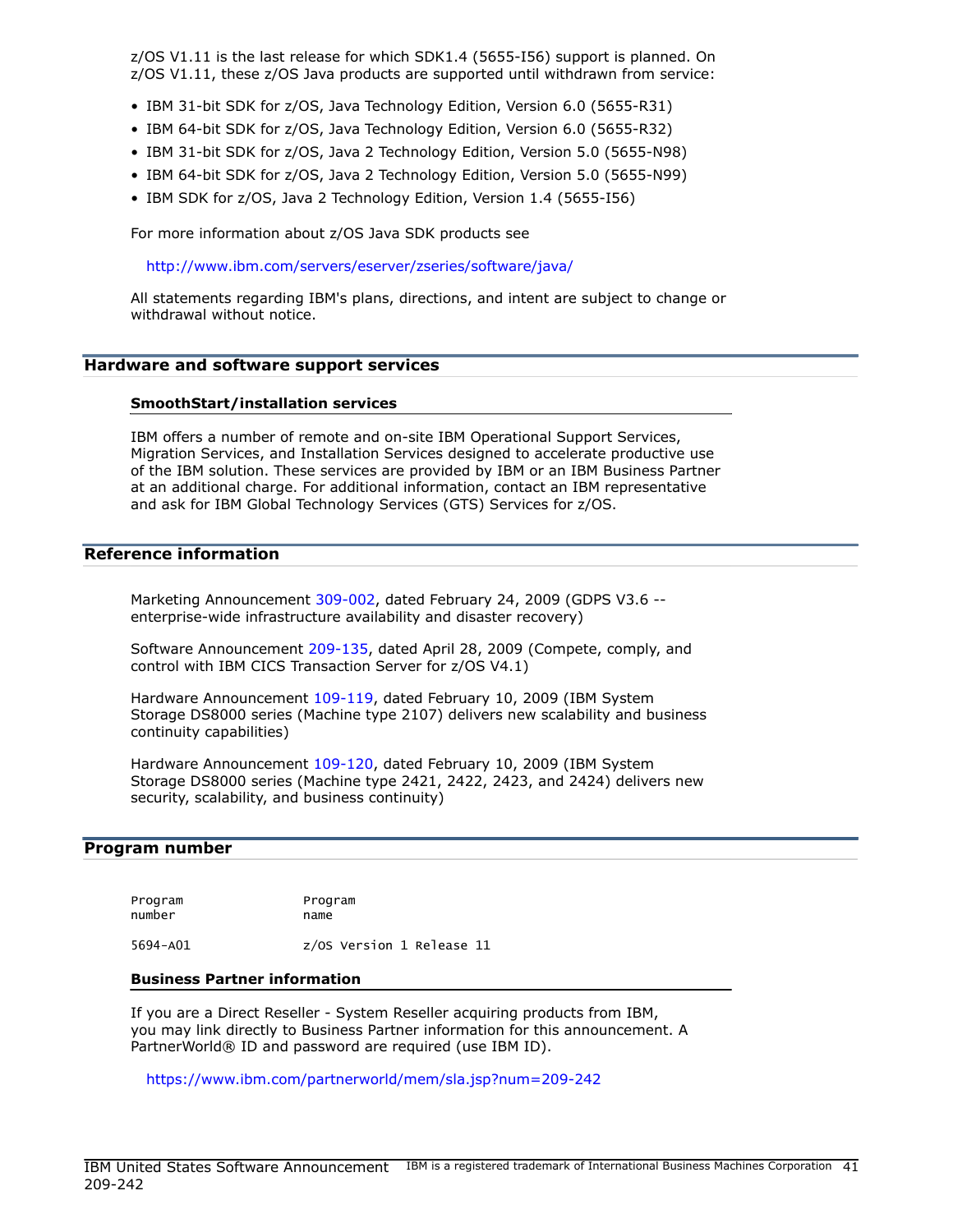#### <span id="page-41-0"></span>Services and support

## *Early Support Program*

On a limited basis, IBM offers an early availability program for new z/OS releases prior to general availability (GA) through the z/OS Early Support Program (ESP). Eligible ESP participants usually have access to new z/OS enhancements up to a few months early. In addition to receiving the new code, ESP participants receive early publications, education, and additional assistance on topics such as migration, installation, and usage. This is a unique opportunity to communicate with z/OS developers and other z/OS users about your experiences with z/OS during the ESP. There are a limited number of openings for eligible participants in the ESP so contact your IBM representative if you are interested in participating. For more information on the z/OS Early Support Program, e-mail the Global Product Introduction team at PI@us.ibm.com.

## Implementation Services for System z - IT process automation

To enable z/OS unique features to improve system performance and operational efficiency, IBM Global Technology Services announced and made available the IBM Implementation Services for System z - IT process automation on March 31, 2009.

This IT process automation service is designed for clients who want to:

- Increase efficiency by optimizing performance and reducing complexity through automation
- Enable high availability during business operations
- Build on the current investments in hardware, software, applications, and skills while potentially reducing computing costs

The offering consists of three selectable modules; each is a stand-alone module that can be individually acquired:

- Systems Modification Program/Extended (SMP/E) maintenance automation
- Open System Adapter Integrated Console Controller (OSA-ICC) implementation
- System Management Facility (SMF) Logging using System Logger implementation

For more information on these services contact your IBM representative or refer to

#### <http://www.ibm.com/services/server>

#### Healthcheck services for System z

Routine assessments of your IBM System z environment are critical for detecting the configuration abnormalities and errors that can leave your organization vulnerable to risks and performance exposures. But in today's environment, you might lack the resources or in-house expertise to perform an effective analysis. So how can you be confident that your System z environment is configured for optimal performance and availability? With IBM Server Optimization and Integration Services - Healthcheck services for System z, our experts use the IBM Health Checker for z/OS tool and leverage broad System z skills to perform an in-depth assessment of your environment and identify areas of exposure. We provide a comprehensive report that includes recommendations based on best practices to help you mitigate risks and optimize the utilization of available hardware and software resources.

## Highlights:

- Identifies exposures and provides recommendations to help mitigate risks
- Provides suggestions to help improve system performance for a better return on investment
- Delivers fast, thorough assessment leveraging broad system priorities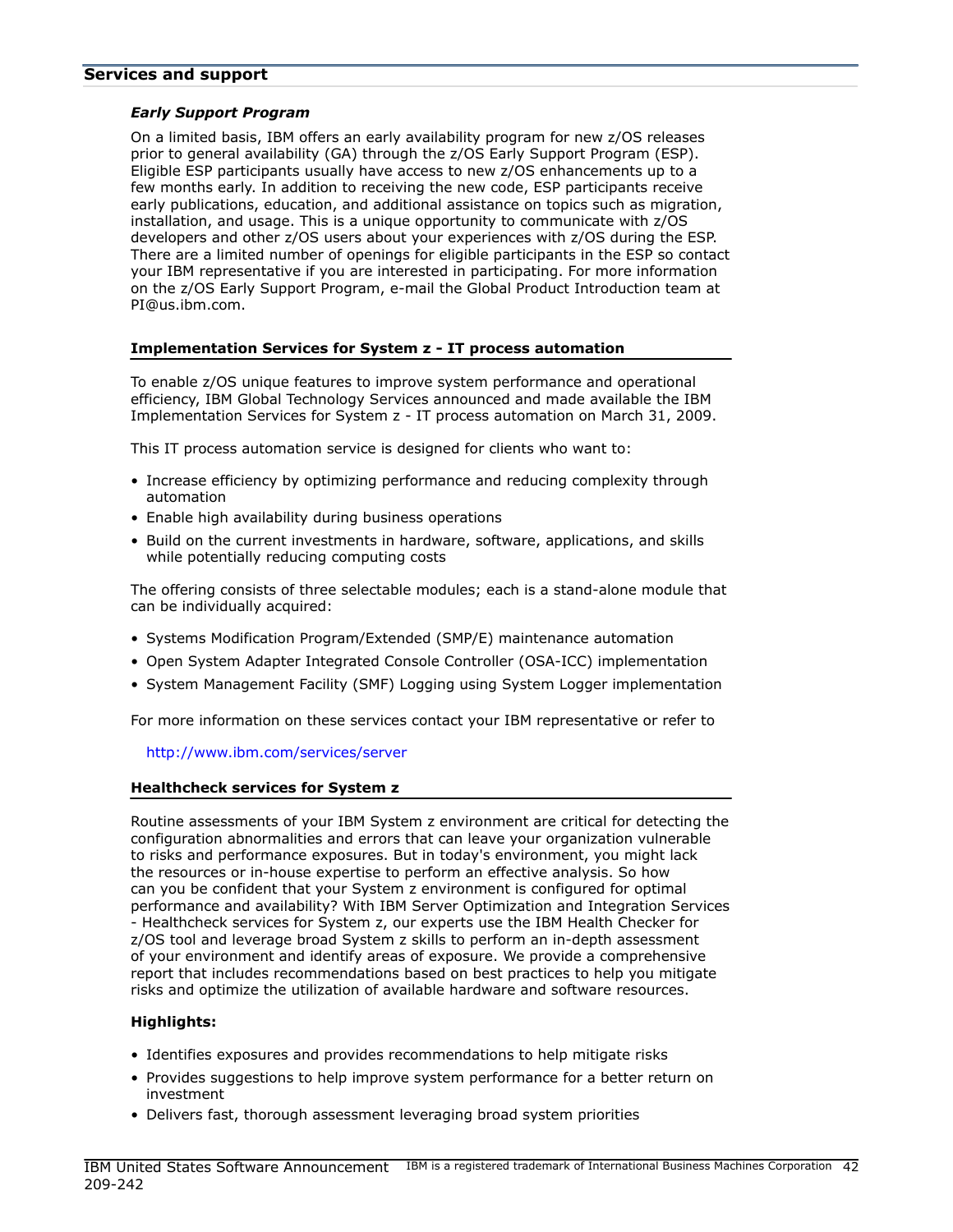For more information on this service contact your IBM representative or refer to

## <http://www.ibm.com/services/server>

## Important Web sites

| • z/OS Web site                                                                                         |
|---------------------------------------------------------------------------------------------------------|
| http://www.ibm.com/systems/z/os/zos/<br>• General Q & A                                                 |
| http://www.ibm.com/systems/z/faq/<br>• IBM's direction as previously announced                          |
| http://www.ibm.com/systems/z/os/zos/zos_sods.html<br>• z/OS Internet Library                            |
| http://www.ibm.com/systems/z/os/zos/bkserv/<br>• z/OS Basic Skills Information Center                   |
| http://publib.boulder.ibm.com/infocenter/zoslnctr/v1r7/index.jsp<br>• Descriptions of courses worldwide |
| http://www.ibm.com/services/learning<br>• z/OS downloads                                                |
| http://www.ibm.com/systems/z/os/zos/downloads/<br>$\bullet$ CustomPac                                   |
| http://www.ibm.com/services/custompac<br>• ShopzSeries                                                  |
| http://www.ibm.com/software/shopzseries<br>• z/OS Communications Server                                 |
| http://www.ibm.com/software/network/commserver/zos/<br>• IBM Open Class® Library Transition Guide       |
|                                                                                                         |

<http://publibz.boulder.ibm.com/epubs/pdf/cbcit100.pdf>

## <span id="page-42-0"></span>Education support

Here are just a few of the courses available for classroom delivery:

- Introduction to z/OS Environment (ES050)
- Fundamental System Skills for z/OS (ES10A)
- z/OS Facilities (ES155)
- z/OS Operations (ES270)
- z/OS Installation (ES41A)
- Basic z/OS Tuning Using the Workload Manager (WLM) (ES545)
- Basics of z/OS RACF Administration (ES191)
- Introducing z/OS UNIX System Services (OP052)
- Advanced Parallel Sysplex Operations and Recovery (ES902)
- DB2 for z/OS and Data Sharing Implementation (CF311)
- DB2 for z/OS Data Sharing Recovery/Restart (CF320)
- GDPS/XRC Concepts and Implementation (GDPS2)
- IMS Parallel Sysplex Workshop (CM621)
- IMS Shared Queues (CM611)
- Parallel Sysplex Implementation Workshop (ES420)
- Parallel Sysplex Operations and Recovery (MV900)
- zSeries® Parallel Sysplex Operations (H4041)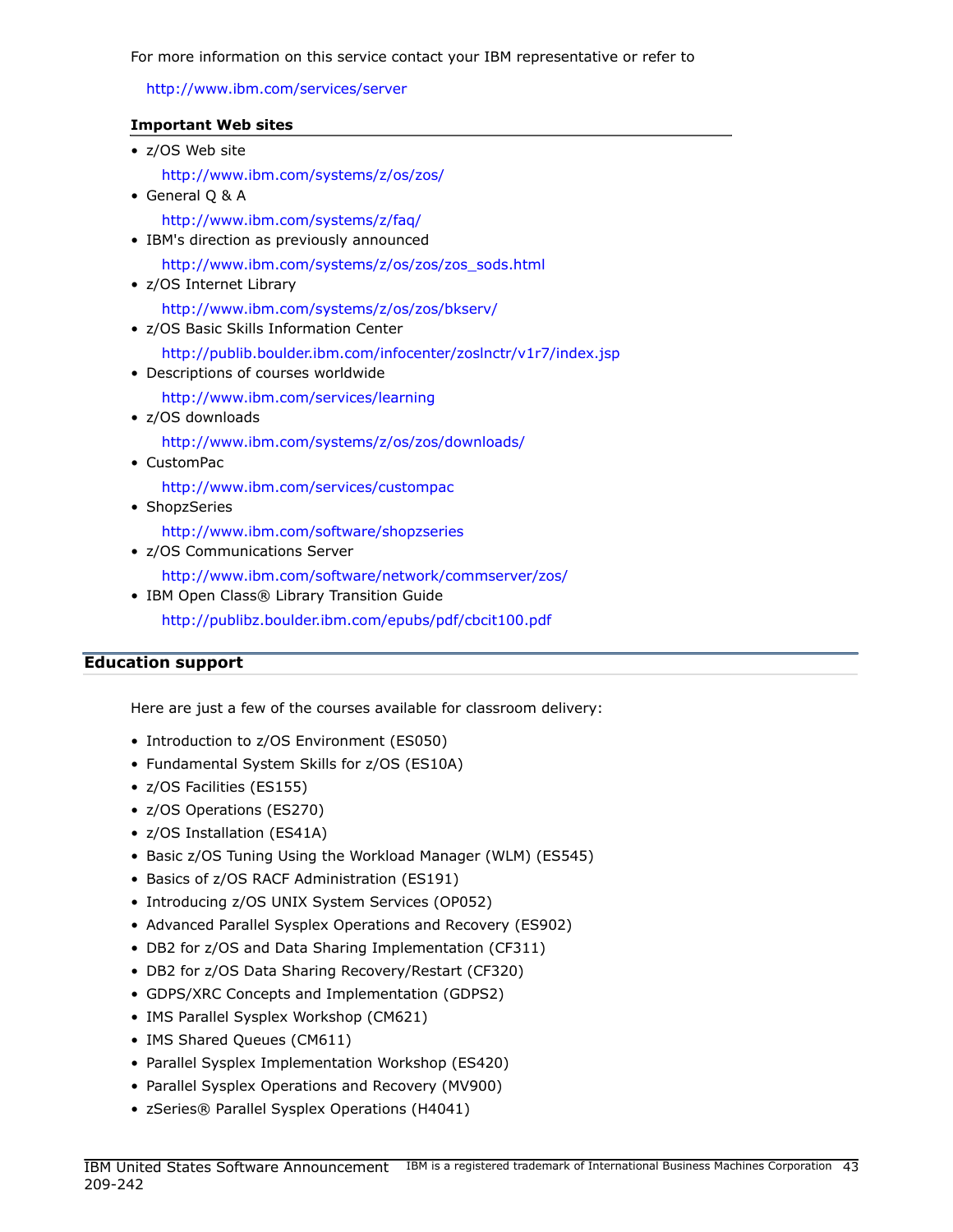In the U.S. and Canada, call 1-800-IBM-TEACH (426-8322) to enroll in one or more of these classes. To find other z/OS-related courses, visit

<http://www.ibm.com/training/us/catalog/zseries>

The IBM International Technical Support Organization offers a number of classes and technical update seminars in many countries around the world for IT professionals. These classes and workshops are developed and taught by the same IBM team that brings you Redbooks®. For more information about these offerings see

<http://www.redbooks.ibm.com/portals/systemz?Open&page=workshops>

## <span id="page-43-0"></span>Technical information

#### Specified operating environment

#### *Hardware requirements*

z/OS V1.11 will run on these IBM System z servers:

- z10 EC
- z10 BC
- z9 EC
- z9 BC
- z900
- z990
- z800
- z890

For a complete description of z/OS V1.11 hardware prerequisites, refer to *z/OS Planning for Installation* (GA22-7504).

## *Software requirements*

The z/OS base is a system that can be IPLed. There are no software prerequisites in order to IPL. Specific functions might require additional products not included in the z/OS base, or in the optional features of z/OS. Refer to *z/OS Planning for Installation* (GA22-7504) for a listing of specific software requirements at

[http://publibz.boulder.ibm.com/cgi-bin/bookmgr\\_OS390/BOOKS/E0Z2B11B](http://publibz.boulder.ibm.com/cgi-bin/bookmgr_OS390/BOOKS/E0Z2B11B)

#### Coexistence, release migrations, and fallback

z/OS gives you compatibility and flexibility as you migrate systems in a multisystem configuration by allowing multiple releases of z/OS to coexist. This includes non-Parallel Sysplex and Parallel Sysplex multisystem configurations.

Coexistence allows systems within a multisystem configuration to be upgraded to a new release level of z/OS one system at a time. This is contingent on the fact that the release you are migrating to can coexist with the lowest release running in your multisystem configuration.

The Coexistence-Migration-Fallback and Service policies are aligned. IBM continues the practice of providing service support for each release of z/OS for three years following its general availability (GA) date. IBM, at its sole discretion, might choose to leave a release supported for more than three years. In that case, more than three releases can be coexistence, migration, and fallback supported. However, any z/OS release having three or fewer months of service remaining at the time of GA of a new release will not be coexistence, migration, and fallback supported.

Note: These statements represent current planning of IBM. IBM reserves the right to change or alter the Coexistence-Migration-Fallback policy in the future or to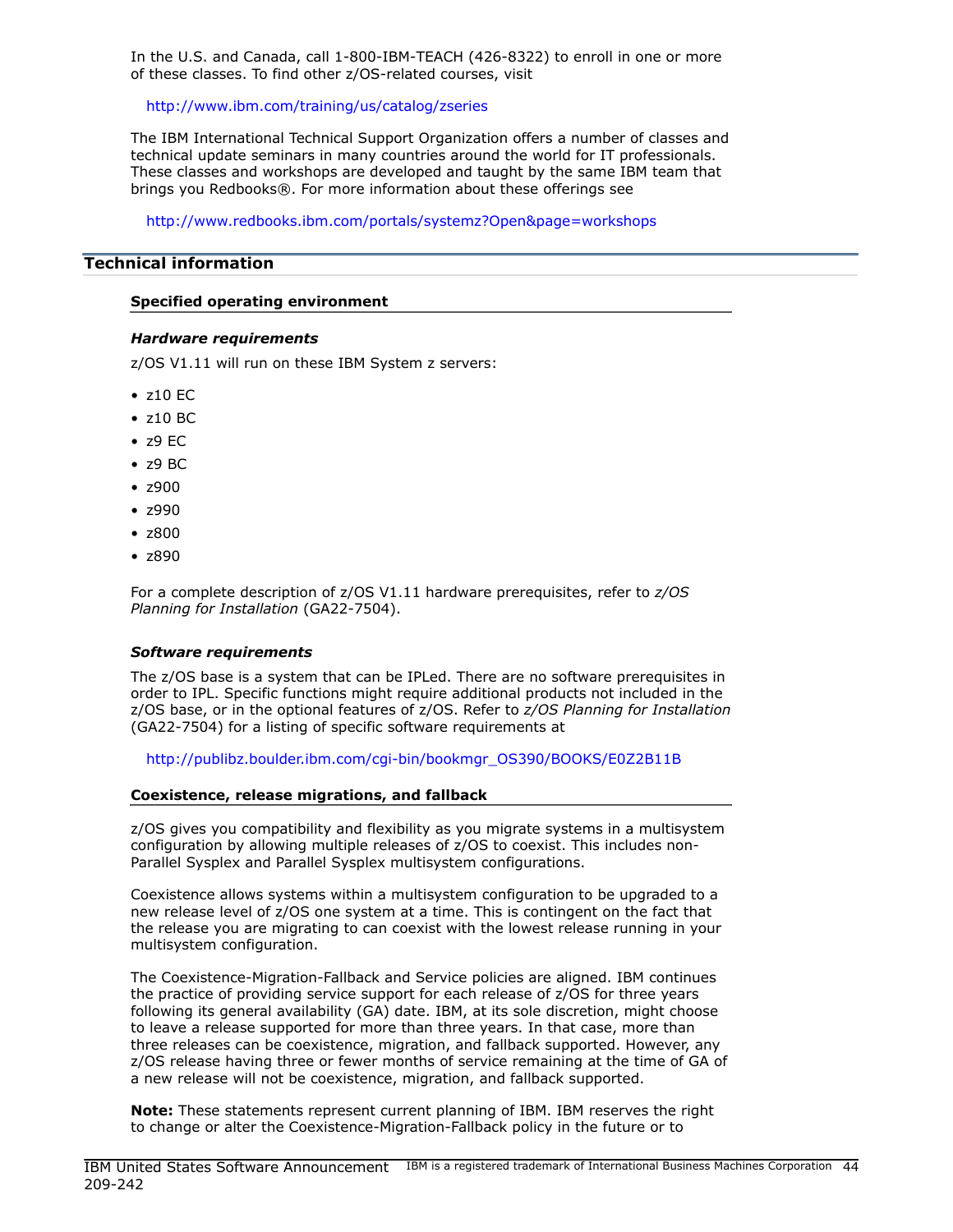exclude certain releases beyond those stated. IBM development plans are subject to change or withdrawal without further notice. Any reliance on this statement is at the relying party's sole risk and does not create any liability or obligation for IBM.

Migration forward as well as fallback should be made within the same z/OS releases supported by the coexistence policy.

The following table shows the z/OS releases that are coexistence-supported with z/ OS V1.11.

#### Coexistence-supported releases

| Notes:          |                                                                                     |
|-----------------|-------------------------------------------------------------------------------------|
| z/OS V1.13 (6)  | z/0S $V1.11$ , z/0S $V1.12$ , z/0S $V1.13$                                          |
| z/0S V1.12 (6)  | z/0S V1.10, z/0S V1.11, z/0S V1.12                                                  |
| $z/05$ $V1.11$  | $z/0$ S V1.9, $z/0$ S V1.10, $z/0$ S V1.11                                          |
| z/0S V1.10 (5)  | $z/05$ V1.8, $z/05$ V1.9, $z/05$ V1.10<br>$z/0$ S.e V1.8                            |
| $z/0s$ V1.9 (4) | $z/05$ V1.7 (1), $z/05$ V1.8 (2), $z/05$ V1.9<br>$z/0$ S.e V1.7, $z/0$ S.e V1.8 (3) |
| Release         | Coexistence-supported with release in Column 1                                      |

1.z/OS V1.7, z/OS.e V1.7 end of service was September 2008.

2.z/OS V1.8 and z/OS.e V1.8 end of service will be September 2009.

- 3.z/OS.e V1.8 was the last release of z/OS.e. It has been replaced with the new zNALC pricing offering available with z/OS.
- 4.z/OS V1.9 end of service is planned to be September 2010.
- 5.z/OS V1.10 end of service is planned to be September 2011.

6.Operating system levels beyond z/OS V1.11 represent current intentions of IBM.

This consistent coexistence, migration, and fallback policy applies to release migrations for all configurations, whether they are:

- Single system configurations
- Individual systems within a multisystem configuration
- Cases where a simultaneous IPL is used to migrate all systems in a multisystem configuration at the same time

It is very important that you order the required z/OS release you need for migration and coexistence while it is still available. Refer to information under [Key dates](#page-46-1) to find out how long z/OS V1.10 will remain orderable.

For additional information on z/OS coexistence and release migration information, refer to *z/OS Planning for Installation* (GA22-7504) at

#### [http://publibz.boulder.ibm.com/cgi-bin/bookmgr\\_OS390/BOOKS/E0Z2B11B](http://publibz.boulder.ibm.com/cgi-bin/bookmgr_OS390/BOOKS/E0Z2B11B)

For migrations inside the IBM migration and coexistence policy, IBM Global Technology Services (GTS) has fee-based offerings that provide a PTF on demand service for toleration and coexistence maintenance based upon a customer's SMP/E Consolidated Software Inventory (CSI). With these offerings, you specify the release of z/OS, or other products, or hardware (for example, 2094) to which you are migrating, and all configured toleration/coexistence maintenance for your current system (as specified by your CSI) will be delivered to you as a customized package in electronic or physical format. This is provided through the S/390® SoftwareXcel offering, via the Service Request and Delivery (SRD) function.

GTS also provides hands-on fee-based services to assess whether a migration outside the migration and coexistence policy might be possible. For more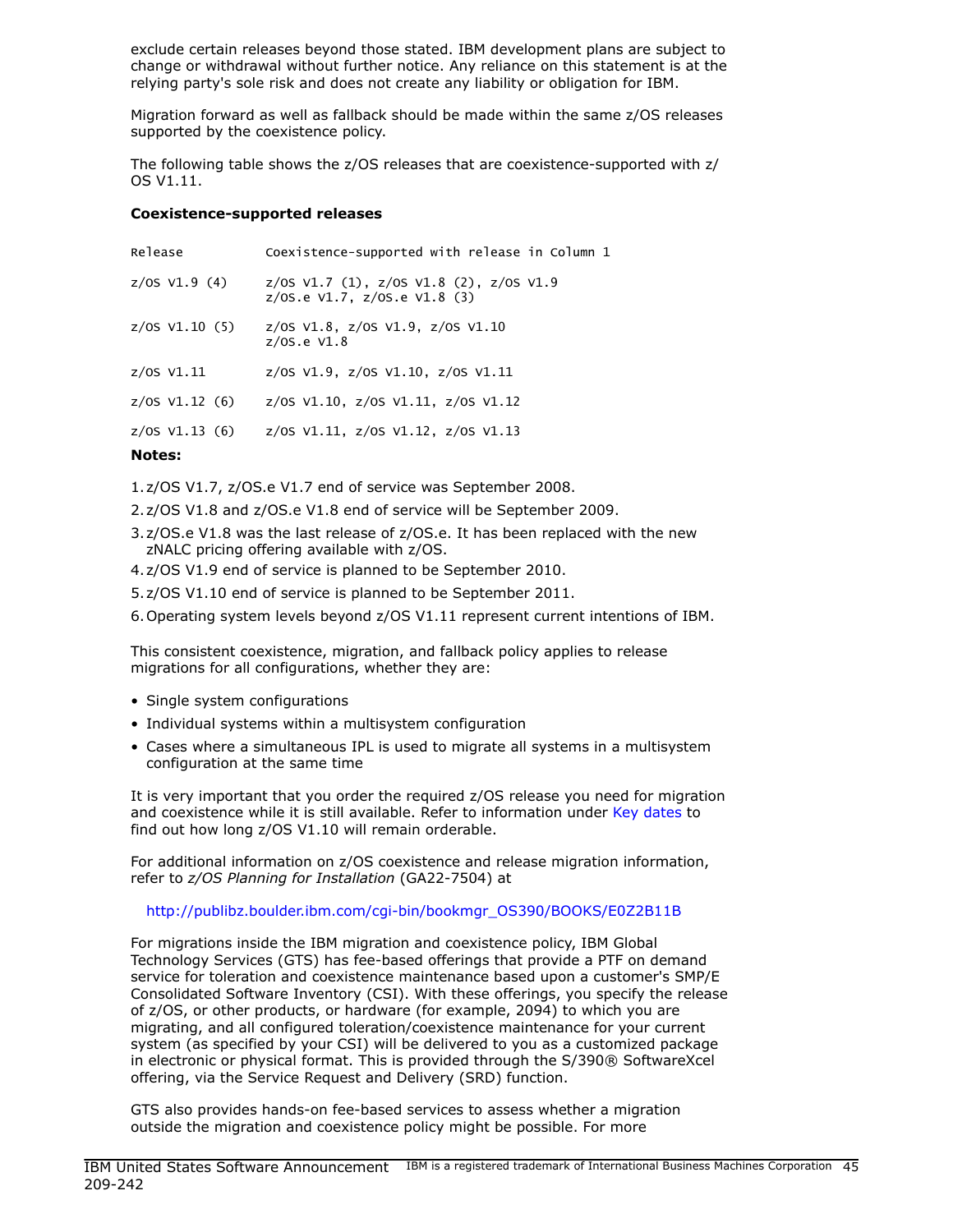information on the migration services that GTS provides for both inside and outside the migration and coexistence policy, contact your local IBM sales specialist.

#### JES coexistence, release migrations, and fallback

IBM recommends that you migrate to the next version of JES2 or JES3 at the same time you migrate to the rest of z/OS. This way, you benefit directly from the new function provided by the most current JES and enable other elements and features to benefit from this level.

However, because such a migration is not always practical, certain prior levels of JES2 and JES3 are supported with z/OS V1.11 so that you can stage your migration to z/OS V1.11 JES2 or JES3 (that is, migrate to the next level of JES2 or JES3 later). If you stage your migration to z/OS V1.11 JES2 or JES3, coexistence and fallback to a prior JES2 or JES3 is supported so long as the prior z/OS level can coexist with other z/OS systems in the same MAS or multisystem complex.

For additional information on z/OS JES release migration and coexistence, refer to *z/ OS Planning for Installation* (GA22-7504) by visiting

[http://publibz.boulder.ibm.com/cgi-bin/bookmgr\\_OS390/BOOKS/E0Z2B11B](http://publibz.boulder.ibm.com/cgi-bin/bookmgr_OS390/BOOKS/E0Z2B11B)

#### *Performance considerations*

Additional information on z/OS V1.11 performance will be published at general availability. Contact an IBM representative at or after general availability.

#### *User group requirements*

z/OS V1.11 satisfies or partially satisfies requirements from IBM customers and one or more of the worldwide user group communities. Information on the specific user group requirements (numbers and descriptions) can be found at

[http://www.ibm.com/systems/z/os/zos/bkserv/user\\_group\\_reqs.html](http://www.ibm.com/systems/z/os/zos/bkserv/user_group_reqs.html)

#### Planning information

#### *Direct customer support*

Direct customer support is provided by IBM Operational Support Services - SoftwareXcel Enterprise Edition or SoftwareXcel Basic Edition. These fee services can enhance your productivity by providing voice and electronic access into the IBM support organization. IBM Operational Support Services - SoftwareXcel Enterprise Edition or SoftwareXcel Basic Edition will help answer questions pertaining to usage, how-to, and suspected software defects for eligible products.

Installation and technical support is provided by IBM Global Services. For more information on services, call 1-888-426-4343.To obtain information on customer eligibility and registration procedures, contact the appropriate support center.

#### Security, auditability, and control

Data security and auditability in the z/OS environment are enhanced by the functions available in the optional Security Server for z/OS feature. The customer is responsible for evaluation, selection, and implementation of security features, administrative procedures, and appropriate controls in application systems and communication facilities.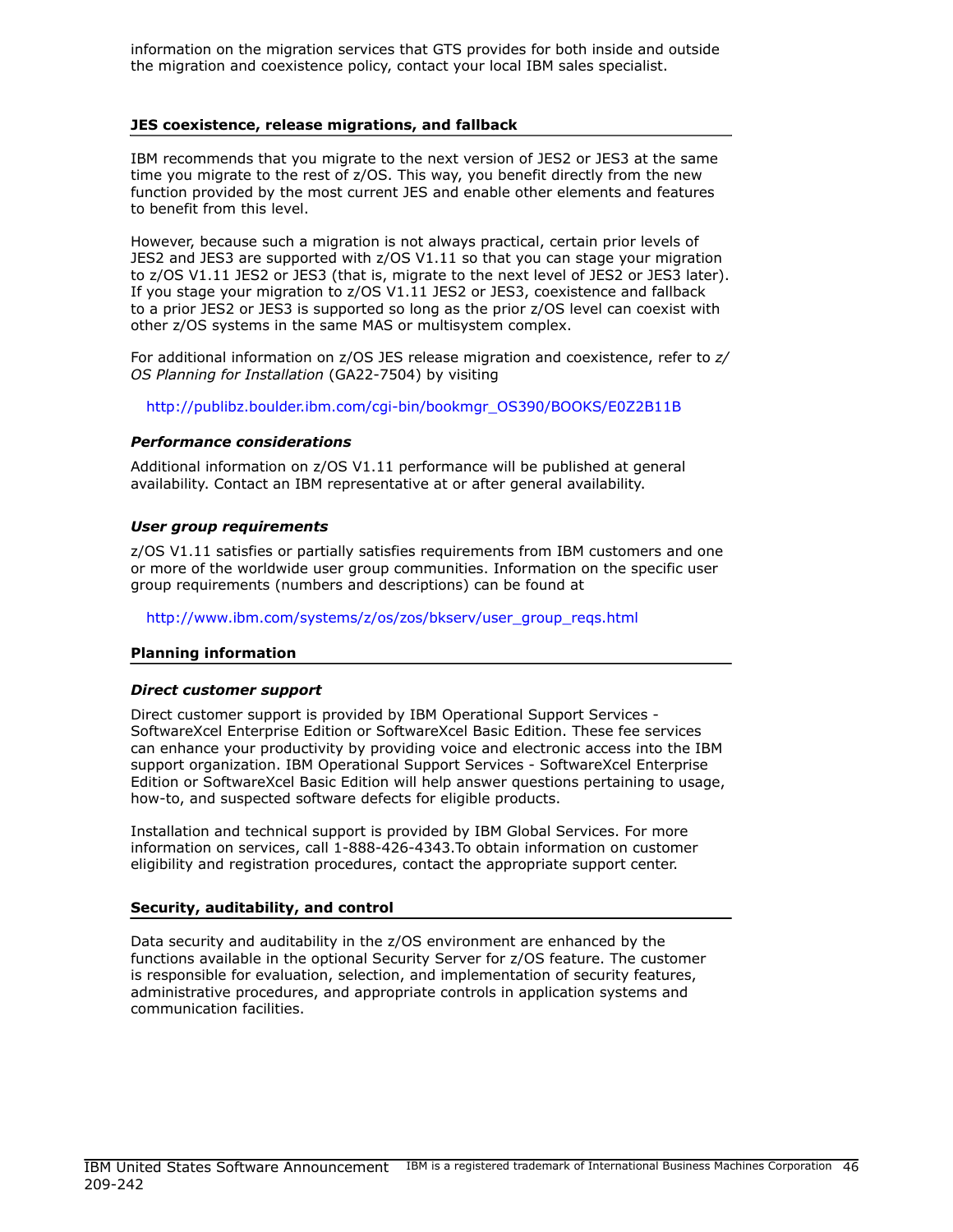## <span id="page-46-0"></span>Ordering z/OS through the Internet

ShopzSeries provides an easy way to plan and order your z/OS ServerPac or CBPDO. It will analyze your current installation, find replacement products, and present a new configuration based on currently available products. You can also add more products to your order, and ShopzSeries will help you make sure all product requisites are satisfied. ShopzSeries is available in the U.S., Canada, and several countries in Europe. In countries where ShopzSeries is not available, contact your IBM representative (or IBM Business Partner) to handle your order via the traditional IBM ordering process. For more details and availability, visit the ShopzSeries Web site a:

<http://www14.software.ibm.com/webapp/ShopzSeries/ShopzSeries.jsp>

## Current licensees

For pricing information previously announced for z/OS V1, refer to:

- Software Announcement [202-036,](http://www.ibm.com/common/ssi/cgi-bin/ssialias?infotype=an&subtype=ca&appname=gpateam&supplier=897&letternum=ENUS202-036) dated February 19, 2002
- Software Announcement [202-105,](http://www.ibm.com/common/ssi/cgi-bin/ssialias?infotype=an&subtype=ca&appname=gpateam&supplier=897&letternum=ENUS202-105) dated April 30, 2002
- Software Announcement [203-131,](http://www.ibm.com/common/ssi/cgi-bin/ssialias?infotype=an&subtype=ca&appname=gpateam&supplier=897&letternum=ENUS203-131) dated May 13, 2003
- Software Announcement [204-056,](http://www.ibm.com/common/ssi/cgi-bin/ssialias?infotype=an&subtype=ca&appname=gpateam&supplier=897&letternum=ENUS204-056) dated April 07, 2004
- Software Announcement [205-167,](http://www.ibm.com/common/ssi/cgi-bin/ssialias?infotype=an&subtype=ca&appname=gpateam&supplier=897&letternum=ENUS205-167) dated July 27, 2005
- Software Announcement [207-006,](http://www.ibm.com/common/ssi/cgi-bin/ssialias?infotype=an&subtype=ca&appname=gpateam&supplier=897&letternum=ENUS207-006) dated January 09, 2007
- Withdrawal Announcement [907-245,](http://www.ibm.com/common/ssi/cgi-bin/ssialias?infotype=an&subtype=ca&appname=gpateam&supplier=897&letternum=ENUS907-245) dated December 04, 2007

#### <span id="page-46-1"></span>Key dates

- August 18, 2009:  $z/OS$  V1.11 CFSW configurator support for stand-alone path (5694-A01) and price proposal support.
- September 11, 2009: First date for ordering z/OS V1.11 ServerPac, SystemPac, and CBPDO using CFSW configuration support or ShopzSeries, the Internet ordering tool. Note that most z/OS media (executable code) is shipped only through Customized Offerings (ServerPac, SystemPac, and CBPDO).
- September 25, 2009:  $z/OS$  V1.11 general availability via ServerPac, and CBPDO and SystemPac.
- October 13, 2009: Recommended last date for submitting z/OS V1.10 orders via the entitled Customized Offerings (ServerPac and CBPDO). This date will allow for adequate order processing time.
- October 26, 2009: Last date for processing orders for z/OS V1.10 via ServerPac and CBPDO.
- November 20, 2009: General availability of Cryptographic Support for  $z/OS$ V1R9-R11 Web deliverable. This Web deliverable will support z/OS V1.9 through z/ OS V1.11.
- June 28, 2010: Recommended last date for submitting z/OS V1.10 orders via the fee Customized Offering SystemPac. This date will allow for adequate order processing time.
- July 26, 2010: Last date for processing orders for z/OS V1.10 via SystemPac.
- September 30, 2010: End of service for z/OS V1.9 (5694-A01).

To obtain the Web deliverable listed above, visit

<http://www.ibm.com/systems/z/os/zos/downloads/>

It is very important that you order the required z/OS release you need for migration and coexistence while it is still available. Refer to information under [Key dates](#page-46-1) to find out how long z/OS V1.10 will remain orderable.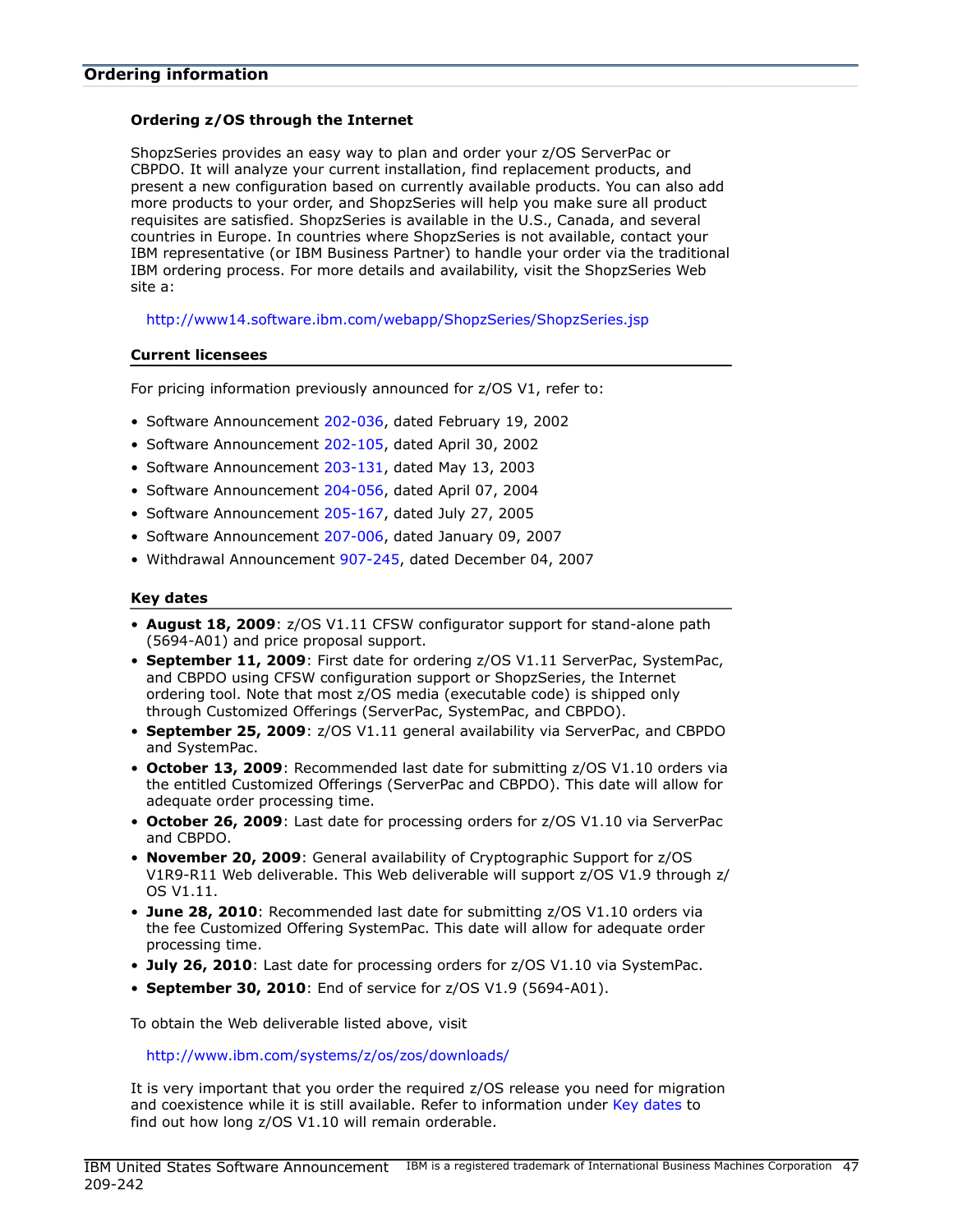Products that are unavailable via CBPDO, ServerPac, or SystemPac such as Lotus® Domino® (5655-B86) can also be separately ordered for use with z/OS.

ServerPac, CBPDO, and SystemPac are offered for electronic delivery where ShopzSeries product ordering is available. For more details on electronic delivery, refer to the ShopzSeries help information at

<http://www.software.ibm.com/ShopzSeries>

Refer to the ShopzSeries Web site for product catalogs for the Customized Offerings

<http://www.software.ibm.com/ShopzSeries>

If a product catalog for your country is not available in ShopzSeries, please use one of the following countries, United States or Germany, and select English language for the most complete product catalogs for the Customized Offerings.

## Current licensees of z/OS V1

z/OS V1 customers can migrate to z/OS V1.11 by ordering the release through the Customized Offerings (ServerPac, SystemPac, and CBPDO) as they have done in the past.

For more details, refer to the [Ordering information](#page-46-0) section.

## New licensees of z/OS V1.11

This product ships its executable code via Customized Offerings (ServerPac, SystemPac, and CBPDO). The media type is chosen during the customized offering ordering procedure. Refer to the [Customized offerings](#page-53-0) section for the media types offered.

Production of z/OS V1.11 orders will begin on the planned general availability date, September 25, 2009. Ship dates for orders will be based on order sequence, Customized Offering selected, production capability, and customer-requested arrival date. Due to the amount of customization of ServerPac orders, shipments will begin approximately two weeks after general availability. Due to the amount of additional customization of SystemPac orders, shipments will begin approximately four weeks after order and data input verification. For CBPDO orders, shipments will begin one week after general availability. In all cases, no delivery commitments are to be made to the customer until confirmed arrival dates are in ESW.

#### Basic license

To order a basic license, specify the z/OS V1.11 program number 5694-A01. Proceed to select the features listed which are required and then select any optional features.

#### *Single version charging*

To elect single version charging, the customer must notify IBM and identify to IBM the prior program and replacement program and the designated machine the programs are operating on.

#### *Basic machine-readable material*

The following no-charge features are added to z/OS V1.11 and can be ordered effective **August 18, 2009.** These no-charge media features have pricing/billing features associated with them. It is those associated pricing/billing features where the charges are listed and not the media features listed below. See Notes below for details on past announcements for this information.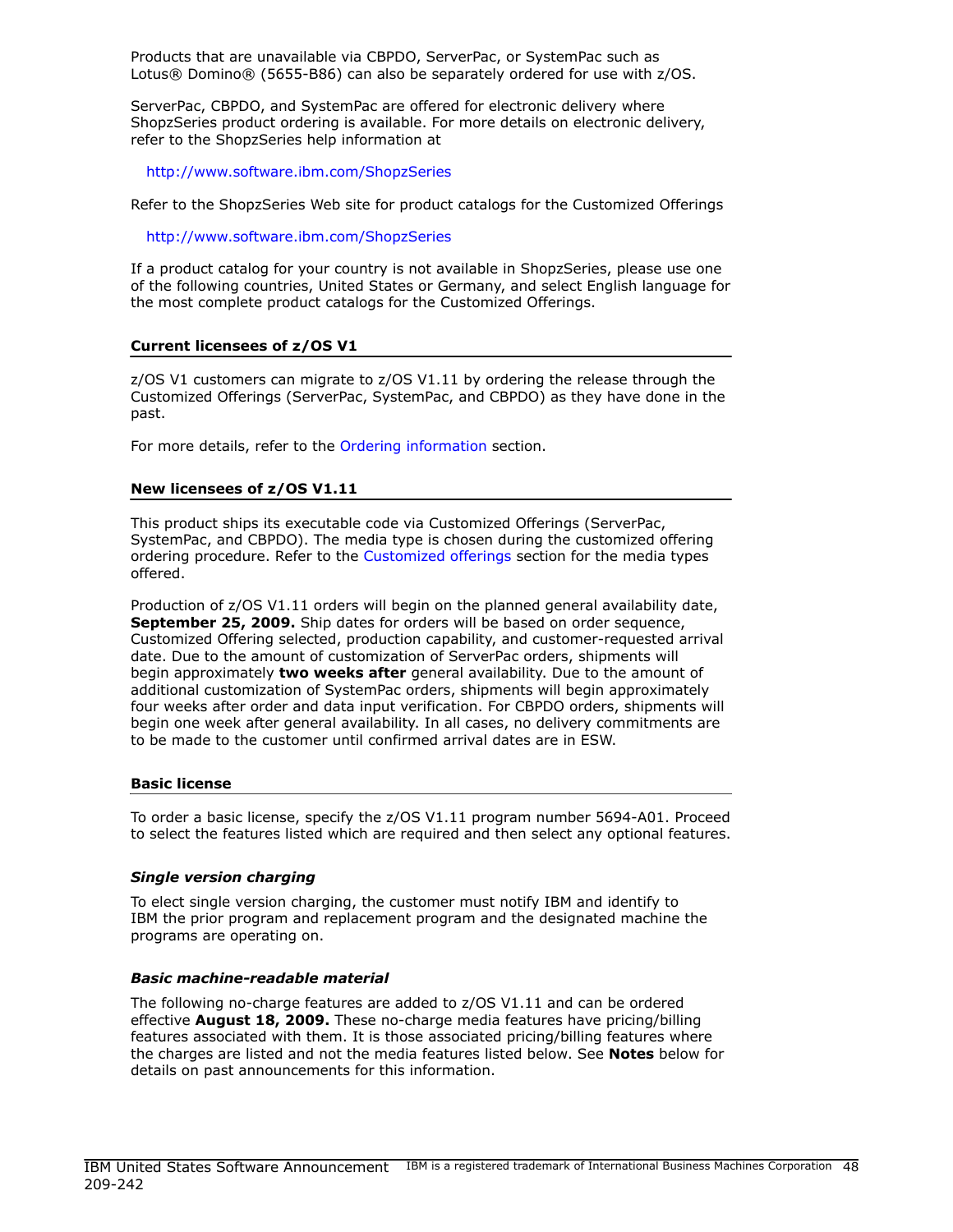| $z/0S$ V1.11        | z/OS V1.11          |
|---------------------|---------------------|
| Feature description | Orderable supply ID |
|                     |                     |

Base S015BMP

#### Notes:

- The billing features and pricing information for the above feature descriptions remain unchanged and are provided in:
	- Software Announcement [202-036,](http://www.ibm.com/common/ssi/cgi-bin/ssialias?infotype=an&subtype=ca&appname=gpateam&supplier=897&letternum=ENUS202-036) dated February 19, 2002
	- Software Announcement [202-105,](http://www.ibm.com/common/ssi/cgi-bin/ssialias?infotype=an&subtype=ca&appname=gpateam&supplier=897&letternum=ENUS202-105) dated April 30, 2002
	- Software Announcement [203-131,](http://www.ibm.com/common/ssi/cgi-bin/ssialias?infotype=an&subtype=ca&appname=gpateam&supplier=897&letternum=ENUS203-131) dated May 13, 2003
	- Software Announcement [204-056,](http://www.ibm.com/common/ssi/cgi-bin/ssialias?infotype=an&subtype=ca&appname=gpateam&supplier=897&letternum=ENUS204-056) dated April 07, 2004
	- Software Announcement [205-167,](http://www.ibm.com/common/ssi/cgi-bin/ssialias?infotype=an&subtype=ca&appname=gpateam&supplier=897&letternum=ENUS205-167) dated July 27, 2005
	- Software Announcement [207-006,](http://www.ibm.com/common/ssi/cgi-bin/ssialias?infotype=an&subtype=ca&appname=gpateam&supplier=897&letternum=ENUS207-006) dated January 09, 2007
	- Withdrawal Announcement [907-245,](http://www.ibm.com/common/ssi/cgi-bin/ssialias?infotype=an&subtype=ca&appname=gpateam&supplier=897&letternum=ENUS907-245) dated December 04, 2007
	- Software Announcement [209-262,](http://www.ibm.com/common/ssi/cgi-bin/ssialias?infotype=an&subtype=ca&appname=gpateam&supplier=897&letternum=ENUS209-262) dated July 28, 2009
- This product ships its executable code via Customized Offerings (ServerPac, SystemPac, CBPDO). The media type is chosen during the customized offering ordering procedure. Refer to the [Customized offerings](#page-53-0) section for the media types offered.

## Basic publications

A program directory and one copy of the following publication are supplied automatically with the basic machine-readable material:

## *Basic unlicensed hardcopy publications*

| Order<br>number |
|-----------------|
| GA22-7501       |
|                 |
|                 |

<http://www.ibm.com/systems/z/os/zos/bkserv/>

## *Basic unlicensed softcopy publications*

| Title |  |                                                 |  |  | Order<br>number |  |
|-------|--|-------------------------------------------------|--|--|-----------------|--|
|       |  | z/OS V1R11 and Software Products DVD Collection |  |  | SK3T-4271       |  |

For a fee, the customer can order the softcopy collections or any z/OS V1.11 documents available in hardcopy using the IBM Publications Center on the Web

## <http://www.ibm.com/shop/publications/order>

For customers in 23 countries, the IBM Publications Center offers the option to order hardcopy publications or softcopy collections by customer number. Verify whether this option is available in the user's country.

For other publications ordering options, visit

[http://www.ibm.com/systems/z/os/zos/bkserv/order\\_books.html](http://www.ibm.com/systems/z/os/zos/bkserv/order_books.html)

## *z/OS Version 1 Release 11 Collection ( BookManager and PDF)*

Starting with the September GA, the *z/OS Version 1 Release 11 and Software Products DVD Collection* (SK3T-4271) will be entitled. This collection includes softcopy tools, libraries for z/OS Version 1 Release 11 (the element and feature libraries), the libraries for multiple releases of z/OS software products, previous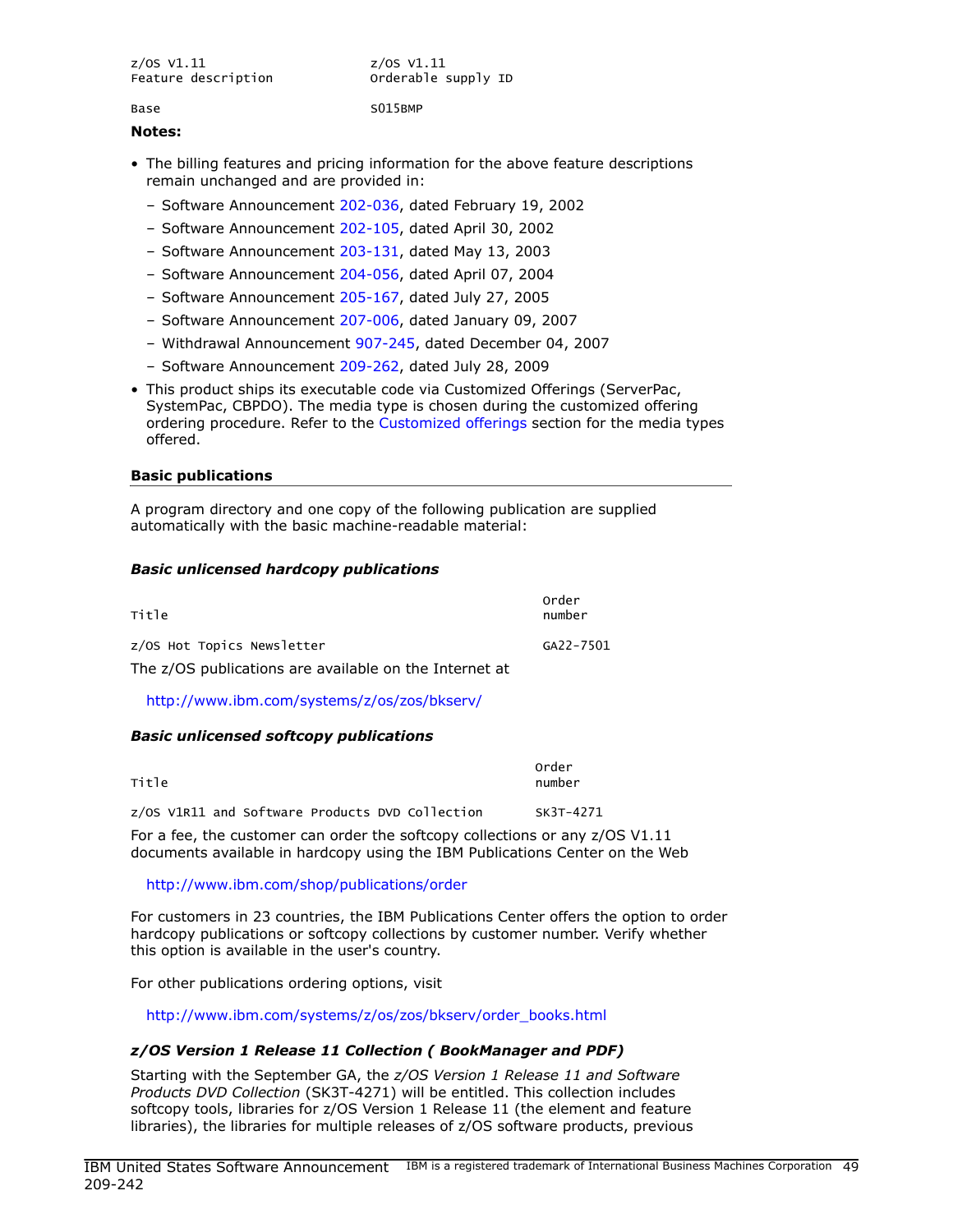additions of the z/OS Hot Topic newsletter, and selected IBM System z Redbooks. Both BookManager® and PDF formats, when available, are included on the DVDs. The contents of the popular zFavorites for zSeries mini-CD are also included on the DVD collection. This collection requires a DVD drive that can read discs in DVD-9 (single-sided, dual-layer) format. If this collection is refreshed after general availability, an updated collection is automatically sent to z/OS V1.11 licensees.

If you are currently subscribed to the previously entitled *z/OS Base Elements CD Collection* (SK3T-4269) your subscription will automatically be switched over to the *z/OS Base Elements and Software Products DVD Collection* (SK3T-4271). No action needs to be taken on your part for this change to take place.

By general availability, the z/OS V1.11 books will be available at

<http://www.ibm.com/systems/z/os/zos/bkserv/>

For creating softcopy repositories, SoftCopy Librarian is the flagship tool for uploading and managing BookManager and PDF softcopy files on a z/OS host or server and on LANs and workstations. SoftCopy Librarian is a free program that is available on the softcopy tools disc of the collections or the Web. Use it to obtain and manage shelves from IBM or OEM (original equipment manufacturers), CD or DVD collections, or the Internet from the IBM PUBLIB Web site, as well as from other Web sites that provide support for the SoftCopy Librarian.

Starting in April 2009, SoftCopy Librarian V4.3 is supported on Windows 2000, Windows XP, and Windows Vista.

The latest version of the SoftCopy Librarian can be downloaded from this Web site

<http://publib.boulder.ibm.com/epubs/df/ebrsclwj.exe>

## Optional machine-readable material

## *Optional unpriced features - z/OS V1.11*

The following optional features, offered at no additional charge, are added to z/OS V1.11 and can be ordered effective August 18, 2009.

| $z/\text{OS}$ V1.11                    | $z/05$ V1.11        |
|----------------------------------------|---------------------|
| Feature description                    | Orderable supply ID |
| Communications Server Security Level 3 | S015BN2             |
| z/OS Security Level 3                  | S015BN4             |

#### Notes:

- 1.This product ships its executable code via Customized Offerings (ServerPac, SystemPac, and CBPDO). The media type is chosen during the customized offering ordering procedure. Refer to the [Customized offerings](#page-53-0) section for the media types offered.
- 2.All the above features can be exported outside the U.S.
- 3. These features should be ordered during this release cycle since they are not automatically included in all orders due to need for export regulation tracking.

## *Optional priced features*

The following optional no-charge features are added to z/OS V1.11 and can be ordered effective **August 18, 2009.** These optional no-charge media features have pricing/billing features associated with them. It is those associated pricing/billing features where the charges are listed and not the media features listed below. See Notes below for details on past announcements for this information.

| z/OS V1.11          | z/OS V1.11          |  |  |
|---------------------|---------------------|--|--|
| Feature description | Orderable supply ID |  |  |
| BDT FTF             | SO15BNJ             |  |  |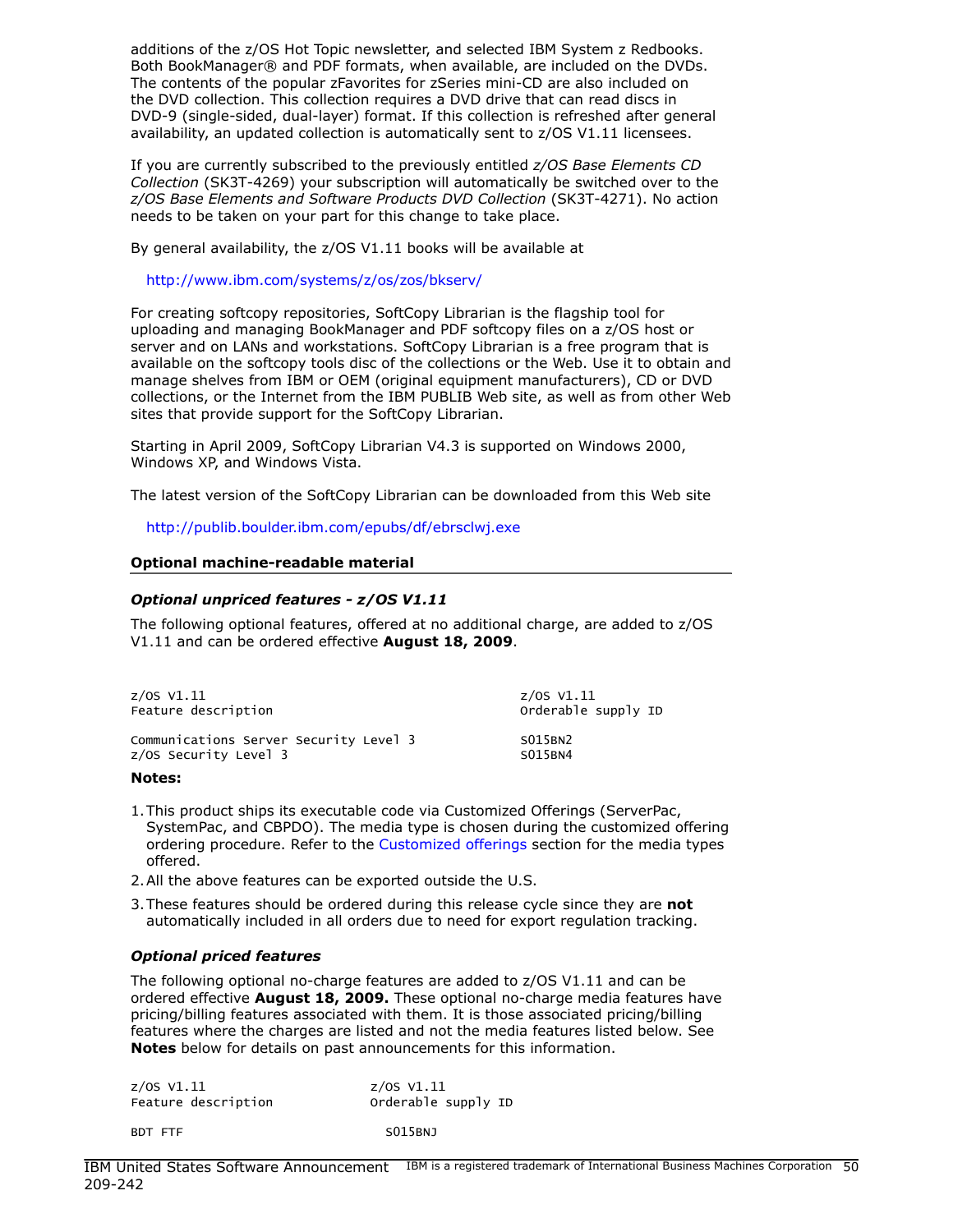| BDT SNA NJE<br>BookManager Build<br>$C/C++$ without Debug<br>DFSMS dss<br>DFSMS dss, hsm<br>DFSMS rmm<br><b>DFSMStvs</b><br><b>DFSORT</b><br>GDDM-PGF<br>GDDM-REXX<br><b>HCM</b><br>HLASM TOO kit<br>Infoprint Server<br>JES3 | S015BLB<br>S015BLC<br>S015BLR<br>S015BLK<br>S015BLP<br>S015BML<br>S015BM5<br>S015BMK<br>S015BMW<br>S015BN8<br>S015BMC<br>S015BLH<br>S015BN6<br>S015BM9 |
|-------------------------------------------------------------------------------------------------------------------------------------------------------------------------------------------------------------------------------|--------------------------------------------------------------------------------------------------------------------------------------------------------|
|                                                                                                                                                                                                                               |                                                                                                                                                        |
| <b>RMF</b>                                                                                                                                                                                                                    | S015BM8                                                                                                                                                |
| SDSF                                                                                                                                                                                                                          | S015BMX                                                                                                                                                |
| Security Server                                                                                                                                                                                                               | S015BLV                                                                                                                                                |

#### Notes:

- 1.The billing features and pricing information for the above feature descriptions are described in
	- Software Announcement [202-036,](http://www.ibm.com/common/ssi/cgi-bin/ssialias?infotype=an&subtype=ca&appname=gpateam&supplier=897&letternum=ENUS202-036) dated February 19, 2002
	- Software Announcement [202-105,](http://www.ibm.com/common/ssi/cgi-bin/ssialias?infotype=an&subtype=ca&appname=gpateam&supplier=897&letternum=ENUS202-105) dated April 30, 2002
	- Software Announcement [203-131,](http://www.ibm.com/common/ssi/cgi-bin/ssialias?infotype=an&subtype=ca&appname=gpateam&supplier=897&letternum=ENUS203-131) dated May 13, 2003
	- Software Announcement [204-056,](http://www.ibm.com/common/ssi/cgi-bin/ssialias?infotype=an&subtype=ca&appname=gpateam&supplier=897&letternum=ENUS204-056) dated April 07, 2004
	- Software Announcement [205-167,](http://www.ibm.com/common/ssi/cgi-bin/ssialias?infotype=an&subtype=ca&appname=gpateam&supplier=897&letternum=ENUS205-167) dated July 27, 2005
	- Software Announcement [207-006,](http://www.ibm.com/common/ssi/cgi-bin/ssialias?infotype=an&subtype=ca&appname=gpateam&supplier=897&letternum=ENUS207-006) dated January 09, 2007
	- Withdrawal Announcement [907-245,](http://www.ibm.com/common/ssi/cgi-bin/ssialias?infotype=an&subtype=ca&appname=gpateam&supplier=897&letternum=ENUS907-245) dated December 04, 2007
- 2.This product ships its executable code via Customized Offerings (ServerPac, SystemPac, and CBPDO). The media type is chosen during the customized offering ordering procedure. Refer to the [Customized offerings](#page-53-0) section for the media types offered.
- 3. If the customer subsequently enables any of the optional priced features, those features also become subject to the payment terms of the existing z/OS license as described in *z/OS Licensed Program Specifications* (GA22-7503). The customer must notify IBM when an optional feature is enabled that was shipped disabled from IBM.
- 4.One or both of the BDT optional features (File-to-File or SNA NJE) must be ordered and installed in order to use the BDT function shipped with the base.
- 5.The DFSMS dss feature cannot be ordered with the DFSMS dss,hsm feature. Likewise, the DFSMS dss,hsm feature cannot be ordered with the DFSMS dss feature.

#### Optional unpriced language features

The z/OS V1.11 language features will become generally available on the same date the release becomes available.

z/OS V1.11 provides support in the languages listed below. However, not all elements within z/OS V1.11 are translated into each language. Refer to *z/OS Planning for Installation* (GA22-7504) for information on which elements are translated into which languages, by visiting

[http://publibz.boulder.ibm.com/cgi-bin/bookmgr\\_OS390/BOOKS/E0Z2B11B](http://publibz.boulder.ibm.com/cgi-bin/bookmgr_OS390/BOOKS/E0Z2B11B)

The following optional features, offered at no additional charge, are added to z/OS V1.11 and can be ordered effective August 18, 2009.

The Language features for z/OS V1.11 are:

| z/OS V1.11                   | z/OS V1.11          |
|------------------------------|---------------------|
| Language feature description | Orderable supply ID |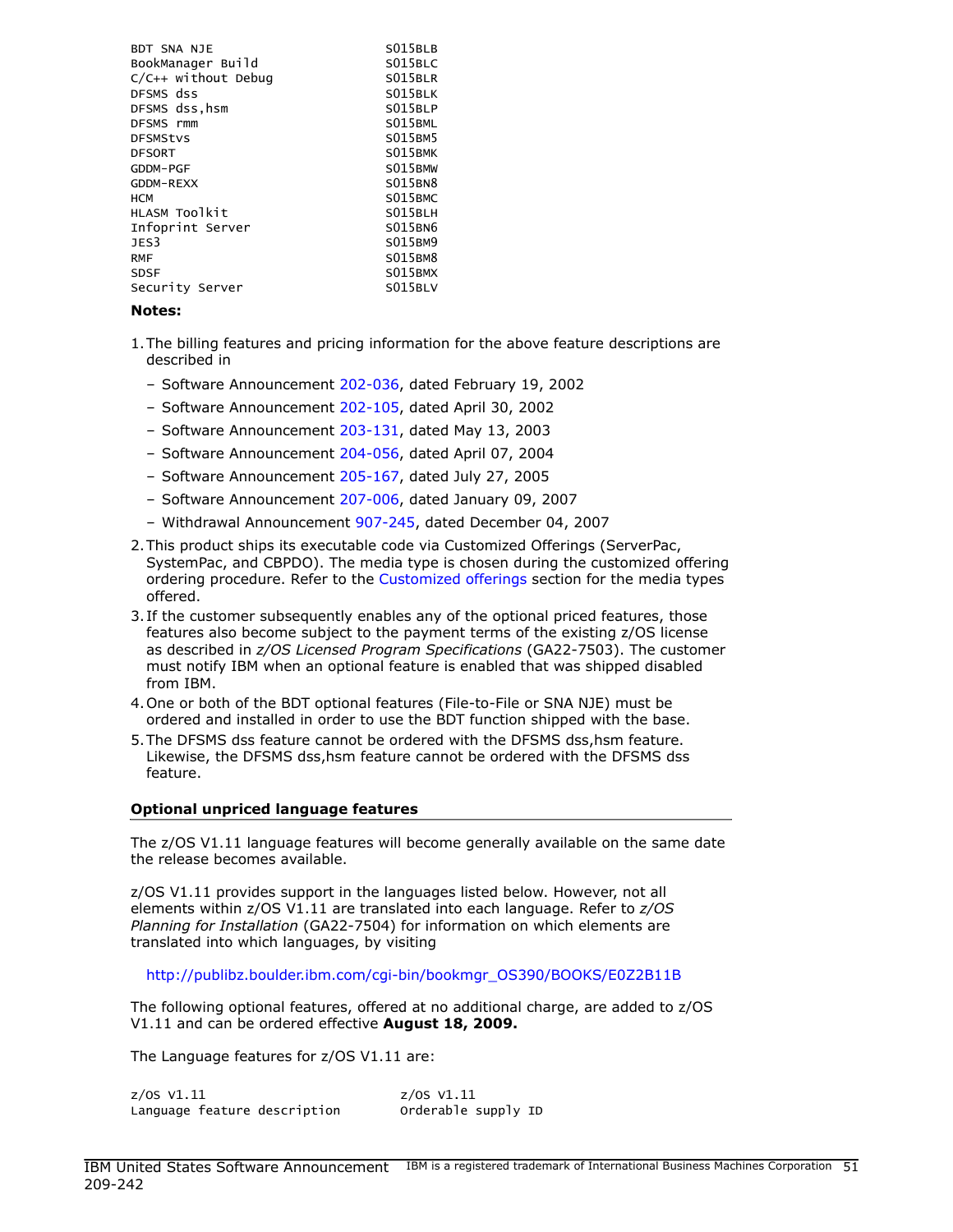| Brazilian Portuguese Base (PTB)       | S015BM1<br>S015BLM |
|---------------------------------------|--------------------|
| Brazilian Portuguese BookMgr<br>Build |                    |
| Canadian French Base (FRC)            | S015BMJ            |
| Canadian French BookMgr Build         | S015BNM            |
| Danish Base (DAN)                     | S015BNL            |
| Dutch Base (NLD)                      | S015BNF            |
| French Base (FRA)                     | S015BN5            |
| French BookMgr Build                  | S015BMV            |
| German Base (DEU)                     | S015BMH            |
| German BookMgr Build                  | S015BLJ            |
| Italian Base (ITA)                    | S015BLX            |
| <b>JPN Base</b>                       | S015BNG            |
| JPN C/C++ Without Debug               | S015BLD            |
| JPN Infoprint Server                  | S015BMN            |
| <b>JPN RMF</b>                        | S015BMG            |
| JPN SDSF                              | S015BLF            |
| JPN Security Server                   | <b>S015BN0</b>     |
| Upper Case English Base (ENP)         | S015BM7            |
| Korean Base (KOR)                     | S015BMZ            |
| Norwegian Base (NOR)                  | S015BNB            |
| Spanish Base (ESP)                    | S015BN7            |
| Spanish BookMgr Build                 | S015BMF            |
| Swedish Base (SVE)                    | S015BM4            |
| Swiss German Base (DES)               | S015BNH            |
| Simplified Chinese Base (CHS)         | S015BM3            |
| Traditional Chinese Base (CHT)        | S015BMT            |

#### Notes:

- The above feature descriptions are offered at no additional charge.
- This product ships its executable code via Customized Offerings (ServerPac, SystemPac, and CBPDO). The media type is chosen during the customized offering ordering procedure. Refer to the [Customized offerings](#page-53-0) section for the media types offered.

#### *Unlicensed documentation*

#### Features not offered in z/OS V1.11

All features offered in z/OS V1.10 are offered in z/OS V1.11 except for the following z/OS optional unlicensed publications:

- z/OS Security Server RACF Collection
- z/OS Software Products Collection

These features are replaced by *z/OS Version 1 Release 11 and Software Products DVD Collection* (SK3T-4271).

#### Optional unlicensed publications

## *Optional unlicensed softcopy publications*

The following optional one-time charge features are added to z/OS V1.11 and can be ordered effective August 18, 2009.

Subscriptions to the following softcopy collections may be ordered for a fee by specifying the one-time charge feature numbers listed below:

| Title                                                                | <b>order</b><br>number | Orderable<br>Supply ID |
|----------------------------------------------------------------------|------------------------|------------------------|
| IBM System z<br>Redbooks Collection                                  | SK3T-7876              | S015BLZ                |
| z/OS Version 1 Release 11<br>and Software Products DVD<br>Collection | SK3T-4271              | S015BMR                |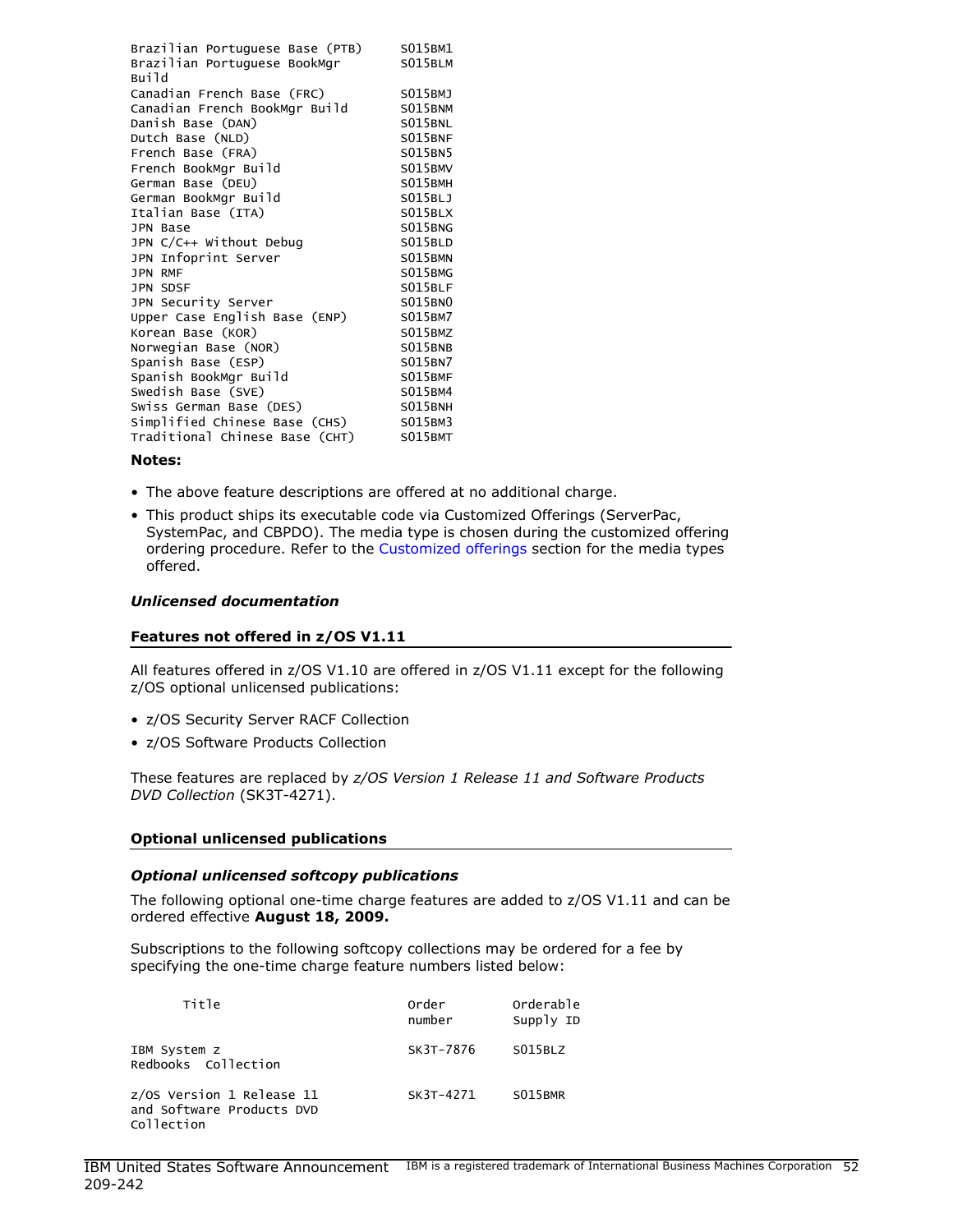#### Notes:

- The Redbooks collection is updated concurrently with z/OS releases.
- The feature descriptions listed above are the same offered in z/OS V1.10.
- When the above softcopy collections are ordered as features of z/OS V1.11, the special subscription price includes automatic shipment of all updates made while the product version can be ordered.

The *IBM System z Redbooks Collection* contains IBM Redbooks, in PDF format, related to z/OS and other System z products. IBM Redbooks, which are produced by the International Technical Support Organization, include timely technical information based on realistic scenarios and are created by IBM experts, customers, and Business Partners from around the world.

The IBM Redbooks are also available for viewing or downloading on the following Web site:

#### <http://www.redbooks.ibm.com/>

To find Redbooks that apply to z/OS, enter z/OS in the search field at the top of the Web page.

The *z/OS Version 1 Release 11 and Software Products DVD Collection* (SK3T-4271) includes softcopy tools, libraries for z/OS Version 1 Release 11 (the element and feature libraries), the libraries for multiple releases of z/OS software products, and selected IBM System z Redbooks. Both BookManager and PDF formats, when available, are included on the DVDs. The contents of the popular zFavorites for zSeries mini-CD are also included on the DVD collection. This collection requires a DVD drive that can read discs in DVD-9 (single-sided, dual-layer) format.

## *Optional licensed publications*

Effective with z/OS V1.7, there are no longer any licensed publications, which previously required a separate key code to access on ResourceLink.

## z/OS V1.10 features withdrawn

The following z/OS V1.10 features are withdrawn from marketing effective October 26, 2009:

| z/OS V1.10 | z/OS V1.10                              |                            |                                                   |
|------------|-----------------------------------------|----------------------------|---------------------------------------------------|
|            | Orderable supply ID Feature description |                            |                                                   |
|            |                                         |                            |                                                   |
| S014MN7    |                                         | $z/OS$ V1.10 Base          |                                                   |
| S014MNL    |                                         | $z/0S$ V1.10 BDT FTF       |                                                   |
| S014MM6    |                                         | $z/OS$ V1.10 BDT SNA NJE   |                                                   |
| S014MM9    |                                         |                            | z/OS V1.10 BookManager Build                      |
| S014MMN    |                                         |                            | $z/0S$ V1.10 C/C++ without Debug                  |
| S014MMK    |                                         |                            | z/OS V1.10 DFSMS dss, hsm                         |
| S014MMB    |                                         | $z/OS$ V1.10 DFSMS rmm     |                                                   |
| S014MN1    |                                         | $z/OS$ V1.10 DFSMS dss     |                                                   |
| S014MNX    |                                         | $z/0S$ V1.10 DFSMStvs      |                                                   |
| S014MN9    |                                         | $z$ /0S V1.10 DFSORT       |                                                   |
| S014MNG    |                                         | $z$ /OS V1.10 GDDM-PGF     |                                                   |
| S014MNV    |                                         | $z$ /OS V $1.10$ GDDM-REXX |                                                   |
| S014MNP    |                                         | z/0S V1.10 HCM             |                                                   |
| S014MMT    |                                         |                            | z/OS V1.10 HLASM Toolkit                          |
| S014MP1    |                                         |                            | z/0S V1.10 Infoprint Server                       |
| S014MND    |                                         | $z/0S$ V1.10 JES3          |                                                   |
| S014MN5    |                                         | z/OS V1.10 RMF             |                                                   |
| S014MNJ    |                                         | $z$ /0S $V1.10$ SDSF       |                                                   |
| S014MNW    |                                         |                            | z/0S V1.10 Security Server                        |
| S014MMV    |                                         |                            | z/OS V1.10 Communications Server Security Level 3 |
| S014MNM    |                                         |                            | $z/0$ S V1.10 $z/0$ S Security Level 3            |
| S014MP9    |                                         |                            | z/0S V1.10 SK3T-4272 z/0S Security Server         |
|            |                                         |                            | RACF Collection                                   |
| S014MM3    |                                         |                            | $z/0$ S V1.10 SK3T-4270 $z/0$ S Software          |
|            |                                         |                            | Products Collection                               |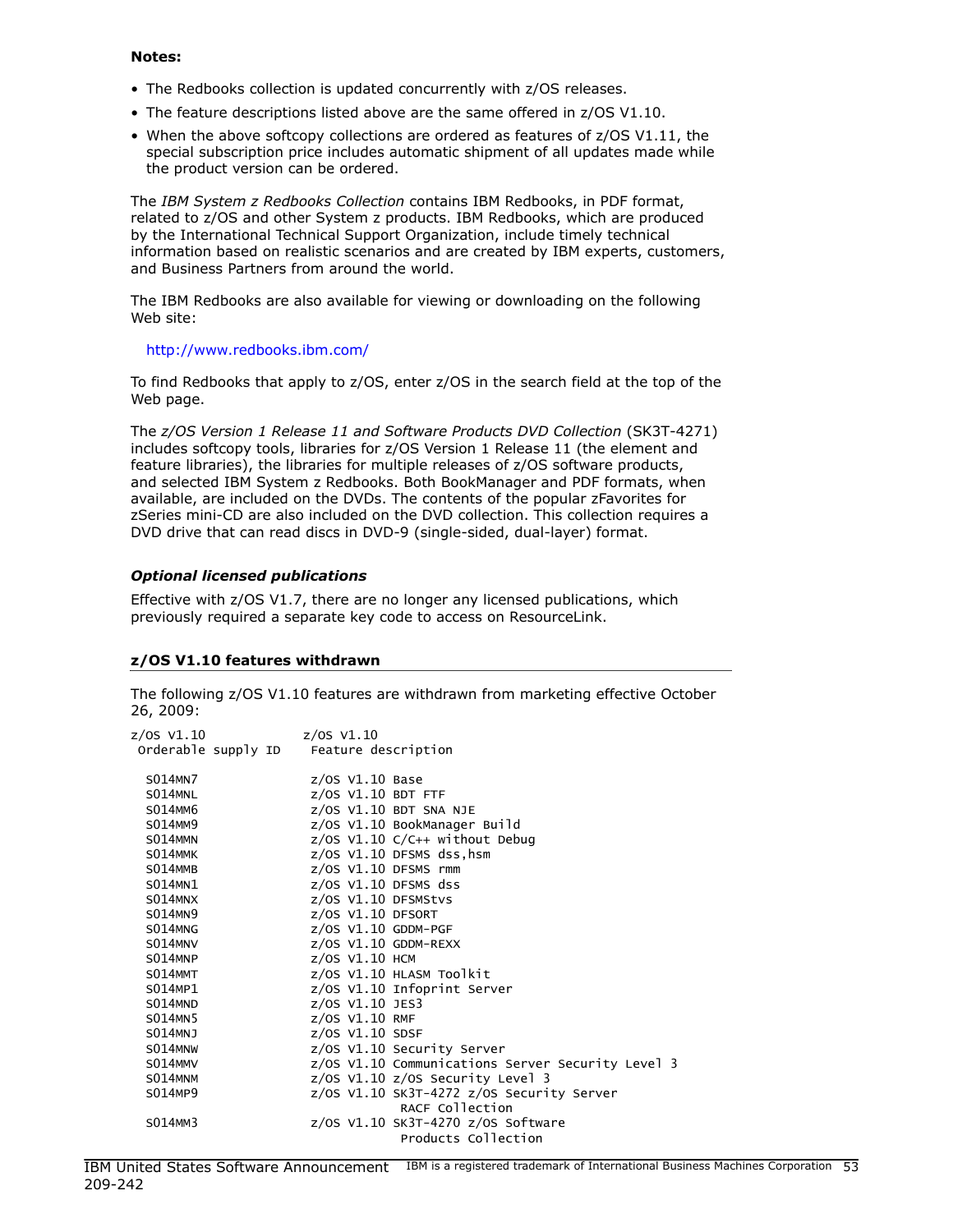| S014MPB |  | z/0S V1.10 SK3T-7876 IBM z/0S V1 System z<br>Redbook Collection |
|---------|--|-----------------------------------------------------------------|
| S014MP0 |  | z/0S V1.10 SK3T-4271 z/0S V1R10 and                             |
|         |  | Software Products DVD Collection                                |
| S014MM5 |  | $z/0S$ V1.10 Braz Port Base (PTB)                               |
| S014MMR |  | z/OS V1.10 Braz Port BookMgr Build                              |
| S014MM7 |  | $z/0S$ V1.10 Can Fren Base (FRC)                                |
| S014MMJ |  | z/OS V1.10 Can Fren BookMgr Build                               |
| S014MP6 |  | $z/0S$ V1.10 Danish Base (DAN)                                  |
| S014MMW |  | $z/0$ S V1.10 Dutch Base (NLD)                                  |
| S014MP5 |  | $z/0S$ V1.10 French Base (FRA)                                  |
| S014MPD |  | z/OS V1.10 French BookMgr Build                                 |
| S014MP7 |  | $z/0S$ V1.10 Germ Base (DEU)                                    |
| S014MMP |  | z/OS V1.10 Germ BookMgr Build                                   |
| S014MP3 |  | $z/0S$ V1.10 Ital Base (ITA)                                    |
| S014MP2 |  | $z/0S$ V1.10 JPN Base                                           |
| S014MNF |  | z/OS V1.10 JPN C/C++ Without Debug                              |
| S014MMZ |  | z/OS V1.10 JPN Infoprint Server                                 |
| S014MNN |  | $z/OS$ V1.10 JPN RMF                                            |
| S014MN6 |  | z/0S V1.10 JPN SDSF                                             |
| S014MNB |  | z/OS V1.10 JPN Security Server                                  |
| S014MM4 |  | z/OS V1.10 Upper Case English Base (ENP)                        |
| S014MN2 |  | $z/0$ S V1.10 Kor Base (KOR)                                    |
| S014MN3 |  | $z/OS$ V1.10 Norw Base (NOR)                                    |
| S014MNS |  | $z/0$ S V1.10 Span Base (ESP)                                   |
| S014MN4 |  | z/OS V1.10 Span BookMgr Build                                   |
| S014MN0 |  | $z/0$ S V1.10 Swed Base (SVE)                                   |
| S014MN8 |  | z/OS V1.10 Swiss Germ BASE (DES)                                |
| S014MP8 |  | $z/OS$ V1.10 Simp Chin Base (CHS)                               |
| S014MNC |  | $z/0S$ V1.10 Trad Chin Base (CHT)                               |
|         |  |                                                                 |

## *Licensed documentation*

Subsequent updates (technical newsletters or revisions between releases) to the publications shipped with the product will be distributed to the user of record for as long as a license for this software remains in effect. A separate publication order or subscription is not needed.

#### <span id="page-53-0"></span>Customized offerings

Product deliverables are shipped only via Customized Offerings (for example, CBPDO, ServerPac, SystemPac).

CBPDO and ServerPac are offered for Internet delivery, where ShopzSeries product ordering is available. Internet delivery of ServerPac may help improve automation and software delivery time. For more details on Internet delivery, refer to the ShopzSeries help information at

#### <http://www.software.ibm.com/ShopzSeries>

Media type for this software product is chosen during the customized offerings ordering process. Based on your customer environment, it is recommended that the highest possible density tape media is selected. Currently offered media types are:

- CBPDOs 3480, 3480 Compressed, 3490E, 3590, 3592\*
- ServerPacs 3480, 3480 Compressed, 3490E, 3590, 3592\*
- SystemPacs 3480, 3480 Compressed, 3490E, 3590, 3592\*

\*3592 is highest density media. Selecting 3592 will ship the fewest number of media.

Once a product becomes generally available, it will be included in the next ServerPac and SystemPac monthly update.

Production of software product orders will begin on the planned general availability date.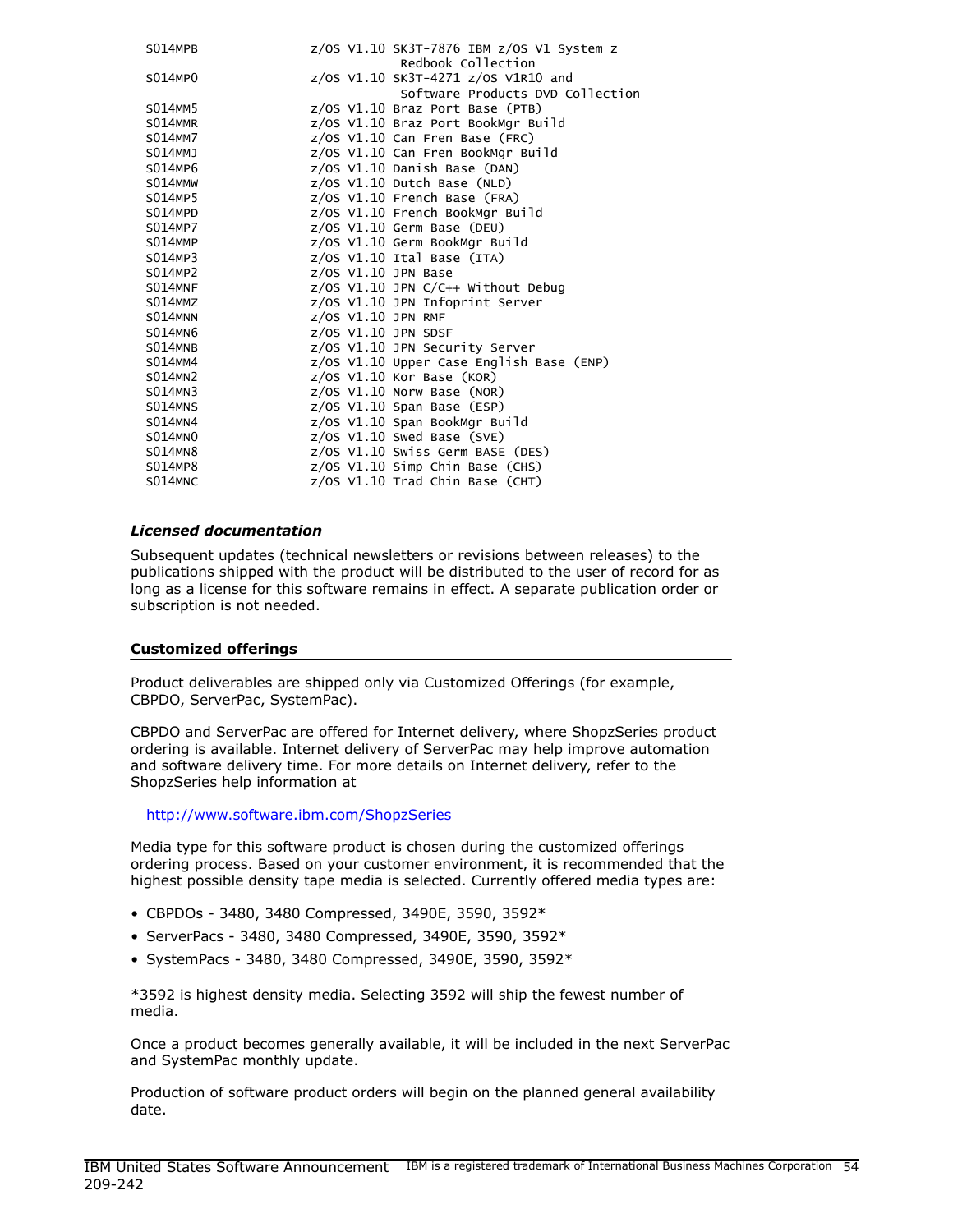- CBPDO shipments will begin one week after general availability.
- ServerPac shipments will begin two weeks after inclusion in ServerPac.
- SystemPac shipments will begin four weeks after inclusion in SystemPac due to additional customization, and data input verification.

## <span id="page-54-0"></span>Terms and conditions

The terms and conditions of z/OS Version 1 (5694-A01) are unaffected by this announcement.

#### *IBM Operational Support Services - SupportLine*

Yes

## <span id="page-54-1"></span>**Prices**

For all local charges, contact your IBM representative.

#### <span id="page-54-2"></span>Order now

To order, contact the Americas Call Centers or your local IBM representative, or your IBM Business Partner.

To identify your local IBM representative or IBM Business Partner, call 800-IBM-4YOU (426-4968).

```
Phone: 800-IBM-CALL (426-2255)
Fax: 800-2IBM-FAX (242-6329)
Internet: callserv@ca.ibm.com
Mail: IBM Teleweb Customer Support
            ibm.com® Sales Execution Center, Americas North
            3500 Steeles Ave. East, Tower 3/4
            Markham, Ontario
            Canada
            L3R 2Z1
```
Reference: LE001

The Americas Call Centers, our national direct marketing organization, can add your name to the mailing list for catalogs of IBM products.

Note: Shipments will begin after the planned availability date.

#### *Trademarks*

System Storage, DS8000, ECKD, z9, DFSMS, DFSMSrmm, DFSMShsm, MVS, REXX, RMF, IMS, HiperSockets, DFSMSdfp, z/VSE, DFS and DFSMSdss are trademarks of IBM Corporation in the United States, other countries, or both.

z/OS, Parallel Sysplex, CICS, RACF, System z, IBM, DB2, FICON, GDPS, z/VM, Tivoli, Language Environment, VTAM, WebSphere, Sysplex Timer, ESCON, DataPower, EPILOG, FlashCopy, Predictive Failure Analysis, System z9, SystemPac, ProductPac, PartnerWorld, Open Class, zSeries, Redbooks, S/390, Lotus, Domino, BookManager and ibm.com are registered trademarks of IBM Corporation in the United States, other countries, or both.

Linux is a registered trademark of Linus Torvalds in the United States, other countries, or both.

Java and all Java-based trademarks are trademarks of Sun Microsystems, Inc. in the United States, other countries, or both.